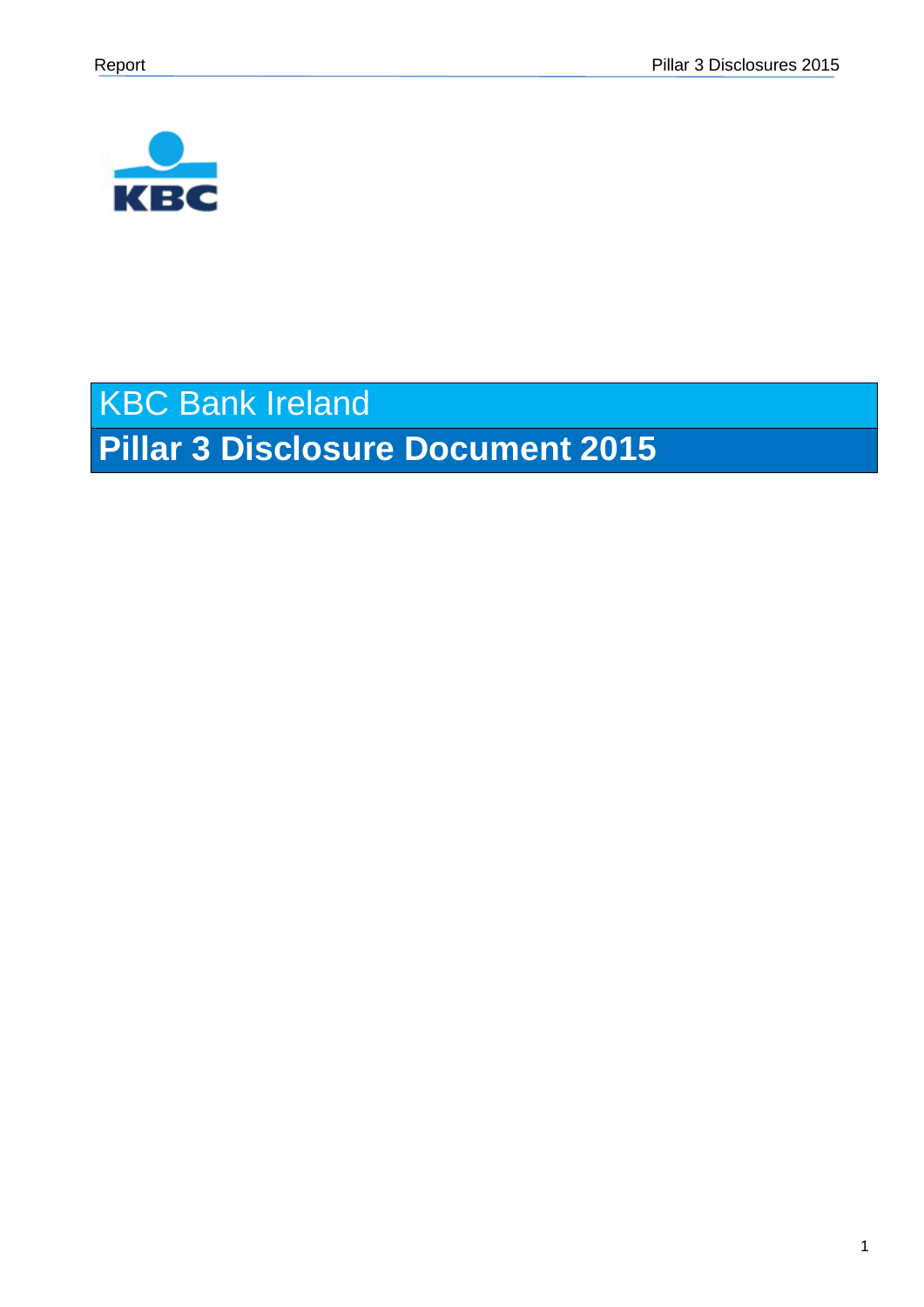# **Contents**

| 2.1<br>2.2<br>2.3                                    | <b>MACRO ECONOMIC FACTORS</b><br><b>KBCI 2015 HIGHLIGHTS</b><br><b>DISCLOSURE POLICY</b>                                                                                                                                                                                                                  | 4<br>$\sqrt{5}$<br>5                                                                                        |
|------------------------------------------------------|-----------------------------------------------------------------------------------------------------------------------------------------------------------------------------------------------------------------------------------------------------------------------------------------------------------|-------------------------------------------------------------------------------------------------------------|
|                                                      |                                                                                                                                                                                                                                                                                                           | . 6                                                                                                         |
| 3.1<br>3.2<br>3.3<br>3.4<br>3.5<br>3.6<br>3.7<br>3.8 | <b>BOARD OF DIRECTORS</b><br><b>RISK AND COMPLIANCE COMMITTEE</b><br><b>EXECUTIVE COMMITTEE</b><br><b>KBCI MANAGEMENT</b><br>THE CHIEF RISK OFFICER AND THE RISK MANAGEMENT DEPARTMENT<br><b>RISK OVERSIGHT COMMITTEE</b><br>THE AUDIT COMMITTEE<br><b>GOVERNANCE SURROUNDING REMUNERATION AND RISK</b>   | 6<br>$\overline{7}$<br>$\overline{7}$<br>$\overline{7}$<br>$\overline{7}$<br>$\overline{7}$<br>$\bf 8$<br>8 |
|                                                      |                                                                                                                                                                                                                                                                                                           | .10                                                                                                         |
| 4.1<br>4.2<br>4.3<br>4.4<br>4.5                      | <b>RISK APPETITE</b><br><b>POLICY &amp; PROCESSES</b><br><b>REGULATORY CAPITAL</b><br><b>ECONOMIC CAPITAL</b><br>MANAGING THE RISK OF EXCESSIVE LEVERAGE                                                                                                                                                  | 10<br>11<br>11<br>15<br>15                                                                                  |
|                                                      |                                                                                                                                                                                                                                                                                                           | .16                                                                                                         |
| 5.1<br>5.2<br>5.3<br>5.4<br>5.5<br>5.6<br>5.7<br>5.8 | <b>STRATEGY AND PROCESSES</b><br><b>SCOPE OF CREDIT RISK DISCLOSURES</b><br><b>EXPOSURE TO CREDIT RISK</b><br><b>IMPAIRED &amp; PAST DUE NOT IMPAIRED</b><br><b>APPROACHES TO CREDIT RISK</b><br><b>CREDIT RISK MITIGATION TECHNIQUES</b><br><b>INTERNAL MODELLING</b><br><b>COUNTERPARTY CREDIT RISK</b> | 16<br>16<br>16<br>17<br>19<br>19<br>20<br>22                                                                |
|                                                      |                                                                                                                                                                                                                                                                                                           | $22 \,$                                                                                                     |
| 6.2<br>6.3<br>6.4                                    | 6.1 STRATEGY & PROCESSES<br><b>LIQUIDITY RISK MANAGEMENT</b><br><b>FUNDING RISK MANAGEMENT</b><br><b>OVERSIGHT OF LIQUIDITY AND FUNDING RISK</b>                                                                                                                                                          | 22<br>23<br>23<br>23                                                                                        |
|                                                      |                                                                                                                                                                                                                                                                                                           | $.23\,$                                                                                                     |
| 7.1                                                  | <b>TOTAL OUTSTANDING SECURITISED EXPOSURES</b>                                                                                                                                                                                                                                                            | 24                                                                                                          |
|                                                      |                                                                                                                                                                                                                                                                                                           | .24                                                                                                         |
| 8.1<br>8.2<br>8.3<br>8.4                             | <b>SOURCES OF ALM RISK</b><br><b>MEASUREMENT METHODOLOGY FOR ALM RISK</b><br><b>OVERSIGHT OF ALM RISK</b><br><b>MITIGATION OF ALM RISK</b>                                                                                                                                                                | 25<br>25<br>25<br>25                                                                                        |
|                                                      |                                                                                                                                                                                                                                                                                                           | .25                                                                                                         |
| 9.1<br>9.2<br>9.3                                    | <b>STRATEGY &amp; PROCESSES</b><br><b>SCOPE OF OPERATIONAL RISK MANAGEMENT</b><br><b>OPERATIONAL RISK GOVERNANCE</b>                                                                                                                                                                                      | 26<br>26<br>26                                                                                              |
|                                                      |                                                                                                                                                                                                                                                                                                           |                                                                                                             |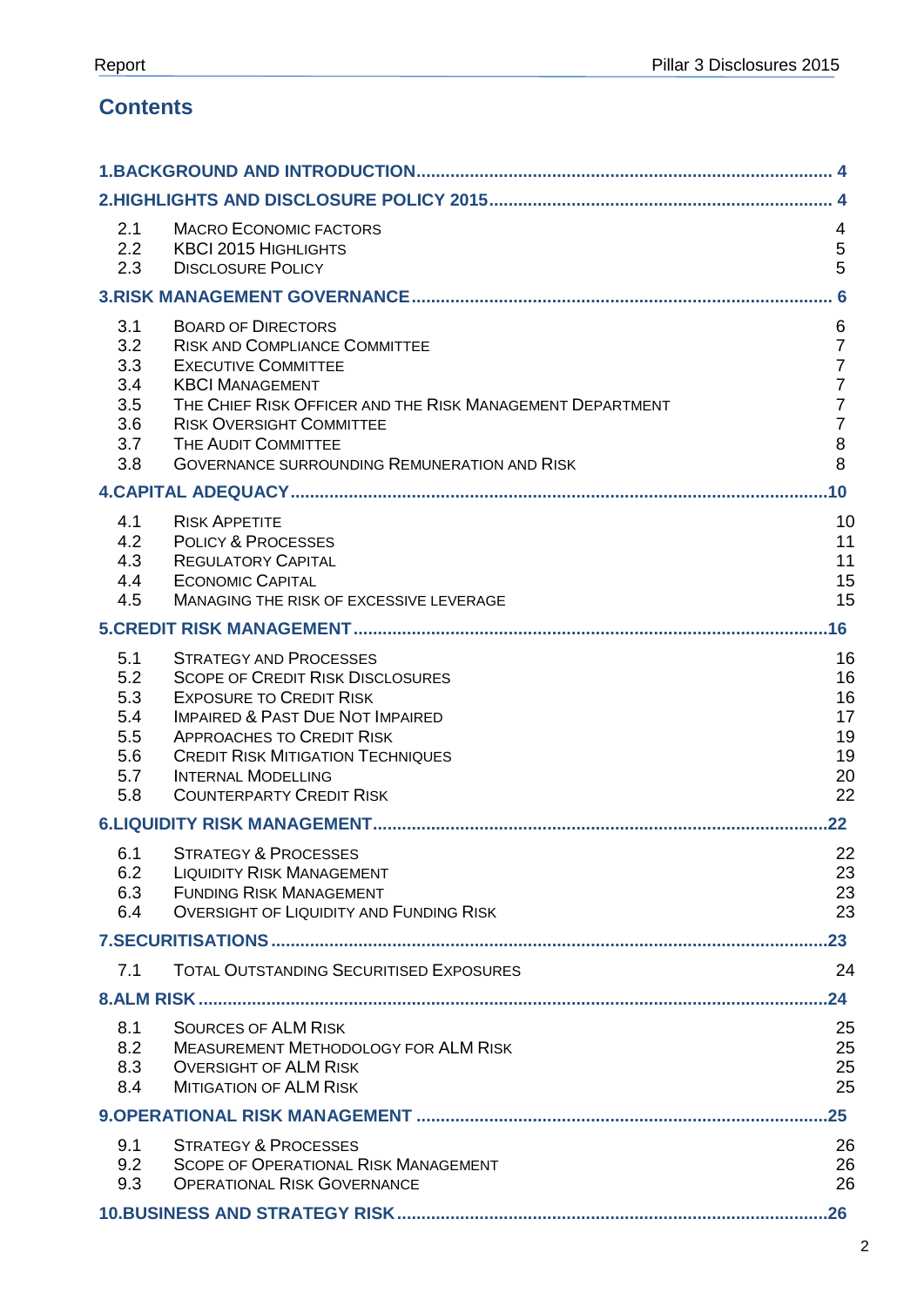|      | 10.1 SOURCES OF BUSINESS/STRATEGY RISK              | 26 |
|------|-----------------------------------------------------|----|
| 10.2 | MEASUREMENT METHODOLOGY FOR BUSINESS/STRATEGY RISK  |    |
| 10.3 | MANAGEMENT AND MONITORING OF BUSINESS/STRATEGY RISK |    |

| 10.2 <sub>1</sub> | <b>MEASUREMENT METHODOLOGY FOR BUSINESS/STRATEGY RISK</b>  | 27  |
|-------------------|------------------------------------------------------------|-----|
| 10.3              | <b>MANAGEMENT AND MONITORING OF BUSINESS/STRATEGY RISK</b> | 27  |
| 10.4              | <b>MITIGATION OF BUSINESS/STRATEGY RISK</b>                | 27  |
|                   |                                                            | 27  |
| 11.1              | <b>SOURCES OF REPUTATIONAL RISK</b>                        | 27  |
| 11.2              | <b>MEASUREMENT METHODOLOGY FOR REPUTATIONAL RISK</b>       | 27  |
| 11.3              | <b>MANAGEMENT AND MONITORING OF REPUTATIONAL RISK</b>      | 28  |
| 11.4              | MITIGATION OF REPUTATIONAL RISK                            | 28  |
|                   |                                                            | .28 |
| 12.1              | <b>MANAGEMENT AND MONITORING OF PENSION RISK</b>           | 28  |
| 12.2              | <b>MITIGATION OF PENSION RISK</b>                          | 29  |
|                   |                                                            | 29  |
| 13.1              | <b>SCENARIO STRESS TESTS</b>                               | 29  |
| 13.2              | <b>SENSITIVITY STRESS TESTS</b>                            | 29  |
| 13.3              | <b>REVERSE STRESS TESTS</b>                                | 29  |
| 13.4              | <b>RISK SPECIFIC STRESS TESTS</b>                          | 30  |
| $13.5^{\circ}$    | <b>ICAAP STRESS TESTING</b>                                | 30  |

| APPENDIX 1 - TRANSITIONAL OWN FUNDS DISCLOSURE TEMPLATE31   |  |
|-------------------------------------------------------------|--|
| APPENDIX 2 - BALANCE SHEET RECONCILIATION METHODOLOGY36     |  |
| APPENDIX 3 - CAPITAL INSTRUMENTS' MAIN FEATURES TEMPLATE 37 |  |
|                                                             |  |
|                                                             |  |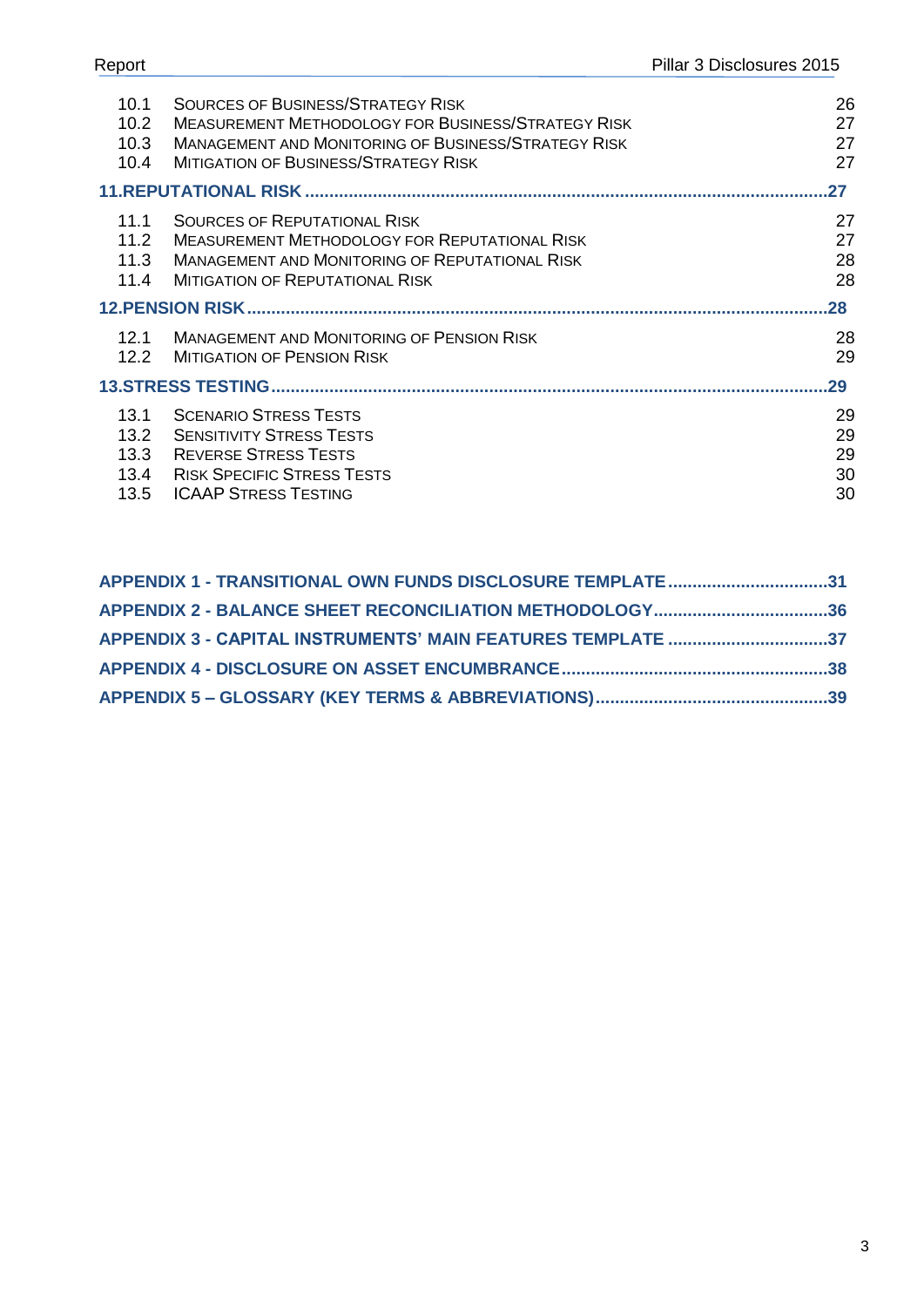#### <span id="page-3-0"></span>**1. Background and Introduction**

KBC Bank Ireland plc (KBCI) is a wholly owned subsidiary of KBC Bank NV, one of Europe's largest banks. KBCI has been operating in Ireland for over 40 years and became a member of the KBC group in 1978.

KBCI prepares consolidated financial statements under International Financial Reporting Standards (IFRS). KBCI is a credit institution authorised by the Central Bank of Ireland (CBI) and is required to file regulatory returns with the CBI for the purpose of assessing, inter alia, its capital adequacy, balance sheet and liquidity position. All subsidiaries are consolidated for both financial statement presentation and regulatory reporting.

KBCI is required to comply with the Capital Requirements Directive (CRD) EU 2013/36/EU and the Capital Requirement Regulation (CRR) EU No 575/2013, hereafter collectively referred to as 'CRD IV', which came into force on 1 January 2014. CRD IV is the legal basis for implementing the Basel III framework.

The framework is based on three pillars;

**Pillar 1** ('minimum capital requirements') specifies the minimum capital requirement a bank must hold for credit risk, market risk and operational risk.

**Pillar 2** ('supervisory review') requires banks to estimate their own capital through an Internal Capital Adequacy Assessment Process (ICAAP). The ICAAP is subject to supervisory review from the CBI, through the Supervisory Review and Evaluation Process. Pillar 2 also includes liquidity risk, business risk, interest rate risk and concentration risk.

**Pillar 3** ('market discipline') requires banks to disclose a suite of qualitative and quantitative capital and risk management information.

This report represents the Pillar 3 disclosures for KBCI as at 31 December 2015 as required under CRD IV and the Basel III framework.

KBCI is deemed to be a material subsidiary of KBC Bank NV and as such is required to comply with the Pillar 3 disclosure requirements.

This report is produced on an annual basis to coincide with the annual statutory accounts with information as at 31 December 2015. Comparative data has been included where relevant.

KBCI Management are satisfied with the adequacy of risk management arrangements in place within KBCI regarding the profile and strategy of the Bank.

#### <span id="page-3-1"></span>**2. Highlights and Disclosure Policy 2015**

#### <span id="page-3-2"></span>**2.1 Macro Economic factors**

The recovery in the Irish economy accelerated and broadened during 2015. Positive momentum in exports continued to build notwithstanding a mixed external backdrop but as import growth also accelerated, the main development in 2015 was the increased impetus from domestic spending as a recovery in consumer spending and construction activity became established. Overall GDP growth was in the region of 7.8% in 2015 and notably more positive economic progress coupled with sustained and significant progress in relation to the public finances prompted a further improvement in financial market sentiment. Continued increases in numbers at work and some improvement in household spending power are boosting confidence and supporting the trajectory of consumer spending and investment. In turn, this is producing a clearly stronger operating environment for KBCI.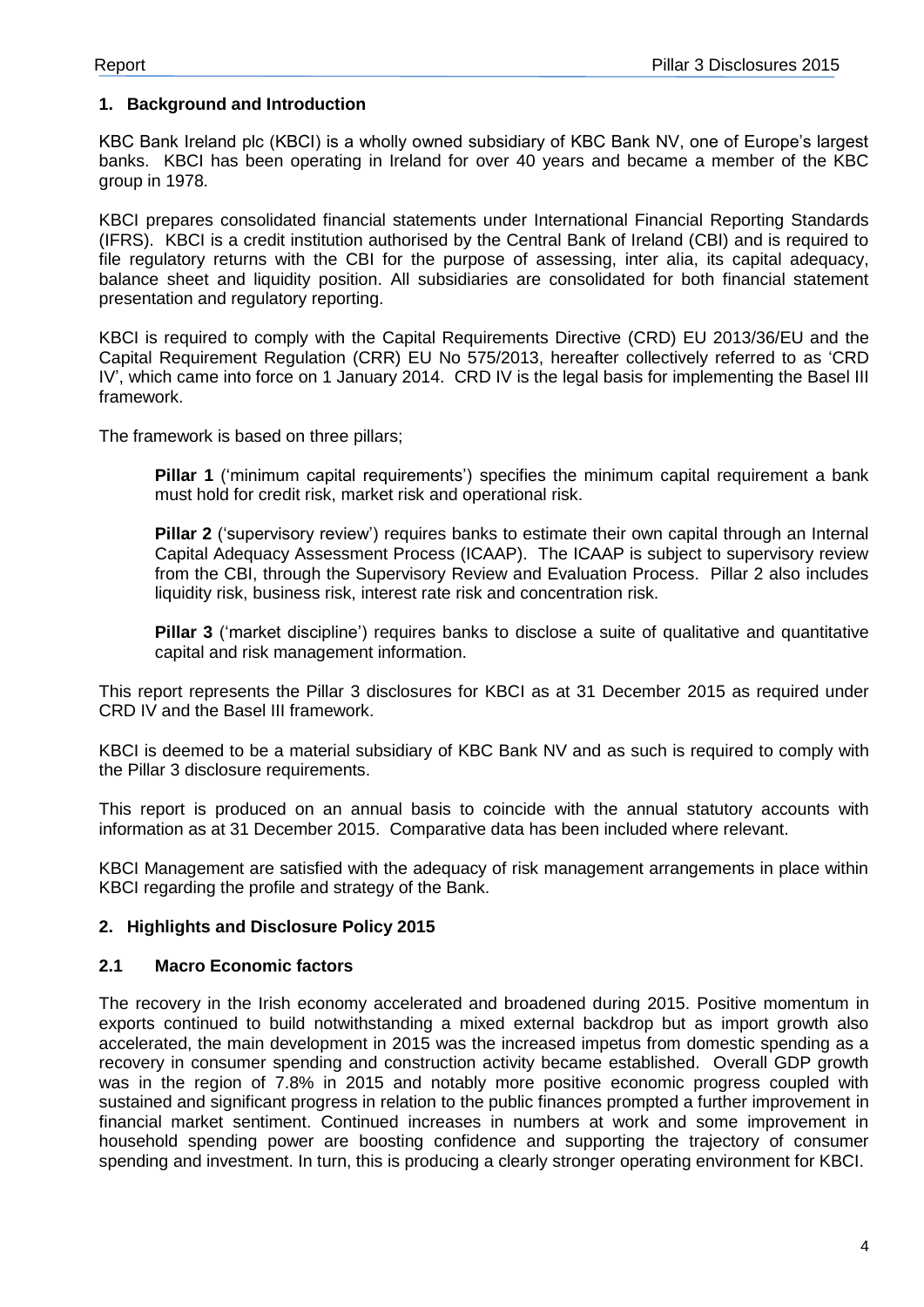The Bank reported an operating profit of €119m before tax and impairment costs and a profit of €75m after tax and impairment costs for 2015 (FY 2014 loss of €91m). Overall, total loan impairment costs of €48m were reported for the Bank for 2015.

#### <span id="page-4-0"></span>**2.2 KBCI 2015 Highlights**

**Embedding Risk Management** - The Risk Management function has continued to develop in 2015. More detail on the structure of the Risk Management function can be found in the risk management governance section of this report.

**Lending Portfolio** - The overall outstanding portfolio has decreased by €480m (3%) in 2015. This includes repayments from performing customers in addition to a strategic reduction in the corporate portfolio. The Retail portfolio includes growth of new business as well as a level of reduction due to Mortgage Arrears Resolution Strategy (MARS) resolution of the distressed portfolio.

**Impaired** – Outstanding Impaired loans (Probability of Default (PD) 10-12) decreased €871m (11%) in 2015. Retail impaired loans fell €650m (11%) due to better performance of the retail book, partly fuelled by an improving economy. Defaults in the corporate portfolio decreased by €221m (11%).

**Provisions** - The provision charge (Specific and Incurred But Not Reported (IBNR)) for 2015 is €48m (excluding Reserved Interest) with €29m and €19m arising from the Retail and Corporate portfolios respectively. Total stock of provisions as at 31 December 2015 is €2,800m (€3,312m including reserved interest).

**Forbearance** - Forbearance continues to be offered to customers facing difficult circumstances in the current economic climate. KBCI offers forbearance to customers in order to alleviate financial distress and provide support in returning customers to sustainable solutions on their debt. KBCI continues to implement longer term resolution options for Retail mortgage customers in arrears as part of the MARS.

**Funding** - The Bank continued to experience steady growth in its retail funding base with total retail deposits at the end of 2015 of approximately €3.8bn (reclassified 2014: €3.2bn). Further there was strong growth in corporate and credit union deposits with net inflows of €600m over the year.

**Liquidity** – Due to the above as well as an increase in the bank's liquid asset portfolio and lengthening of liability maturities, both Liquidity Coverage Ratio (LCR) and Net Stable Funding Ratio (NSFR) increased considerably over 2015. As at 31 December 2015 the LCR was 191% (2014: 59.3%) and NSFR was 79.1% (2014: 58.5%).

#### <span id="page-4-1"></span>**2.3 Disclosure Policy**

KBCI aims to be as open as possible when communicating to the market about its exposure to risk. Risk Management information is therefore included in this separate publication to the annual financial statements.

The Capital Requirement Directive came into force on 1 January 2007 and has since been amended a number of times (CRD II and CRD III). The latest amendments came in the form of an updated CRD which was signed into Irish law on 31 March 2014 and a new Capital Requirement Regulation which is directly applicable to banks across the EU. The aim of CRD IV is to strengthen the regulation of the banking system and provide the legal basis for the implementation of the Basel III framework in the EU. CRD IV came into force on 1 January 2014 and will be phased in over a transition period to 1 January 2019.

This report is based on Basel III's third pillar and the resulting disclosure requirements. Disclosures required under Pillar 3 are only incorporated if they are deemed relevant and material for KBCI and if their omission or misstatement would change or influence the assessment or decision of a user relying on the information. Information regarded as proprietary or confidential has been excluded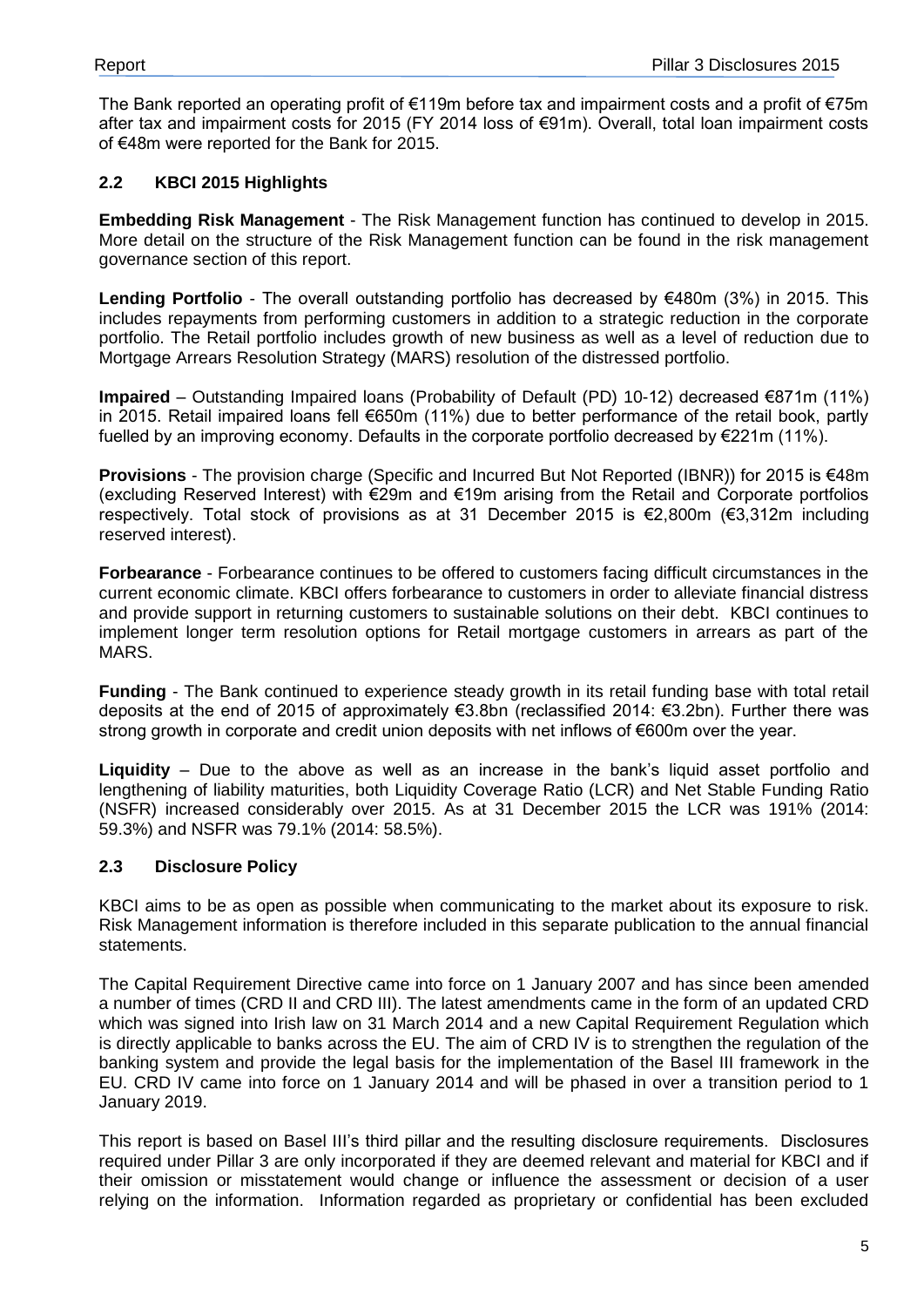from this document given the potential impact on KBCI's competitiveness and counterparty relationships.

A comparison with the previous year is provided unless this is not possible due to differences in scope and/or methodology.

The information provided in this document is not required to be subject to an external audit. The disclosures have been checked for consistency with other existing risk reports and were subjected to a final screening by authorised risk management representatives to ensure quality.

Information disclosed under IFRS 7, which has been audited, is presented in KBCI's annual report. The information presented in this report coincides with the annual report where possible, but a one to one comparison cannot always be made due to the different risk concepts under IFRS and Basel III. To avoid compromising the readability of this report, relevant parts of the annual report have been reproduced within this report.

The KBCI Pillar 3 disclosure reports are available on the KBCI website [www.kbc.ie.](http://www.kbc.ie/) These disclosures do not constitute any form of a Financial Statement and should not be relied upon exclusively in making a judgement with respect to KBCI.

#### <span id="page-5-0"></span>**3. Risk Management Governance**

The KBCI Board evaluates and is ultimately responsible for designing, developing and maintaining KBCI's ICAAP and for the development and maintenance of an effective risk management and internal control system. The Executive Directors are responsible for the Bank's internal control environment and for reviewing its effectiveness. Such a system is designed to manage, rather than eliminate, the risk of failure to achieve business objectives, and can only provide reasonable, and not absolute, assurance against material misstatement or loss.

The Board is assisted by designated Risk Committees and KBCI Management in carrying out this role. This Board responsibility includes defining a risk appetite, ensuring the proper working of a risk framework including risk identification and assessment of material risks, risk management governance and risk management control and independent oversight. The Risk Framework notes that KBCI has implemented a clearly defined risk governance structure, divided into a Risk Control framework, Risk Framework and a Risk Reporting Framework, in order to ensure that its risk management is as robust as possible.

The ICAAP Policy in place describes how KBCI implements the ICAAP as required by the CRD IV. The Board reviews and approves this ICAAP policy at least annually. An independent review of KBCI's ICAAP is carried out annually and the KBCI Board currently request the independent Internal Audit function to carry out this requirement.

#### <span id="page-5-1"></span>**3.1 Board of Directors**

The Board of Directors is the ultimate decision maker and arbiter with regard to matters affecting KBCI's strategy, organisation and internal control.

The Board is responsible for the governance and effective working of KBCI's Risk Framework and the integration of capital planning and capital management into the Bank's overall risk management culture and framework. The Board is also responsible for ensuring that the capital plan and management policies and procedures are communicated and implemented across KBCI and are supported by sufficient authority and resources.

The Board has established a Risk and Compliance Committee as a sub-committee to assist it by providing advice in relation to risk. It is the Board's role to determine risk appetite and set strategy.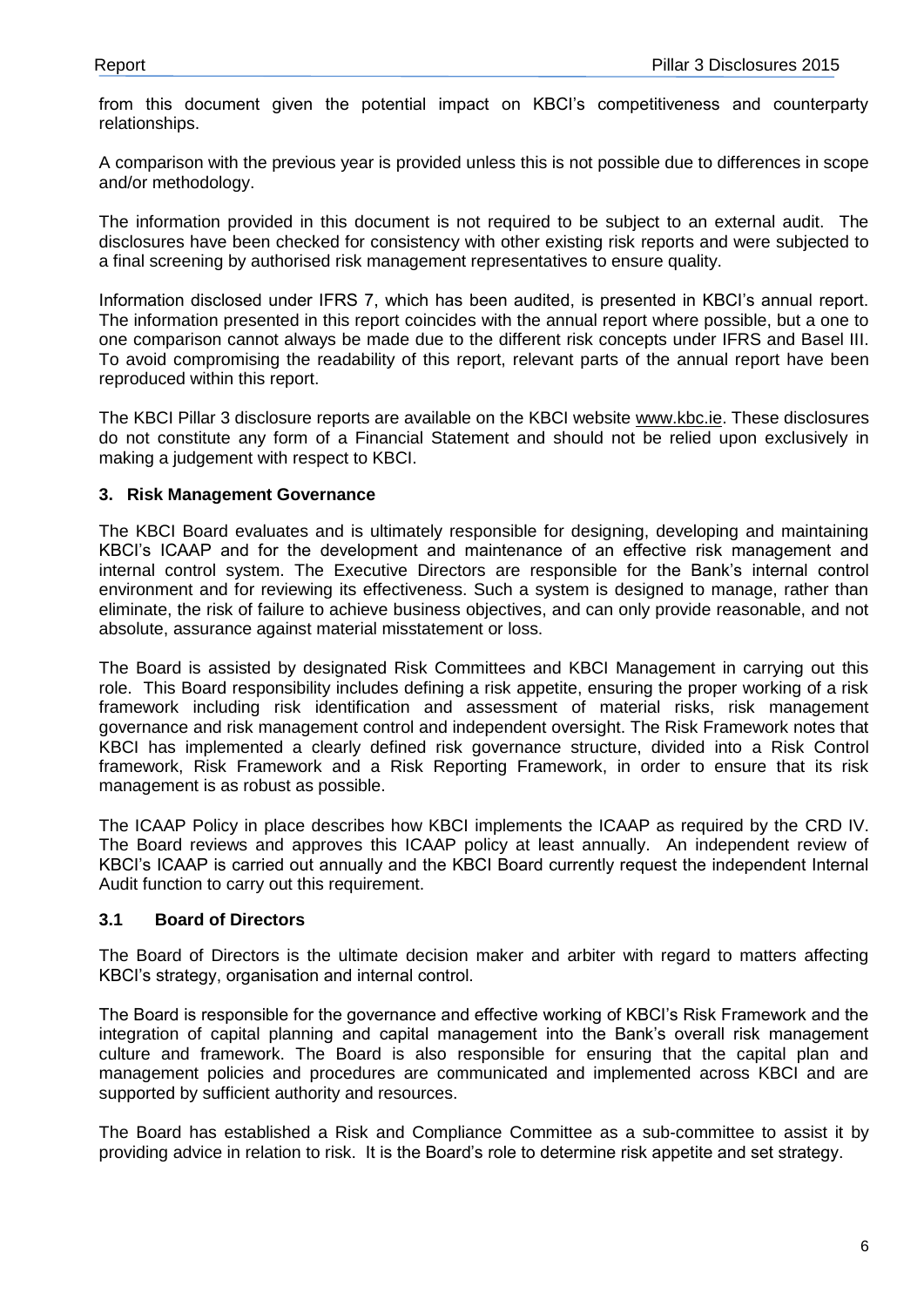#### <span id="page-6-0"></span>**3.2 Risk and Compliance Committee**

The Risk and Compliance Committee oversees the Risk Management department and the effective working of the Risk Framework within KBCI. The Risk and Compliance Committee is required to review the ICAAP, the ICAAP Policy and Risk Frameworks at least annually or more frequently, if required.

The Risk and Compliance Committee met 6 times during 2015.

The papers for the Risk and Compliance Committee meetings and the minutes of the Risk and Compliance Committee meetings are circulated to all members of the Board of Directors. The Chairman of the Risk and Compliance Committee provides a report to the Board of Directors on the main issues discussed at the Risk and Compliance Committee. The Chief Risk Officer (CRO) is a member of the Board of Directors and an attendee of the Risk and Compliance Committee.

#### <span id="page-6-1"></span>**3.3 Executive Committee**

The KBC Group approach to risk management is to establish and operate three lines of defence against the risks that could adversely affect the organisation. KBCI have adopted this structure as it reflects best practice in the market and delivers a comprehensive Risk Framework with clear roles and responsibilities in terms of the management of risk.

KBCI Management act as the first line of defence. They are supported in their role by the CRO, the Compliance Department and the Risk Management department, who together act as the second line of defence. Finally, Internal Audit acts as the third line of defence.

It is KBC Group practice that the Executive Committee (ExCo) is the common point at which the three lines of defence meet and are managed. This means that the ExCo and the Executive Directors maintain a holistic view of the management of KBCI's risks. The ExCo advises the Risk and Compliance Committee on risk matters and can escalate issues to the Risk and Compliance Committee as appropriate. The CRO, who is a member of the ExCo, acts as a liaison bridge between the Risk and Compliance Committee, the ExCo and the Risk Oversight Committee (ROC) and its Risk Councils (Lending Risk Council (LRC), Treasury Risk Council (TRC), Internal Control Councils (ICC)) to ensure that a clear and comprehensive channel of communication is maintained at all times.

#### <span id="page-6-2"></span>**3.4 KBCI Management**

KBCI's Management are the first line of defence in the management of the risks faced by KBCI and are responsible for the implementation of the Risk Framework. This responsibility has been delegated by the Board.

Furthermore, Management have the primary responsibility for the operational implementation of risk management and are involved at every stage of the process. Through their day to day involvement, including the monitoring and management of the evolution of KBCI's risk profile for each material risk type in a timely manner, Management is positioned to propose to the Board appropriate amendments to key policies and risk limits to ensure that risk appetite and strategy is maintained.

#### <span id="page-6-3"></span>**3.5 The Chief Risk Officer and the Risk Management Department**

The CRO, who is a member of the Board and an attendee of the Risk and Compliance Committee, is responsible for the proper functioning of the Risk Framework and is supported by the Risk Management department. The Risk Management and compliance departments, with the ROC, form the second line of defence in the management of KBCI's risks.

#### <span id="page-6-4"></span>**3.6 Risk Oversight Committee**

The ROC assists the ExCo and the Board Risk and Compliance Committee in relation to the matters outlined below:

Design and implementation of the KBCI ICAAP;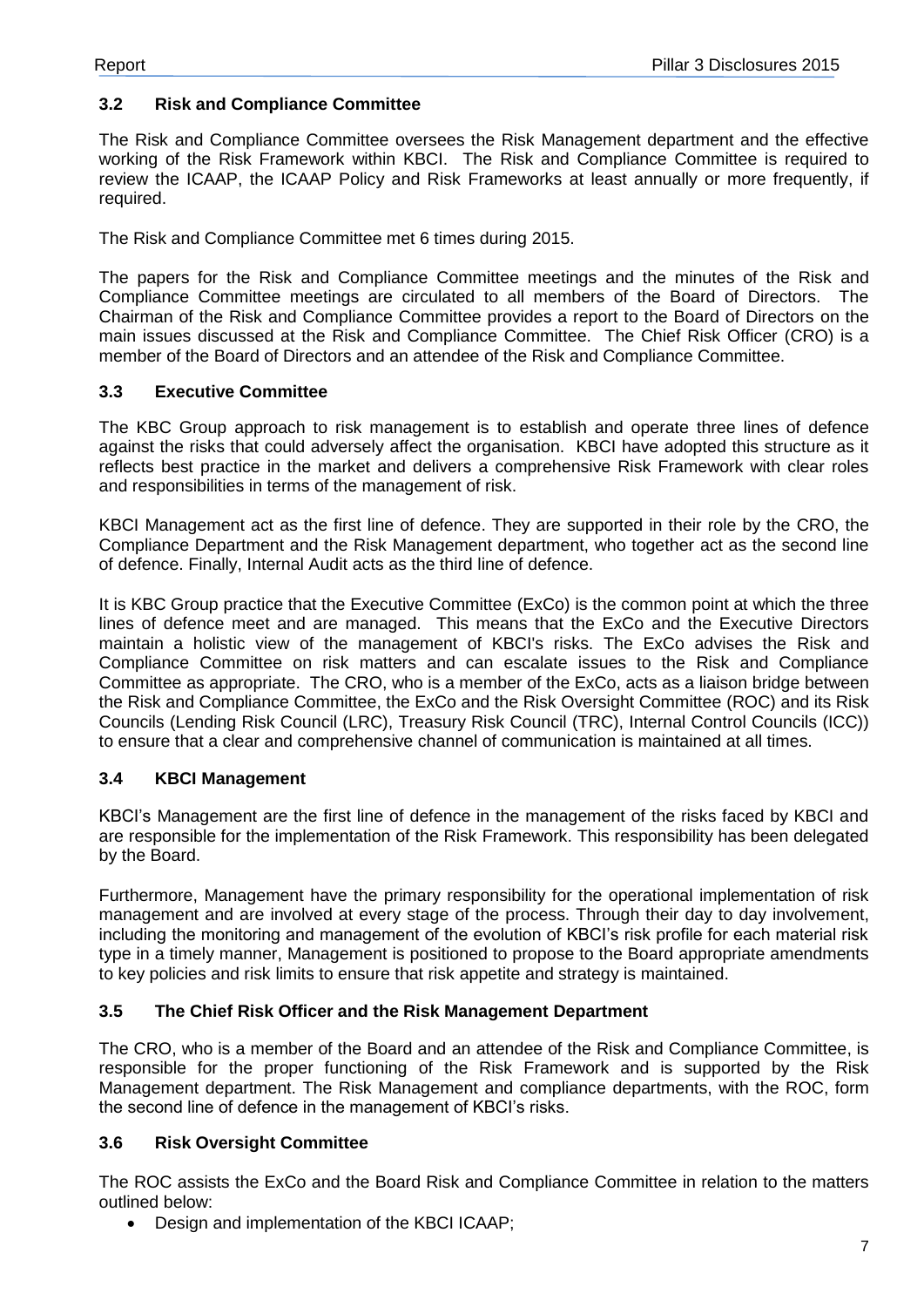- Design and implementation of the Risk Framework;
- Oversight of an Appropriate Programme of Stress Testing;
- Assessment of Adequacy of Capital;
- Proposal of Updates to Risk Appetite;
- Reporting of Risk Profile;
- Risk Mitigation;
- Consideration of key risk policies and other risk documents;
- (Forward-looking) opinion on emerging risks and sensitivity to stressed conditions;
- Liquidity, funding, material pricing and investment decisions; and
- Other risk related decisions.

The ROC has full authority to review, recommend and/or makes decisions, within its scope, as it deems appropriate.

Items within the scope of the ROC can be submitted to either the ROC or the ExCo for information or approval. Submissions to the ExCo require explicit approval of the Chairman and, where requested by the CRO, must be accompanied with an explicit written Risk advice.

The ROC has established a number of Business / Risk Councils, to leverage its time and provide expert opinion.

These Risk Councils assist it in the management of specific material risks that KBCI faces. Each Risk Council provides a forum for first and second line to discuss ongoing risk management, assist the first line in proposals for decision to be submitted to the ROC, or higher, for approval.

#### <span id="page-7-0"></span>**3.7 The Audit Committee**

Internal Audit is the third line of defence in the management of KBCI's risks.

The Audit Committee is an independent control function that monitors internal audits of business processes, including risk management, on a periodic basis in accordance with a risk based planning methodology and audit approach. The Audit Committee is a sub-committee of the Board. It reports directly to the Board of Directors and is chaired by an independent non-executive member of the Board.

#### <span id="page-7-1"></span>**3.8 Governance surrounding Remuneration and Risk**

The objective of KBCI's Remuneration Policy is to ensure transparency in remuneration matters, to support the business goals of the company by efficient remuneration structures and to lay out common basic values and guidelines for remuneration and benefits to align the objectives of management and staff with those of the KBCI Board, its parent, KBC Group, and other relevant stakeholders and regulators. It is KBCI's policy to adhere to the high level principles on remuneration and policies relating thereto as set out by KBC Group, to the requirements of the CBI for appropriate remuneration practices that assess and manage risk through remuneration and to the European Banking Authority guidelines.

The governance of the KBCI Remuneration Policy involves the design, implementation and the ongoing review of remuneration practices within KBCI. The main Remuneration Governance Bodies are:

| <b>Within KBCI</b> | The Board of Directors (on the basis of advice from KBC |
|--------------------|---------------------------------------------------------|
|                    | Group); and                                             |
|                    | The KBCI Remuneration Committee                         |
| Within KBC Group   | The Supervisory Board of the KBC Group,                 |
|                    | The Remuneration Committee of the KBC Group; and        |
|                    | The KBC Group ExCo.                                     |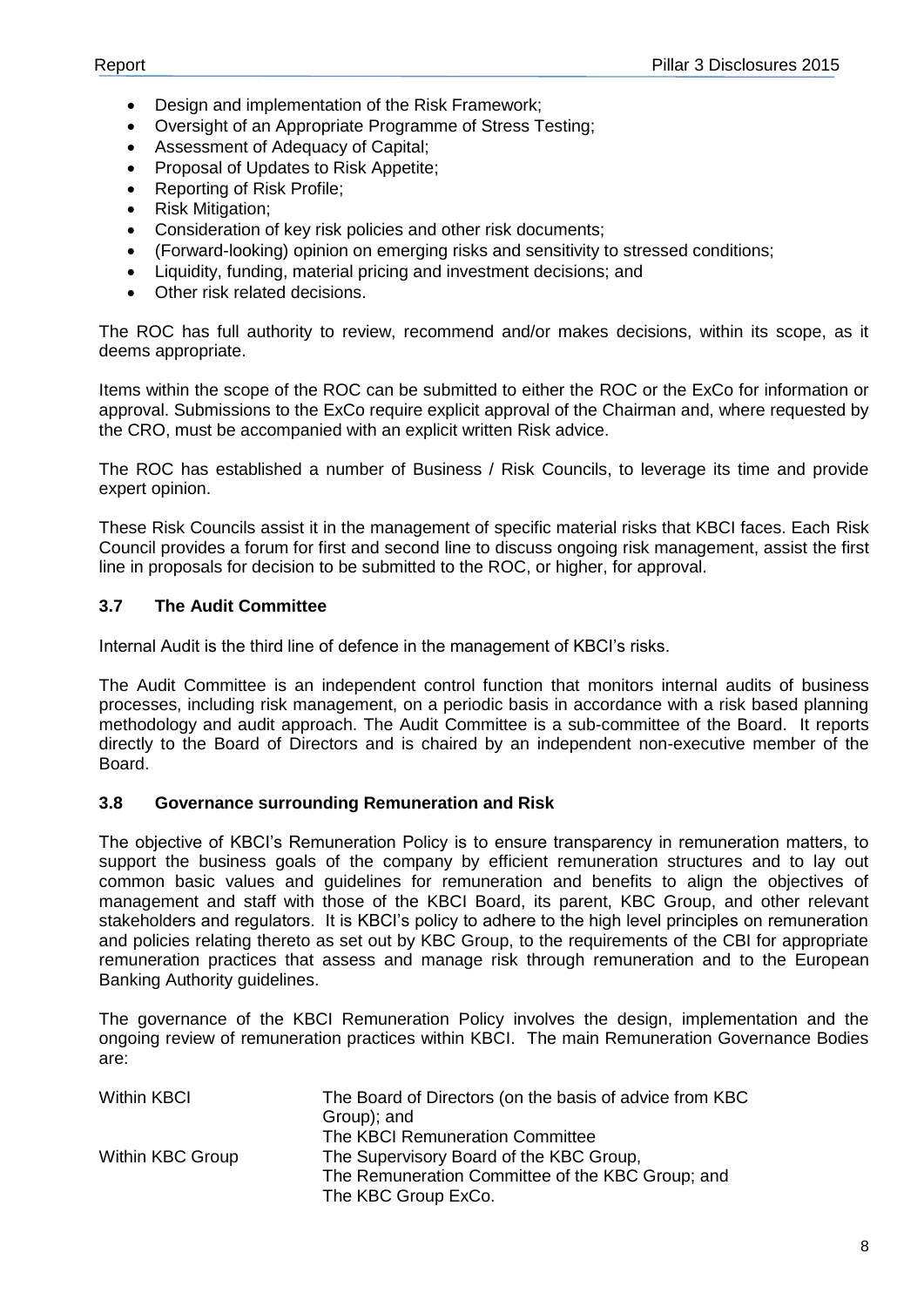Risk-takers are defined as employees whose professional activities have a material impact on the risk profile of the company.

The variable compensation of controlling functions (Audit, Compliance, Risk and Finance) is limited and shall not be dependent on the financial results of the underlying activity being controlled.

The Remuneration Policy outlines remuneration guidelines for all staff, including ratios between remuneration components (base and variable), floors, thresholds and caps on compensation, individual performance-based compensation (including their form), incidents when remuneration is risk-adjusted and standards for control and support functions.

A mandatory component in all remuneration schemes is individual performance-based compensation, based on a yearly cycle of target-setting and performance appraisal, and taking non-financial criteria into account. Maximum and minimum ratios between remuneration components have been put in place for staff and KBCI ExCo members. The ratio between variable and fixed remuneration may be no more than 0.5 to 1 for all divisions. In cases where the variable remuneration does not exceed €50,000, a maximum ratio of 1 to 1 shall be respected.

The Remuneration Policy also includes guidelines on deferral of result-based variable compensation (currently applicable to KBCI ExCo members) paid out including application of claw back and malus where applicable.

| <b>Figure 1</b> Remuneration of Persons in Management positions |  |
|-----------------------------------------------------------------|--|
|                                                                 |  |

| Remuneration of persons in management positions                   | 2014      | 2015      |
|-------------------------------------------------------------------|-----------|-----------|
| Number of persons receiving remuneration                          | 6         | 6         |
| Fixed remuneration paid*                                          | 1,540,513 | 1,389,235 |
| Total performance based remuneration awarded (upfront & deferred) |           |           |
| Of which cash (paid or deferred)                                  | 271,020   | 234.472   |
| Of which phantom stock (vested or deferred)                       | 184,321   | 202,624   |
| Payment related to new employment contracts                       |           |           |

\*For loss of office please see Financial Statements.

#### **Figure 2** Remuneration of Persons in Management positions - Deferred

| Remuneration of persons in management positions                                | 2014    | 2015    |
|--------------------------------------------------------------------------------|---------|---------|
| Deferred from previous years and paid (adjusted for performance as applicable) | 183.232 | 193.992 |
| Deferred from previous years (vested or not yet vested)                        | 213.869 | 308.384 |

#### **Directorships held by members of the management body**

**Figure 3** Directorships held by Management Body

| <b>Member of Management Body</b> | Number of directorships (as defined in SI No 158 of 2014)<br>at 31 December 2015 |
|----------------------------------|----------------------------------------------------------------------------------|
| Luc Gijsens (Chairman)           | 1 executive directorship                                                         |
| Wim Verbraeken (CEO)             | 1 executive directorship and 2 non-executive directorships                       |
| Gary Britton                     | 4 non-executive directorships                                                    |
| Luc Cool                         | 1 executive directorship                                                         |
| Dara Deering                     | 1 executive directorship                                                         |
| Martin Jarolim                   | 1 executive directorship                                                         |
| John Malone                      | 4 non-executive directorships                                                    |
| Des McCarthy                     | 1 executive directorship and 2 non-executive directorships                       |
| <b>Robert Power</b>              | 4 non-executive directorships                                                    |
| Christine Van Rijsseghem         | 1 executive directorship                                                         |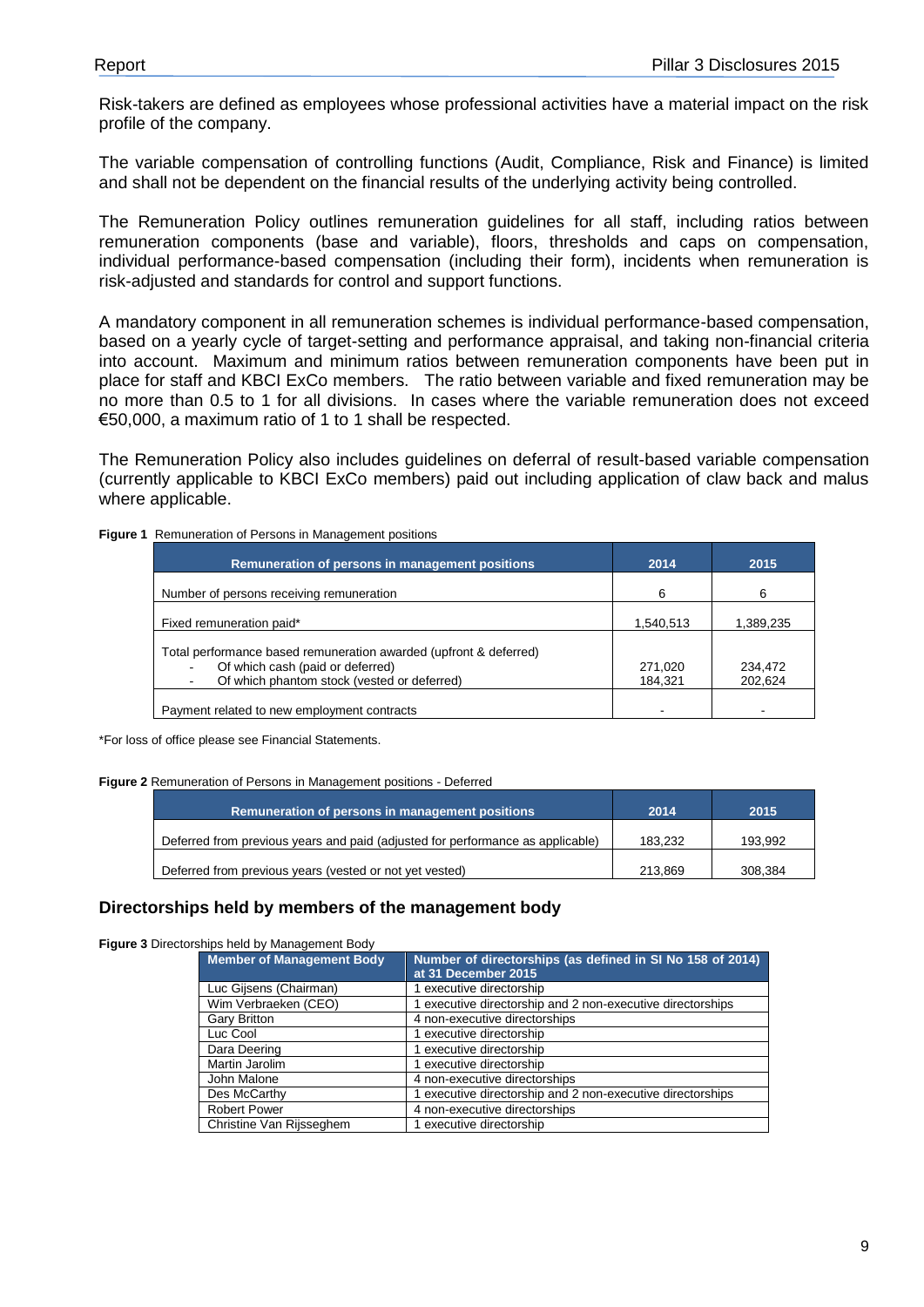#### **The recruitment policy for the selection of members of the management body and their actual knowledge, skills and expertise**

KBCI has established a Nomination Committee as a sub-committee of the Board of Directors which assists the Board by providing it with advice in relation to identifying and recommending for approval candidates to fill vacancies on the Board. The recruitment policy for the selection of members of the management body are contained in the Pre-Appointment Policy and the Board of Directors Charter and in summary, KBCI aims to ensure that there is an appropriate mix of skills and experience on the Board. The Board will take all aspects of diversity into consideration when considering nomination of new members to the Board, including but not limited to; Experience; Skills; Background; Age; Gender and Nationality.

Details of the knowledge, skills and expertise of each of the members of the management body are set out in the Annual Report.

#### **The policy on diversity with regard to selection of members of the management body**

KBCI adopted a policy on diversity with regard to the selection of members of the Board at the end of 2014. The objective of KBCI's policy in respect of diversity is to ensure that there is sufficient diversity in the experiences and backgrounds of Board members with the ultimate objective of ensuring a balanced and challenging Board. KBCI recognises the benefits of having a diverse Board and believes that diversity in Board members contributes to the ultimate effectiveness of the Board.

In accordance with the CRD IV, KBCI has set a target of 30% for the proportion of the underrepresented gender in the Board. In order to increase the number of the underrepresented gender in the Board to meet that target KBCI has a policy that at least one of three candidates identified for all vacant positions on the Board be of the underrepresented gender on the KBCI Board.

As at 31 December 2015, there were 10 members of the Board of Directors, two of whom are female and eight of whom are male.

#### <span id="page-9-0"></span>**4. Capital Adequacy**

Capital adequacy measures the financial strength of an institution. It relates to the level of capital a financial institution needs to implement its business plans, taking into consideration the risks that threaten the realisation of such plans.

#### <span id="page-9-1"></span>**4.1 Risk Appetite**

KBCI uses ICAAP to ensure it has sufficient capital to cover the current and future risks inherent in its business and future intentions. The objectives of KBCI's ICAAP policy are to adequately identify, measure, aggregate and monitor risks; to use sound risk management systems and continue to develop them further; and to maintain, on an ongoing basis, adequate internal capital to cover the significant risks to which KBCI is exposed, in accordance with KBCI's risk appetite, as determined by the Board.

KBCI's Risk Appetite can be defined as the level of risk KBCI is able and willing to accept in the pursuit of its strategic objectives. This is set and reviewed by the KBCI Board. KBCI attempts, where possible, to define qualitative or quantitative indicators for every risk appetite objective. Typical strategic objectives include not only investor returns, but also stability of earnings, the containment of credit and operational losses, capital adequacy, reputation and regulatory compliance. The relevant risk committees monitor and review, on an on-going basis, the Bank's performance against tolerances set by the Board.

It is KBCI's policy to manage the material risks it faces in its business activities. KBCI's Management are the first line of defence in the management of the risks faced by KBCI and are responsible for the implementation of the KBCI Risk Framework.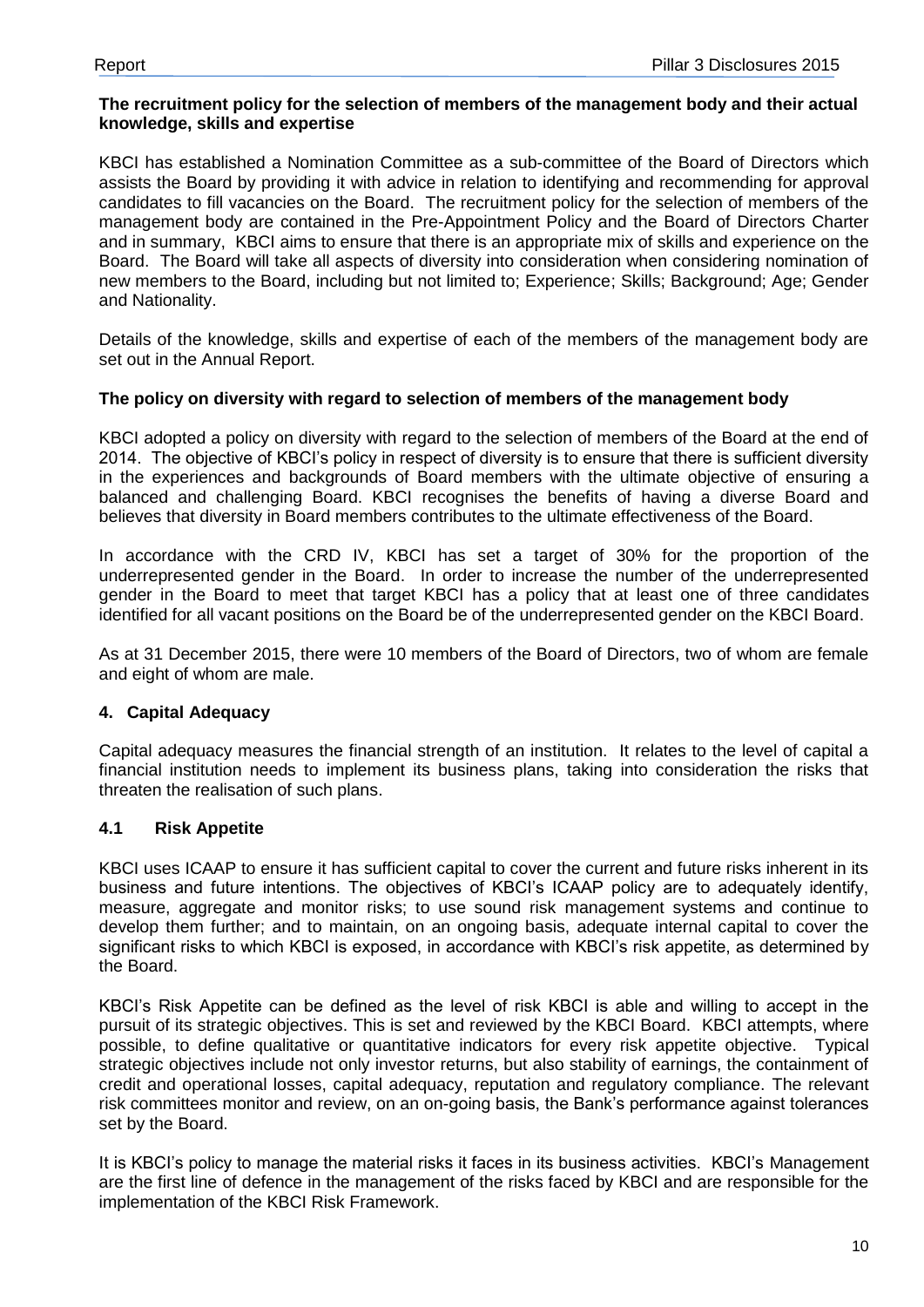To assess the adequacy of capital held by KBCI in relation to the risks identified and managed under the Risk Framework, KBCI uses stress testing to assess the impact on its future earnings and capital requirements under different macro-economic and business conditions. Stress testing enables Senior Management to be prepared for different economic conditions, and circumstances for which KBCI is most vulnerable. KBCI periodically independently assess its stress testing capability to ensure that the stress testing methodology is comparable with peers and aligned to best practice.

### <span id="page-10-0"></span>**4.2 Policy & Processes**

KBCI's capital policy is to maintain a capital amount at all times meeting or in excess of its minimum capital requirement. The capital requirement is measured on a regulatory capital basis. KBCI's minimum capital requirement is that it maintains the minimum Tier 1 ratio as required by the European Central Bank (ECB).

Pillar 1 regulatory capital is calculated using appropriate risk models. The scope of pillar 1 regulatory capital covers credit risk, operational risk and market risk<sup>1</sup>. In calculating the capital requirement for credit risk, KBCI employ the appropriate models.

Risk Weighted Assets (RWAs) represent KBCI's assets (both on and off-balance sheet) weighted according to risk. RWAs are calculated using the PD, Exposure at Default (EAD) and Loss Given Default (LGD) for each counterparty adjusted for a maturity factor. RWAs are used in determining the capital requirement of KBCI.

Pillar 2 Economic Capital (ECAP) takes into account all material risks, as defined in the ICAAP Policy, which KBCI may face. KBCI uses ECAP in determining the adequacy of each material risk's capital requirement. KBCI's calculation of ECAP is performed using appropriate models.

KBCI is a significant banking subsidiary of KBC Group for Capital Adequacy purposes. Capital Adequacy limits and targets are defined as part of the Risk Appetite. The Risk Appetite is approved by KBCI Board and the capital targets are required to be approved by KBC Group ExCo.

#### <span id="page-10-1"></span>**4.3 Regulatory Capital**

 $\overline{a}$ 

Under Article 92 of the CRR banks are required to hold minimum capital levels as follows:

- A Common Equity Tier 1 capital ratio of 4.5%;
- A Tier 1 capital ratio of 6%; and
- A total capital ratio of 8%.

In addition to the above KBCI, in agreement with the CBI, must maintain a Tier 1 capital ratio of at least 10.5%. The additional requirement over and above the minimum prescribed by the CRR is to cover the bank against Pillar 2 risks not covered under the Pillar 1 framework.

RWAs are calculated using internal models in relation to the Internal Ratings Based (IRB) processes. The parameters for RWA are outlined in section 4.2 above.

Regulatory Capital for KBCI is displayed in Figure 4. Tier 1 ratio has at all times been above the minimum of 10.5% as set by the CBI and is in line with the KBCI risk appetite.

 $1$  KBCI does not engage in proprietary trading and as such does not view Market Risk as material.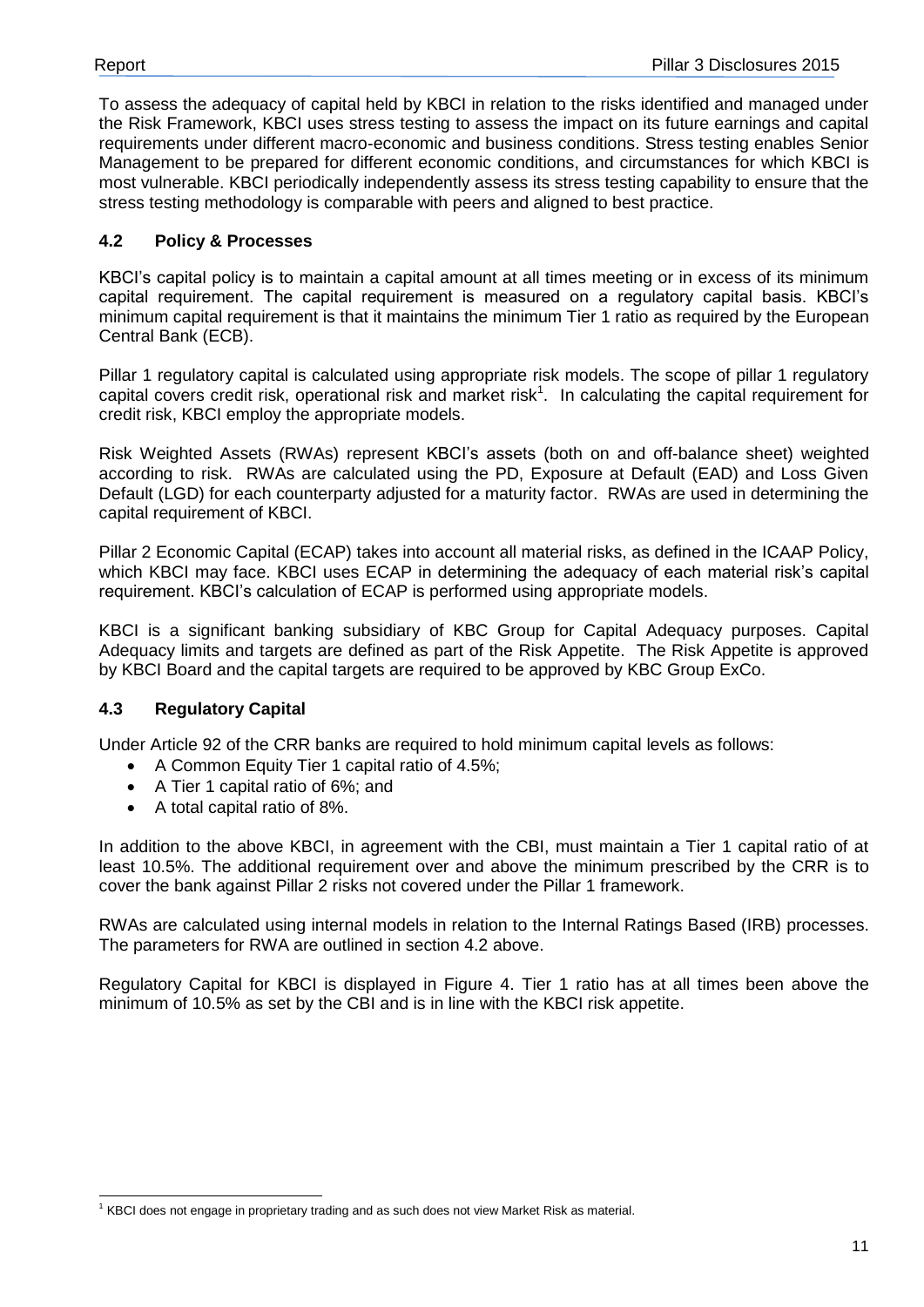**Figure 4** Composition of Regulatory Own Funds

| <b>Composition of Regulatory own funds</b>                                                                                             | <b>Note</b> | 2014      | 2015      |
|----------------------------------------------------------------------------------------------------------------------------------------|-------------|-----------|-----------|
|                                                                                                                                        |             | Phased-In | Phased-In |
|                                                                                                                                        |             | €m        | €m        |
| <b>Tier 1 capital</b>                                                                                                                  |             |           |           |
| Paid up capital                                                                                                                        |             | 2,124     | 2,284     |
| Share premium                                                                                                                          |             | 27        | 27        |
| Previous year retained earnings                                                                                                        |             | (1, 357)  | (1, 447)  |
| Profit/(Loss) for the year                                                                                                             |             | (91)      | 75        |
| Accumulated other comprehensive income                                                                                                 |             | (91)      | (63)      |
| <b>Regulatory adjustments and deductions</b>                                                                                           |             |           |           |
| Adjustments due to prudential filters - Cash flow hedge reserve                                                                        |             | 19        | 19        |
| Intangible assets                                                                                                                      |             | (32)      | (44)      |
| Deferred tax assets that rely on future profitability and do not arise from temporary<br>differences net of associated tax liabilities |             | (76)      | (76)      |
| Other transitional adjustments to CET1                                                                                                 |             | 98        | 61        |
| <b>Common equity Tier 1 capital</b>                                                                                                    |             | 622       | 836       |
|                                                                                                                                        |             |           |           |
| Additional tier 1 instrument                                                                                                           |             | 280       | 280       |
|                                                                                                                                        |             |           |           |
| <b>Total tier 1 capital</b>                                                                                                            |             | 902       | 1,116     |
|                                                                                                                                        |             |           |           |
| <b>IRB provision excess</b>                                                                                                            | $\mathbf 1$ | 37        | 45        |
|                                                                                                                                        |             |           |           |
| <b>Tier 2 capital</b>                                                                                                                  |             | 37        | 45        |
|                                                                                                                                        |             |           |           |
| <b>Total own funds</b>                                                                                                                 |             | 939       | 1,160     |
|                                                                                                                                        |             |           |           |
| Total risk weighted assets                                                                                                             |             | 7,092     | 8,399     |
|                                                                                                                                        |             |           |           |
| Common equity tier 1 capital ratio                                                                                                     |             | 8.8%      | 9.9%      |
|                                                                                                                                        |             |           |           |
| Tier 1 capital ratio (%)                                                                                                               |             | 12.7%     | 13.3%     |
| <b>Total Capital Ratio</b>                                                                                                             |             | 13.2%     | 13.8%     |
|                                                                                                                                        |             |           |           |
| Note:                                                                                                                                  |             |           |           |
| 1. IRB provision excess held as Tier 2 is capped at lower of provision excess of €226m or 0.6% of credit RWA,                          |             |           |           |

For further information on the transitional own funds disclosure see appendix 1. A reconciliation of regulatory own funds to equity in the Financial Statements is contained in appendix 2.

#### **Original Own Funds**

Original Own Funds is comprised of Common Equity Tier I and Additional Tier I capital.

#### **Common Equity Tier 1**

Ordinary Shareholders equity is comprised of Issued Ordinary Share Capital, Share Premium in respect of the Issued Ordinary Share Capital, a Capital Conversion Reserve Fund and Retained Earnings.

The Capital Conversion Reserve is an un-distributable reserve which arose on the conversion of IR£ share capital to € share capital.

#### **Additional Tier I**

KBCI has entered into bi-lateral loan agreements with KBC Bank NV which qualify as Tier I capital.

- The loan facilities are deeply subordinated and are perpetual. The agreement does not provide KBC Bank NV with a right to call for early repayment;
- The loan cannot be repaid without CBI approval, and cannot be repaid prior to 5 years from drawdown date unless it is replaced by regulatory capital which is of equal or higher quality.
- Interest payments are discretionary (cancellable on a non-cumulative basis) and payable from distributable reserves of KBCI only;
- The loan facilities contain a loss absorbency feature whereby at a specified capital ratio trigger, the principal amount of the loan would be converted to ordinary shares in KBCI at par.

See table at appendix 3 for table on Capital instruments main features.

Figure 5 summarises the RWAs for KBCI with the minimum capital requirements as at 31 December 2015.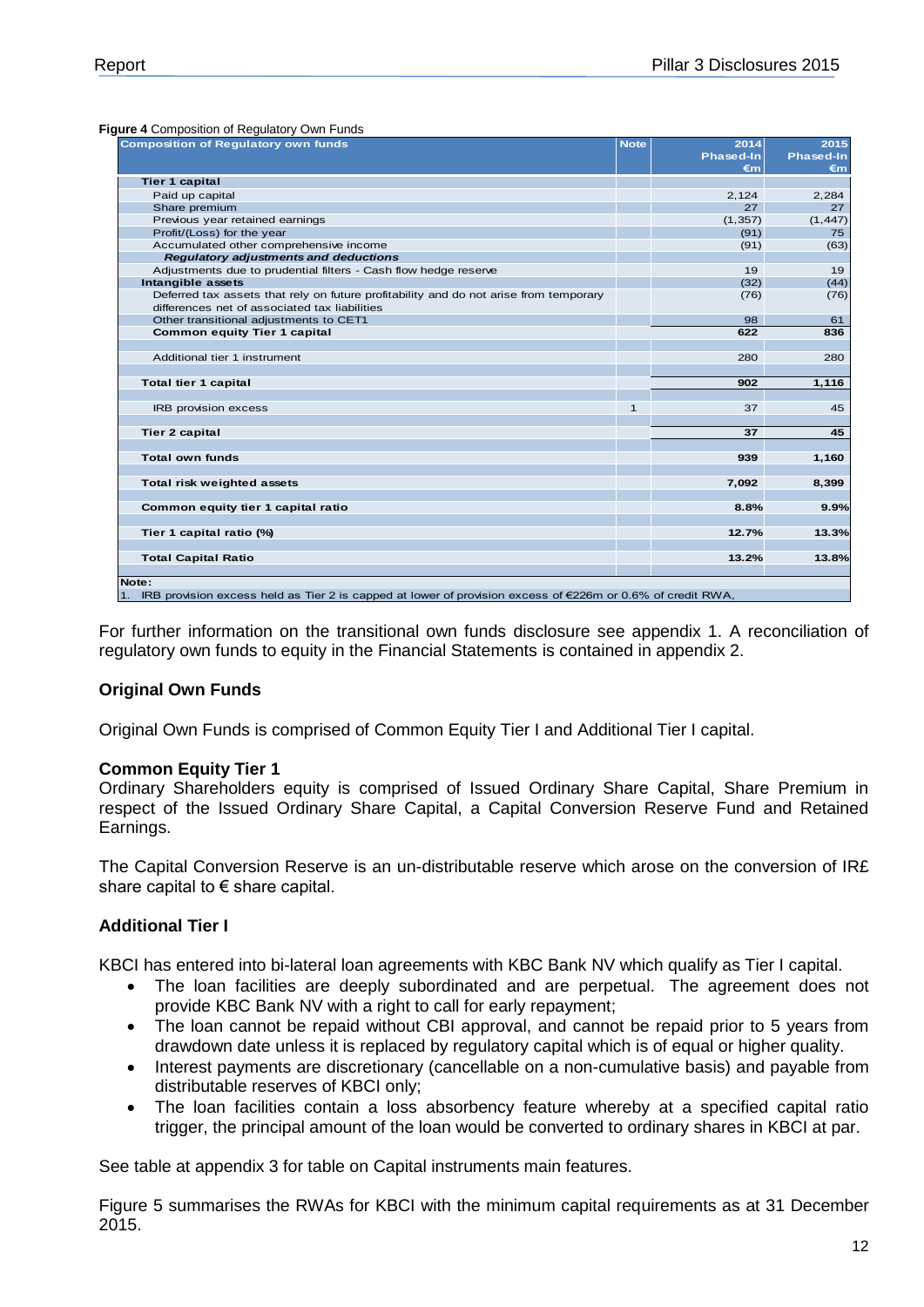|                                |                                                                                                                                     |             |                | 2014                              |                             |                            | 2015                          |                             |
|--------------------------------|-------------------------------------------------------------------------------------------------------------------------------------|-------------|----------------|-----------------------------------|-----------------------------|----------------------------|-------------------------------|-----------------------------|
| <b>Capital Requirement</b>     |                                                                                                                                     | <b>Note</b> | $\epsilon$ m   | <b>EAD</b> Capital Required<br>€m | <b>RWA Equivalent</b><br>€m | <b>EAD</b><br>$\epsilon$ m | <b>Capital Required</b><br>€m | <b>RWA Equivalent</b><br>€m |
| <b>Credit risk</b>             | <b>IRB</b> advanced                                                                                                                 |             |                |                                   |                             |                            |                               |                             |
|                                | Retail                                                                                                                              |             | 12,191         | 500                               | 4,758                       | 12,068                     | 664                           | 6,321                       |
|                                | <b>IRB</b> foundation                                                                                                               |             |                |                                   |                             |                            |                               |                             |
|                                | Central governments and central banks                                                                                               |             | 1,104          | 37                                | 353                         | 1,269                      | 30                            | 290                         |
|                                | <b>Institutions</b>                                                                                                                 | (1)         | 4,937          | 29                                | 275                         | 3,854                      | 20                            | 195                         |
|                                | Corporates                                                                                                                          |             | 2,846          | 72                                | 687                         | 2,498                      | 66                            | 633                         |
|                                | <b>IRB</b> other                                                                                                                    |             |                |                                   |                             |                            |                               |                             |
|                                | Non-credit obligation assets                                                                                                        |             | 89             | 9                                 | 89                          | 82                         | 9                             | 82                          |
|                                | <b>Standardised</b>                                                                                                                 |             |                |                                   |                             |                            |                               |                             |
|                                | Retail                                                                                                                              |             | 19             | $\overline{1}$                    | 14                          | 24                         | $\overline{2}$                | 17                          |
|                                | Equity                                                                                                                              |             | $\overline{2}$ | $\Omega$                          | $\overline{2}$              |                            | ÷                             |                             |
|                                | <b>Other</b>                                                                                                                        | (2)         |                | 48                                | 453                         |                            | 46                            | 438                         |
|                                |                                                                                                                                     |             | 21,188         | 696                               | 6,631                       | 19,795                     | 838                           | 7,976                       |
|                                |                                                                                                                                     |             |                |                                   |                             |                            |                               |                             |
| <b>Market risk</b>             | Foreign exchange position risk management                                                                                           |             | 0.2            | 0.0                               | 0.2                         | 0.2                        | 0.0                           | 0.2                         |
| <b>Operational risk</b>        | Standardised                                                                                                                        |             |                | 46                                | 436                         |                            | 42                            | 403                         |
|                                |                                                                                                                                     |             |                |                                   |                             |                            |                               |                             |
| <b>Other RWA requirements</b>  |                                                                                                                                     |             |                |                                   |                             |                            |                               |                             |
|                                | <b>CVA</b>                                                                                                                          |             | ٠              |                                   | 5                           |                            | $\mathbf{0}$                  | 3                           |
|                                | RWA for deferred tax assets that rely on future profitability<br>and arise from temporary differences                               |             |                | $\overline{2}$                    | 20                          |                            | $\overline{2}$                | 17                          |
| <b>Total Risk</b>              |                                                                                                                                     |             | 21,188         | 745                               | 7,092                       | 19,795                     | 882                           | 8,399                       |
| Note:                          |                                                                                                                                     |             |                |                                   |                             |                            |                               |                             |
| (1) EAD includes repo exposure |                                                                                                                                     |             |                |                                   |                             |                            |                               |                             |
|                                | (2) KBCI is required to hold the higher of IRB or standardised approach for it's real estate book leading to an add on of €438m RWA |             |                |                                   |                             |                            |                               |                             |
|                                | (3) EAD includes on and off balance sheet and derivative exposure where applicable and is after credit risk mitigation              |             |                |                                   |                             |                            |                               |                             |
|                                | (4) Under the IRB approach KBCI only has retail exposures secured by immovable property which attract a correlation factor of 0.15  |             |                |                                   |                             |                            |                               |                             |

#### **Figure 5** Exposures, RWA and minimum capital requirements

The table below shows credit risk exposure per PD Band in terms of EAD, RWA and exposure weighted average risk weight as at 31st December 2015. Only lending exposure subject to the IRB approach is captured in this table, (non-credit obligation assets are not included). The table shows exposure before the application of guarantees. This means that there is no shift in asset class due to PD substitution. The RWA for the exposure, however, is presented after all credit risk mitigation has been applied. Exposure includes on and off balance sheet exposures, derivatives and Repo exposures.

|  |  |  | Figure 6 Exposures, RWA and Weighted Average Risk Weight by PD band before application of guarantees 31 December 2015 |  |
|--|--|--|-----------------------------------------------------------------------------------------------------------------------|--|
|--|--|--|-----------------------------------------------------------------------------------------------------------------------|--|

|       | <b>PD Band</b>  | <b>EAD in €ms</b>                                                                                                                                                                       |                                                                  | <b>IRB Foundation</b> |                          | <b>IRB Advanced</b> | <b>Total</b> |
|-------|-----------------|-----------------------------------------------------------------------------------------------------------------------------------------------------------------------------------------|------------------------------------------------------------------|-----------------------|--------------------------|---------------------|--------------|
|       |                 |                                                                                                                                                                                         | <b>Central</b><br><b>Governments and</b><br><b>Central Banks</b> | <b>Institutions</b>   | <b>Corporates</b>        | <b>Retail</b>       |              |
|       | PD <sub>1</sub> | EAD                                                                                                                                                                                     | 1,184                                                            | 3,706                 | 0.30                     | 27                  | 4,918        |
|       |                 | <b>RWA</b>                                                                                                                                                                              | 224                                                              | 167                   | 0.05                     | $\overline{2}$      | 393          |
|       |                 | Weighted Average Risk Weight                                                                                                                                                            | 19%                                                              | 5%                    | 17%                      | 7%                  | 8%           |
|       | PD <sub>2</sub> | EAD                                                                                                                                                                                     | 3                                                                | 60                    | 18                       | 70                  | 151          |
|       |                 | <b>RWA</b>                                                                                                                                                                              | $\overline{1}$                                                   | 6                     | 9                        | $\overline{7}$      | 24           |
|       |                 | Weighted Average Risk Weight                                                                                                                                                            | 50%                                                              | 11%                   | 49%                      | 10%                 | 16%          |
|       | PD <sub>3</sub> | EAD                                                                                                                                                                                     | 72                                                               |                       | 134                      | 380                 | 585          |
|       |                 | <b>RWA</b>                                                                                                                                                                              | 62                                                               |                       | 81                       | 57                  | 199          |
|       |                 | Weighted Average Risk Weight                                                                                                                                                            | 86%                                                              |                       | 61%                      | 15%                 | 34%          |
|       | PD <sub>4</sub> | EAD                                                                                                                                                                                     |                                                                  | $\mathbf{1}$          | 72                       | 2,705               | 2,778        |
|       |                 | <b>RWA</b>                                                                                                                                                                              |                                                                  | $\overline{1}$        | 58                       | 732                 | 792          |
|       |                 | Weighted Average Risk Weight                                                                                                                                                            |                                                                  | 70%                   | 82%                      | 27%                 | 28%          |
|       | PD <sub>5</sub> | EAD                                                                                                                                                                                     |                                                                  |                       | 171                      | 1,987               | 2,158        |
|       |                 | <b>RWA</b>                                                                                                                                                                              |                                                                  |                       | 139                      | 891                 | 1,029        |
|       |                 | Weighted Average Risk Weight                                                                                                                                                            |                                                                  |                       | 81%                      | 45%                 | 48%          |
|       | PD <sub>6</sub> | EAD                                                                                                                                                                                     |                                                                  |                       | 72                       | 565                 | 637          |
|       |                 | <b>RWA</b>                                                                                                                                                                              |                                                                  |                       | 62                       | 357                 | 419          |
|       |                 | Weighted Average Risk Weight                                                                                                                                                            |                                                                  |                       | 87%                      | 63%                 | 66%          |
|       | PD <sub>7</sub> | EAD                                                                                                                                                                                     |                                                                  | 0.3                   | 39                       | 183                 | 223          |
|       |                 | <b>RWA</b>                                                                                                                                                                              |                                                                  | $\overline{1}$        | 43                       | 162                 | 205          |
|       |                 | Weighted Average Risk Weight                                                                                                                                                            |                                                                  | 162%                  | 109%                     | 88%                 | 92%          |
|       | PD <sub>8</sub> | EAD                                                                                                                                                                                     |                                                                  |                       | 52                       | 90                  | 142          |
|       |                 | <b>RWA</b>                                                                                                                                                                              |                                                                  |                       | 70                       | 75                  | 145          |
|       |                 | Weighted Average Risk Weight                                                                                                                                                            |                                                                  |                       | 134%                     | 84%                 | 102%         |
|       | PD <sub>9</sub> | <b>EAD</b>                                                                                                                                                                              |                                                                  |                       | 45                       | 860                 | 906          |
|       |                 | <b>RWA</b>                                                                                                                                                                              |                                                                  |                       | 84                       | 816                 | 899          |
|       |                 | Weighted Average Risk Weight                                                                                                                                                            |                                                                  |                       | 184%                     | 95%                 | 99%          |
|       |                 | <b>Total PD 1-9 EAD</b>                                                                                                                                                                 | 1,259                                                            | 3,768                 | 604                      | 6,868               | 12,498       |
|       |                 | <b>Total PD 1-9 RWA</b>                                                                                                                                                                 | 287                                                              | 175                   | 545                      | 3,098               | 4,105        |
|       |                 | Total PD 1-9 Weighted Average Risk Weight                                                                                                                                               | 23%                                                              | 5%                    | 90%                      | 45%                 | 33%          |
|       |                 | Total PD 10-12 EAD                                                                                                                                                                      |                                                                  |                       | 1,989                    | 5,201               | 7,190        |
|       |                 | Total PD 10-12 RWA                                                                                                                                                                      |                                                                  |                       | $\overline{\phantom{a}}$ | 3,223               | 3,223        |
|       |                 | Total PD 10-12 Weighted Average Risk Weight                                                                                                                                             |                                                                  |                       | ٠                        | 62%                 | 45%          |
|       | Total PD 1-12   |                                                                                                                                                                                         |                                                                  |                       |                          |                     |              |
|       |                 | <b>EAD</b>                                                                                                                                                                              | 1,259                                                            | 3,768                 | 2,593                    | 12,068              | 19,688       |
|       |                 | <b>RWA</b>                                                                                                                                                                              | 287                                                              | 175                   | 545                      | 6,321               | 7,328        |
|       |                 | <b>Weighted Average Risk Weight</b>                                                                                                                                                     | 23%                                                              | 5%                    | 21%                      | 52%                 | 37%          |
| Note: |                 |                                                                                                                                                                                         |                                                                  |                       |                          |                     |              |
| 1.    |                 | In reported Retail figures the €3,223m RWA relates to CBI imposed requirement to hold RWA equal to 100% carrying amount of impaired exposures                                           |                                                                  |                       |                          |                     |              |
| 2.    |                 | There is €37m RWA not shown in the table above relating to impaired corporate exposures that after credit risk mitigation are rated by a counterparty in the institution exposure class |                                                                  |                       |                          |                     |              |
| 3.    |                 | In Corporates there is €74m RWA related to PD model uncertainty and additional add ons not shown in above table                                                                         |                                                                  |                       |                          |                     |              |
| 4.    |                 | Figures above include drawn and undrawn commitments                                                                                                                                     |                                                                  |                       |                          |                     |              |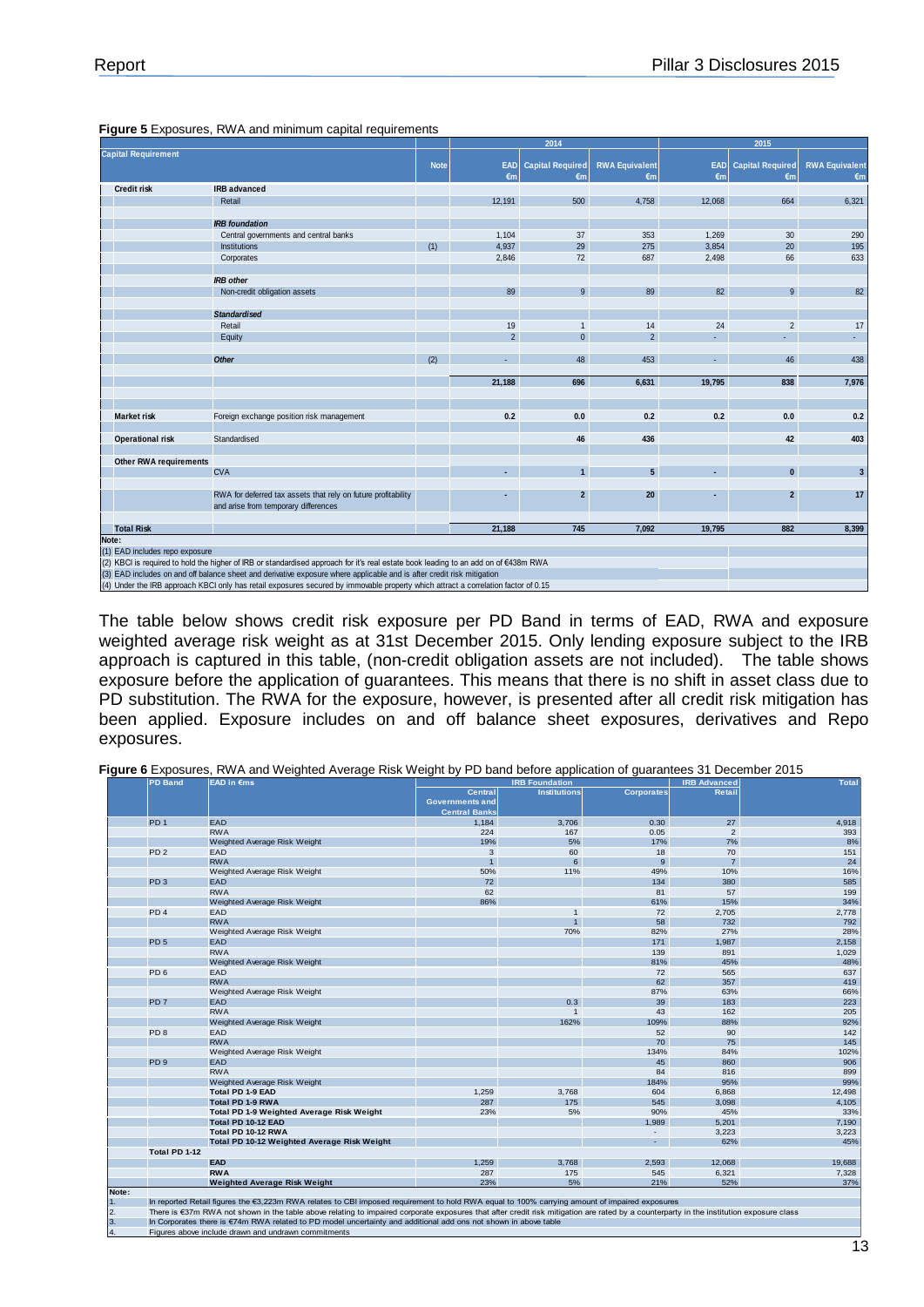The table below shows the outstanding amounts (EAD Pre Credit Conversion Factor (CCF)) and exposure value for undrawn commitments as at 31 December 2015. Exposures are before the application of guarantees. This means that there is no shift in asset class due to PD substitution.

|  |  | Figure 7 Exposures on undrawn commitments by exposure class before application of guarantees 31 December 2015 |  |  |
|--|--|---------------------------------------------------------------------------------------------------------------|--|--|
|  |  |                                                                                                               |  |  |

| <b>PD Band</b>  | <b>EAD in €ms</b>        | <b>IRB Foundation</b>    | <b>IRB Advanced</b> |
|-----------------|--------------------------|--------------------------|---------------------|
|                 |                          | <b>Corporates</b>        | Retail              |
| PD <sub>1</sub> | <b>EAD Pre CCF</b>       |                          | 13                  |
|                 | EAD                      |                          | 3                   |
| PD <sub>2</sub> | <b>EAD Pre CCF</b>       |                          | 39                  |
|                 | <b>EAD</b>               |                          | $\overline{7}$      |
| PD <sub>3</sub> | <b>EAD Pre CCF</b>       |                          | 58                  |
|                 | <b>EAD</b>               |                          | 11                  |
| PD <sub>4</sub> | <b>EAD Pre CCF</b>       | $\Omega$                 | 52                  |
|                 | <b>EAD</b>               |                          | 10                  |
| PD <sub>5</sub> | <b>EAD Pre CCF</b>       | 3                        | 18                  |
|                 | <b>EAD</b>               | 2                        | 3                   |
| PD <sub>6</sub> | <b>EAD Pre CCF</b>       | $\Omega$                 |                     |
|                 | <b>EAD</b>               | $\overline{\phantom{0}}$ | 0.1                 |
| PD <sub>7</sub> | <b>EAD Pre CCF</b>       | $\mathbf 0$              | 0.15                |
|                 | EAD                      | $\overline{\phantom{a}}$ | 0.03                |
| PD <sub>8</sub> | <b>EAD Pre CCF</b>       | $\overline{2}$           |                     |
|                 | <b>EAD</b>               | -                        |                     |
| PD <sub>9</sub> | <b>EAD Pre CCF</b>       |                          |                     |
|                 | <b>EAD</b>               |                          |                     |
| PD 10-12        | <b>EAD Pre CCF</b>       | $\overline{2}$           |                     |
|                 | EAD                      | $\mathbf{0}$             |                     |
|                 | <b>Total EAD Pre CCF</b> | 8                        | 181                 |
|                 | <b>Total EAD</b>         | 3                        | 34                  |

The table below shows credit risk exposure per PD Band in terms of EAD, RWA and exposure weighted average risk weight as at 31st December 2015. Only lending exposure subject to the IRB approach is captured in this table, (non-credit obligation assets are not included). The table shows exposure before the application of guarantees. This means that there is no shift in asset class due to PD substitution. The RWA for the exposure, however, is presented after all collateral has been applied. Exposure includes on and off balance sheet exposures, derivatives and Repo exposure.

**Figure 8** Exposures, RWA and Weighted Average Risk Weight by PD band before application of guarantees

|       | <b>PD Band</b>  | <b>EAD in €ms</b>                                                                                                                                                                       |                                                                  | <b>IRB Foundation</b> |                   | <b>IRB Advanced</b> | <b>Total</b> |
|-------|-----------------|-----------------------------------------------------------------------------------------------------------------------------------------------------------------------------------------|------------------------------------------------------------------|-----------------------|-------------------|---------------------|--------------|
|       |                 |                                                                                                                                                                                         | <b>Central</b><br><b>Governments and</b><br><b>Central Banks</b> | <b>Institutions</b>   | <b>Corporates</b> | <b>Retail</b>       |              |
|       | PD <sub>1</sub> | EAD                                                                                                                                                                                     | 1,017                                                            | 4,762                 |                   | 25                  | 5,804        |
|       |                 | <b>RWA</b>                                                                                                                                                                              | 276                                                              | 203                   |                   | $\overline{1}$      | 480          |
|       |                 | Weighted Average Risk Weight                                                                                                                                                            | 27%                                                              | 4%                    |                   | 2%                  | 8%           |
|       | PD <sub>2</sub> | EAD                                                                                                                                                                                     |                                                                  | 53                    | 19                | 64                  | 137          |
|       |                 | <b>RWA</b>                                                                                                                                                                              |                                                                  | $6\overline{6}$       | 10                | 3                   | 19           |
|       |                 | Weighted Average Risk Weight                                                                                                                                                            |                                                                  | 12%                   | 52%               | 4%                  | 14%          |
|       | PD <sub>3</sub> | EAD                                                                                                                                                                                     | 41                                                               |                       | 166               | 121                 | 329          |
|       |                 | <b>RWA</b>                                                                                                                                                                              | 32                                                               |                       | 100               | 8                   | 139          |
|       |                 | Weighted Average Risk Weight                                                                                                                                                            | 77%                                                              |                       | 60%               | 7%                  | 42%          |
|       | PD <sub>4</sub> | EAD                                                                                                                                                                                     | 36                                                               | 3                     | 123               | 266                 | 428          |
|       |                 | <b>RWA</b>                                                                                                                                                                              | 39                                                               | $\overline{4}$        | 86                | 29                  | 158          |
|       |                 | Weighted Average Risk Weight                                                                                                                                                            | 108%                                                             | 131%                  | 70%               | 11%                 | 37%          |
|       | PD <sub>5</sub> | EAD                                                                                                                                                                                     |                                                                  |                       | 201               | 1,040               | 1,241        |
|       |                 | <b>RWA</b>                                                                                                                                                                              |                                                                  |                       | 167               | 232                 | 399          |
|       |                 | Weighted Average Risk Weight                                                                                                                                                            |                                                                  |                       | 83%               | 22%                 | 32%          |
|       | PD <sub>6</sub> | EAD                                                                                                                                                                                     |                                                                  |                       | 93                | 2,312               | 2,405        |
|       |                 | <b>RWA</b>                                                                                                                                                                              |                                                                  |                       | 90                | 863                 | 953          |
|       |                 | Weighted Average Risk Weight                                                                                                                                                            |                                                                  |                       | 97%               | 37%                 | 40%          |
|       | PD <sub>7</sub> | EAD                                                                                                                                                                                     |                                                                  |                       | 61                | 1,397               | 1,459        |
|       |                 | <b>RWA</b>                                                                                                                                                                              |                                                                  |                       | 65                | 817                 | 882          |
|       |                 | Weighted Average Risk Weight                                                                                                                                                            |                                                                  |                       | 106%              | 58%                 | 60%          |
|       | PD <sub>8</sub> | EAD                                                                                                                                                                                     |                                                                  |                       | 57                | 429                 | 486          |
|       |                 | <b>RWA</b>                                                                                                                                                                              |                                                                  |                       | 80                | 377                 | 458          |
|       |                 | Weighted Average Risk Weight                                                                                                                                                            |                                                                  |                       | 142%              | 88%                 | 94%          |
|       | PD <sub>9</sub> | EAD                                                                                                                                                                                     |                                                                  |                       | 23                | 686                 | 709          |
|       |                 | <b>RWA</b>                                                                                                                                                                              |                                                                  |                       | 41                | 718                 | 759          |
|       |                 | Weighted Average Risk Weight                                                                                                                                                            |                                                                  |                       | 175%              | 105%                | 107%         |
|       |                 | Total PD 1-9 EAD                                                                                                                                                                        | 1.094                                                            | 4.819                 | 744               | 6,341               | 12,998       |
|       |                 | Total PD 1-9 RWA                                                                                                                                                                        | 347                                                              | 213                   | 639               | 3,048               | 4,247        |
|       |                 | Total PD 1-9 Weighted Average Risk Weight                                                                                                                                               | 32%                                                              | 4%                    | 86%               | 48%                 | 33%          |
|       |                 | Total PD 10-12 EAD                                                                                                                                                                      |                                                                  |                       | 2,230             | 5,851               | 8,080        |
|       |                 | Total PD 10-12 RWA                                                                                                                                                                      |                                                                  |                       | ٠                 | 1,710               | 1,710        |
|       |                 | Total PD 10-12 Weighted Average Risk Weight                                                                                                                                             |                                                                  |                       | ÷.                | 29%                 | 21%          |
|       | Total PD 1-12   |                                                                                                                                                                                         |                                                                  |                       |                   |                     |              |
|       |                 | <b>EAD</b>                                                                                                                                                                              | 1,094                                                            | 4,819                 | 2,974             | 12,191              | 21,078       |
|       |                 | <b>RWA</b>                                                                                                                                                                              | 347                                                              | 213                   | 639               | 4,758               | 5,957        |
|       |                 | Weighted Average Risk Weight                                                                                                                                                            | 32%                                                              | 4%                    | 21%               | 39%                 | 28%          |
| Note: |                 |                                                                                                                                                                                         |                                                                  |                       |                   |                     |              |
| 1.    |                 | In reported Retail figures the €1,710m RWA in PD 10-12 arising from the difference between modelled weighted average LGD and the Best Estimate LGD not included in the above table      |                                                                  |                       |                   |                     |              |
| 2.    |                 | There is €76m RWA not shown in the table above relating to impaired corporate exposures that after credit risk mitigation are rated by a counterparty in the institution exposure class |                                                                  |                       |                   |                     |              |
| 3.    |                 | In Corporates there is €40m RWA related to PD model uncertainty and additional add ons not shown in above table                                                                         |                                                                  |                       |                   |                     |              |
| 4.    |                 | Figures above include drawn and undrawn commitments                                                                                                                                     |                                                                  |                       |                   |                     |              |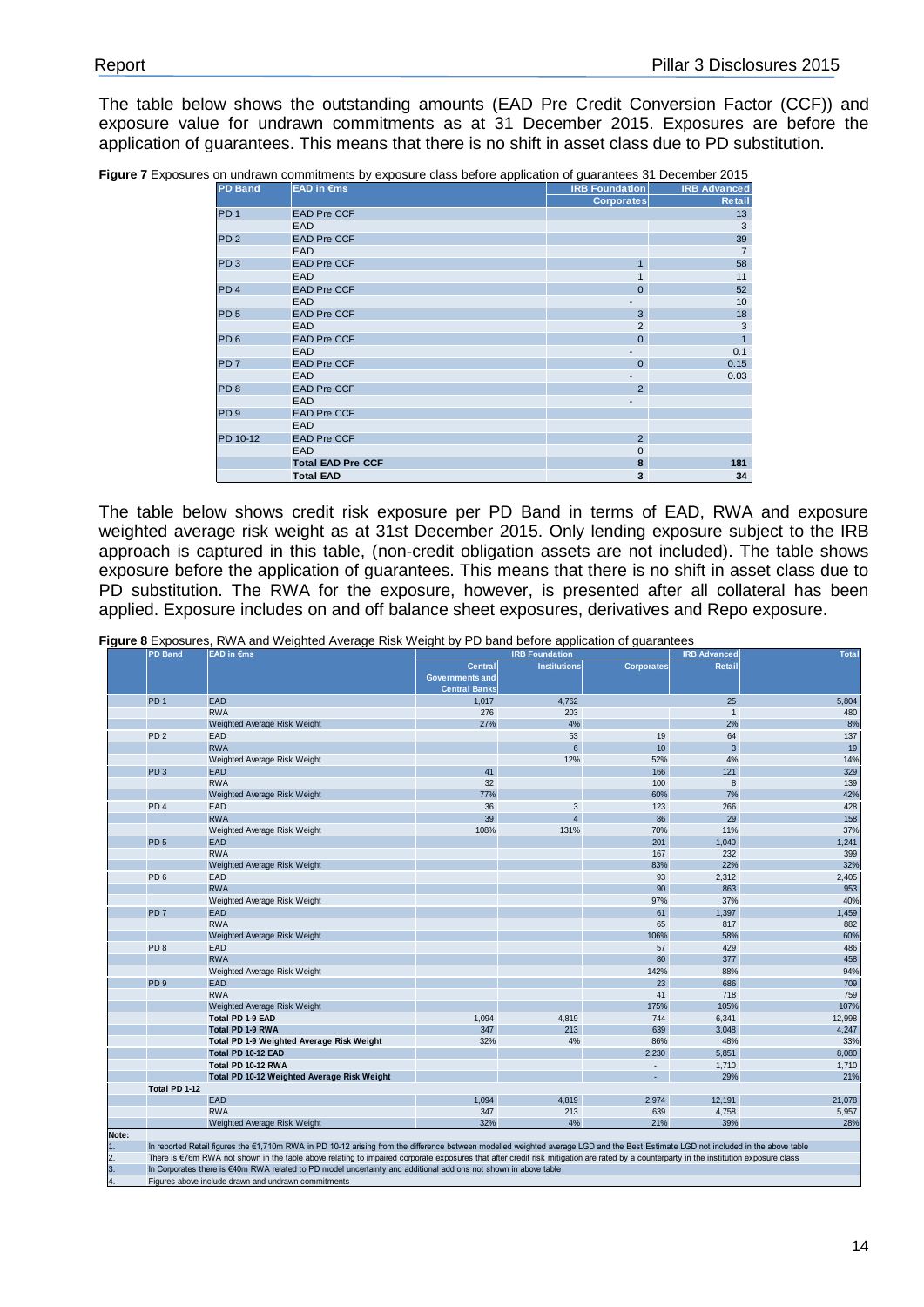The table below shows the outstanding amounts (EAD Pre CCF) and exposure value for undrawn commitments as at 31 December 2015. Exposures are before the application of guarantees. This means that there is no shift in asset class due to PD substitution.

| Figure 9 Exposures on undrawn commitments by exposure class before application of guarantees 31 December 2015 |  |  |  |  |  |  |
|---------------------------------------------------------------------------------------------------------------|--|--|--|--|--|--|
|                                                                                                               |  |  |  |  |  |  |

|                 | . .                      |                       |                     |
|-----------------|--------------------------|-----------------------|---------------------|
| <b>PD Band</b>  | <b>EAD in €ms</b>        | <b>IRB Foundation</b> | <b>IRB Advanced</b> |
|                 |                          | <b>Corporates</b>     | Retail              |
| PD <sub>1</sub> | <b>EAD Pre CCF</b>       |                       | 16                  |
|                 | <b>EAD</b>               |                       | 3                   |
| PD <sub>2</sub> | <b>EAD Pre CCF</b>       |                       | 33                  |
|                 | <b>EAD</b>               |                       | 6                   |
| PD <sub>3</sub> | <b>EAD Pre CCF</b>       | $\mathbf{1}$          | 58                  |
|                 | <b>EAD</b>               |                       | 11                  |
| PD <sub>4</sub> | <b>EAD Pre CCF</b>       | $\Omega$              | 43                  |
|                 | <b>EAD</b>               | 0                     | 8                   |
| PD <sub>5</sub> | <b>EAD Pre CCF</b>       | $\overline{2}$        | 15                  |
|                 | <b>EAD</b>               | 2                     | 3                   |
| PD <sub>6</sub> | <b>EAD Pre CCF</b>       | $\Omega$              |                     |
|                 | <b>EAD</b>               | 0                     | 0.3                 |
| PD <sub>7</sub> | <b>EAD Pre CCF</b>       |                       | 0.14                |
|                 | <b>EAD</b>               | 1                     | 0.03                |
| PD <sub>8</sub> | <b>EAD Pre CCF</b>       | $\overline{2}$        |                     |
|                 | <b>EAD</b>               |                       |                     |
| PD <sub>9</sub> | <b>EAD Pre CCF</b>       |                       |                     |
|                 | <b>EAD</b>               |                       |                     |
| PD 10-12        | <b>EAD Pre CCF</b>       | $\overline{7}$        |                     |
|                 | <b>EAD</b>               | 1                     |                     |
|                 | <b>Total EAD Pre CCF</b> | 14                    | 166                 |
|                 | <b>Total EAD</b>         | 4                     | 31                  |

The table below shows financial collateral and other eligible collateral and guarantees received.

**Figure 10** Eligible collateral and guarantees

| <b>Eligible collateral</b>                   | 2014               |               | 2015              |                     |               |  |
|----------------------------------------------|--------------------|---------------|-------------------|---------------------|---------------|--|
|                                              | <b>Real Estate</b> | Guaranteed    | Financial         | <b>Real Estatel</b> | Guaranteed    |  |
|                                              | <b>Collateral</b>  |               | <b>Collateral</b> | <b>Collateral</b>   |               |  |
| <b>IRB Foundation</b>                        | €ms                | $\epsilon$ ms | $\epsilon$ msl    | $\epsilon$ msl      | $\epsilon$ ms |  |
| <b>Central Governments and Central Banks</b> |                    | $\sim$        |                   |                     | $\Omega$      |  |
| <b>Institutions</b>                          |                    |               | 3.015             |                     |               |  |
| Corporates                                   | 384                | 157           |                   | 339                 | 105           |  |
| <b>Total</b>                                 | 394                | 157           | 3.020             | 348                 | 105           |  |

#### <span id="page-14-0"></span>**4.4 Economic Capital**

The ECAP distribution as at 31 December 2015 for KBCI on a standalone basis is displayed in the table below.

**Figure 11** ECAP for the year ended 31 December

| <b>Economic Capital</b>             |                         |                         |
|-------------------------------------|-------------------------|-------------------------|
| Year end 31<br><b>December</b>      | 2014                    | 2015                    |
|                                     | <b>Capital Required</b> | <b>Capital Required</b> |
| <b>ECAP Per Risk</b><br><b>Type</b> | %                       | %                       |
| Credit Risk                         | 72%                     | 80%                     |
| <b>Operational Risk</b>             | 6%                      | 4%                      |
| <b>ALM Risk</b>                     | 14%                     | 10%                     |
| <b>Business Risk</b>                | 8%                      | 6%                      |
| <b>Total ECAP</b>                   | 100%                    | 100%                    |

The ECAP represents the minimum amount of capital which has to be available in order to protect KBCI against economic insolvency under extreme circumstances.

KBCI's Pillar 2 capital requirement is based on standalone ECAP at a 99.9% confidence interval.

#### <span id="page-14-1"></span>**4.5 Managing the risk of excessive leverage**

The CRD IV requires credit institutions to calculate report and monitor their leverage ratios. The leverage ratio is a new supplementary non-risk based measure to contain the build-up of leverage (i.e. create a backstop on the degree to which a banking firm can leverage its capital base). It is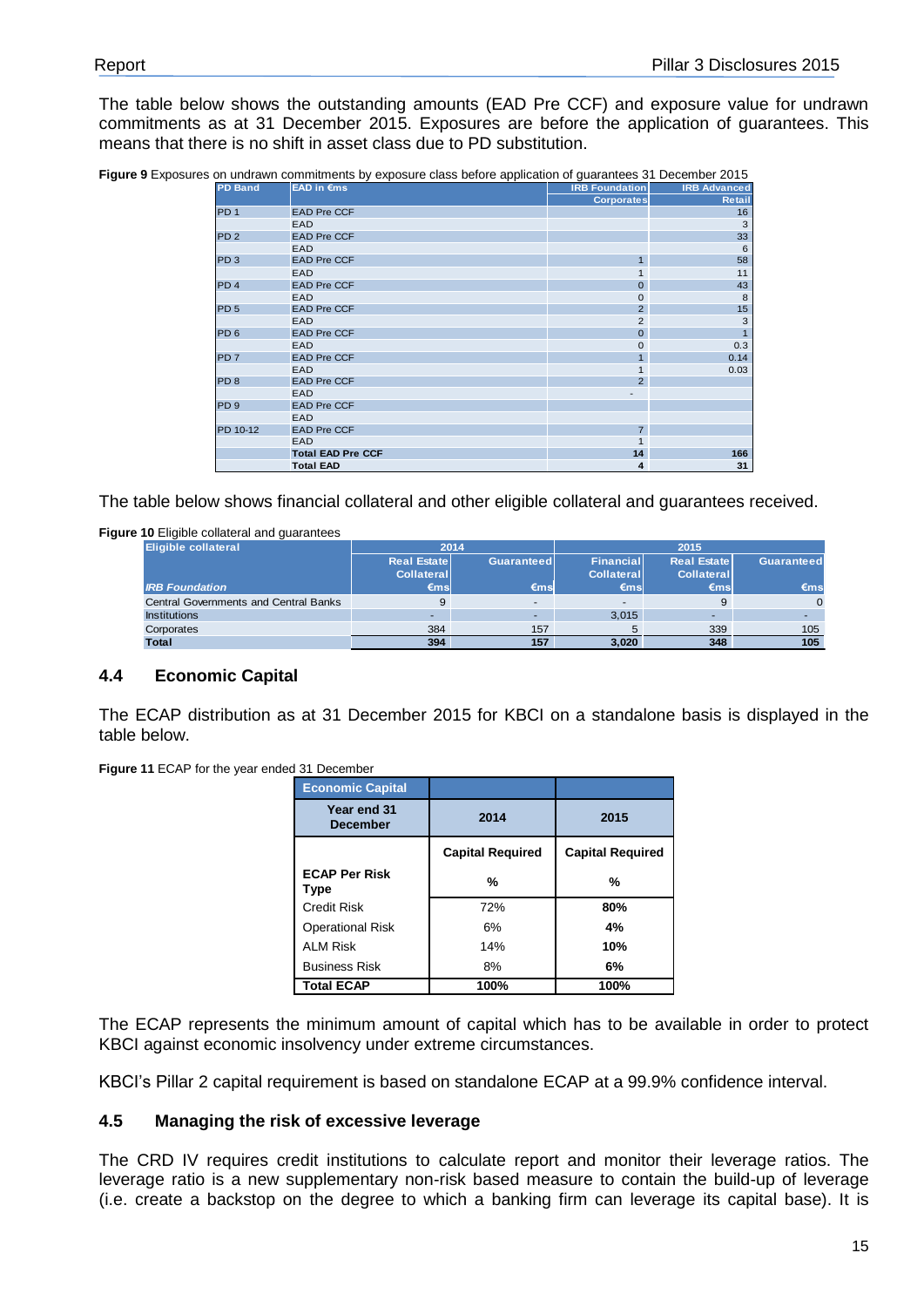calculated as a percentage of Tier 1 capital versus the total on and off balance sheet exposure (not risk weighted).

#### **Figure 12** Leverage ratio

| Leverage ratio (consolidated; under CRD IV/CRR, end-of-quarter figures)       | 31/12/2014       | 31/12/2015       |
|-------------------------------------------------------------------------------|------------------|------------------|
| $\epsilon$ m                                                                  | <b>Phased-in</b> | <b>Phased-in</b> |
| Tier-1 capital                                                                | 902              | 1,116            |
| Total exposure                                                                | 13,907           | 13,490           |
| <b>Total assets</b>                                                           | 13,713           | 13,487           |
| Adjustment for derivatives                                                    | (59)             | (25)             |
| Adjustment for regulatory corrections in determining Basel III tier-1 capital | 9                | (187)            |
| Adjustment for securities financing transaction exposures                     | 37               | ٠                |
| Off-balance sheet exposures                                                   | 207              | 214              |
| Leverage ratio                                                                | 6.49%            | 8.27%            |

#### <span id="page-15-0"></span>**5. Credit Risk Management**

#### <span id="page-15-1"></span>**5.1 Strategy and Processes**

Credit risk is managed at both transactional and portfolio level. Managing credit risk at the transactional level means that there are sound procedures, processes and applications in place to identify and measure the risks before and after accepting individual exposures. Limits and delegations (based on parameters such as internal risk class, type of counterparty) are set to determine the maximum credit exposure allowed and the acceptance levels for decision making.

Managing the level of risk at portfolio level encompasses *inter alia* periodic measuring of, and reporting on, risk embedded in the consolidated loan and investment portfolios, monitoring limits, conducting stress tests under different scenarios, taking risk mitigating measures and optimising the overall credit risk profile. On a monthly or quarterly basis, portfolio reports are presented to the LRC and the ROC. Periodic analysis of KBCI's credit profile is presented to the Risk and Compliance Committee.

#### <span id="page-15-2"></span>**5.2 Scope of Credit Risk Disclosures**

The scope of the disclosures for credit risk is based on the implementation of Basel II at KBCI as outlined in Section 5.5 below.

#### <span id="page-15-3"></span>**5.3 Exposure to Credit Risk**

There is a presentational difference between Credit Risk Exposure and Financial Statements Exposure of €3.1bn due to different adjustments that Financial Statements include, such as adjustments for provisions of €3.3bn as per table below.

**Figure 13** Credit Risk Exposure / Financial Statements exposure reconciliation

| Credit Risk Balance €m                              | 14,439   |
|-----------------------------------------------------|----------|
| Less: Allowance for Specific                        | (2, 723) |
| Less: Allowance for Collective                      | (76)     |
| Less: Interest Reserved after default               | (512)    |
| Remove Guarantee's and Risk Participations Received | (18)     |
| Add: Risk Participation Provided                    | 114      |
| Add: Deferred Expenses and Direct Debit Timing      | 58       |
| Other Adjustments                                   | 7        |
| <b>Balance Per Financial Statements €m</b>          |          |

Credit Risk is the most material risk facing KBCI given the profile of its book. Figure 14 shows the distribution of credit risk on loans and advances to customers across the different business units of KBCI based on the approach taken in calculating minimum capital requirements. The figure shows the outstanding loan balance at 31 December 2015.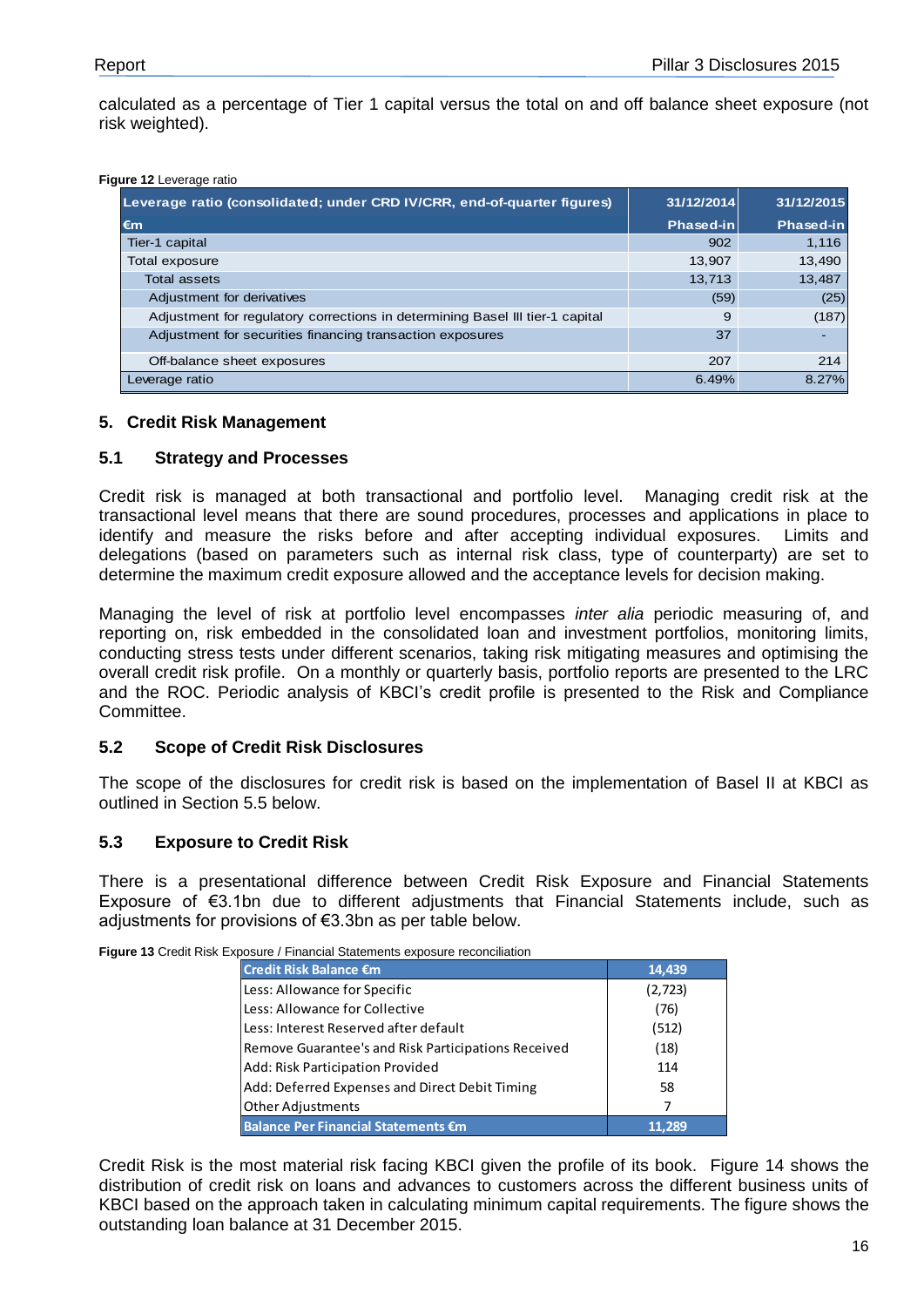#### **Figure 14** Credit Risk Exposures

| Credit Risk Exposure €m |                                 |                                 |                      |  |  |  |  |
|-------------------------|---------------------------------|---------------------------------|----------------------|--|--|--|--|
|                         | 31-12-2014<br><b>Oustanding</b> | 31-12-2015<br><b>Oustanding</b> | $\land$ 2015 vs 2014 |  |  |  |  |
|                         | <b>Loan Balance</b>             | <b>Loan Balance</b>             | €m                   |  |  |  |  |
| Standardised            | 21                              | 27                              | 6                    |  |  |  |  |
| IRB Foundation^         | 2,814                           | 2,460                           | (354)                |  |  |  |  |
| <b>IRB Advanced</b>     | 12,084                          | 11.952                          | (132)                |  |  |  |  |
| Total                   | 14.919                          | 14.439                          | (480)                |  |  |  |  |

^ Unlike figure 6, the IRB Foundation category in the table above excludes the Central Governments, Central Banks, Institutions and Counterparty exposure categories. Credit risk exposures are presented in terms of outstanding balance, whereas in figure 6 EAD figures are used.

#### **Figure 15** Retail Portfolio

| <b>Retail Portfolio- Additional Information</b> |               |               |                          |  |  |  |  |
|-------------------------------------------------|---------------|---------------|--------------------------|--|--|--|--|
| <b>Retail Book</b>                              | 31-12-2014 €m | 31-12-2015 €m | $\Delta$ 2015 vs 2014    |  |  |  |  |
|                                                 |               |               |                          |  |  |  |  |
| Outstanding Balance                             | 12,084        | 11,952        | (132)                    |  |  |  |  |
| Undrawn Amount                                  | 164           | 177           | 13                       |  |  |  |  |
| Total                                           | 12,248        | 12,129        | (119)                    |  |  |  |  |
| <b>PD Profile</b>                               | 31-12-2014 €m | 31-12-2015 €m | $\triangle$ 2015 vs 2014 |  |  |  |  |
|                                                 |               |               |                          |  |  |  |  |
| <b>PD 1-4</b>                                   | 569           | 491           | (78)                     |  |  |  |  |
| IPD 5-7                                         | 4,723         | 5,214         | 491                      |  |  |  |  |
| <b>IPD 8-9</b>                                  | 1,106         | 1,223         | 117                      |  |  |  |  |
| PD 10-12                                        | 5,851         | 5,201         | (650)                    |  |  |  |  |
| Total                                           | 12,248        | 12,129        | (119)                    |  |  |  |  |
| <b>Weighted Average LGD</b>                     | 31/12/2014    | 31/12/2015    | $\triangle$ 2015 vs 2014 |  |  |  |  |
|                                                 | $\%$          | $\frac{9}{6}$ | €m                       |  |  |  |  |
| <b>WALGD</b>                                    | 25.19%        | 27.24%        | 2.05%                    |  |  |  |  |
| Performing (PD 1-9)                             | 16.01%        | 16.01%        | $0.00\%$                 |  |  |  |  |
| Non Performing (PD 10-12)                       | 34.97%        | 41.81%        | 6.84%                    |  |  |  |  |

#### The maturity profile of the credit portfolio as at 31 December 2015 is shown in the table below.

**Figure 16** Residual Maturity for KBCI Outstanding Exposures

| <b>Residual Maturity for KBCI Outstading</b><br><b>Exposures €m</b> |               |                    |        |              |
|---------------------------------------------------------------------|---------------|--------------------|--------|--------------|
| Maturity Bands 31-12-2014                                           | Corporate/SME | <b>Real Estate</b> | Retail | <b>Total</b> |
| <1 year                                                             | 279           | 941                | 44     | 1,264        |
| $>=1$ to $<5$ years                                                 | 273           | 254                | 318    | 845          |
| $>= 5$ to $< 10$ years                                              | 273           | 141                | 1,254  | 1,669        |
| $>= 10$ years                                                       | 522           | 152                | 10.467 | 11,141       |
| Total                                                               | 1,348         | 1,487              | 12,084 | 14,919       |
| Maturity Bands 31-12-2015                                           | Corporate/SME | <b>Real Estate</b> | Retail | <b>Total</b> |
| $\leq$ 1                                                            | 250           | 854                | 53     | 1,157        |
| $>=1$ to $<5$ years                                                 | 313           | 199                | 236    | 748          |
| $>= 5$ to $< 10$ years                                              | 232           | 139                | 1,107  | 1,478        |
| $>= 10$ years                                                       | 415           | 85                 | 10,556 | 11,056       |
| <b>Total</b>                                                        | 1,210         | 1.277              | 11.952 | 14.439       |

#### <span id="page-16-0"></span>**5.4 Impaired & Past Due Not Impaired**

For the definition of Impaired, please refer to the audited financial statements. Loans and advances less than 90 days past due are not considered impaired, unless other information is available to indicate the contrary. Loans that are not impaired and in arrears but not 90 days past due are categorised as "Past Due but Not Impaired".

Figures 17 and 18 show the profile of the book in relation to Impaired, Past Due but not Impaired and neither Past Due nor Impaired as at 31 December 2015. The first table shows the split based on industry class while the second shows the profile based on geographical breakdown.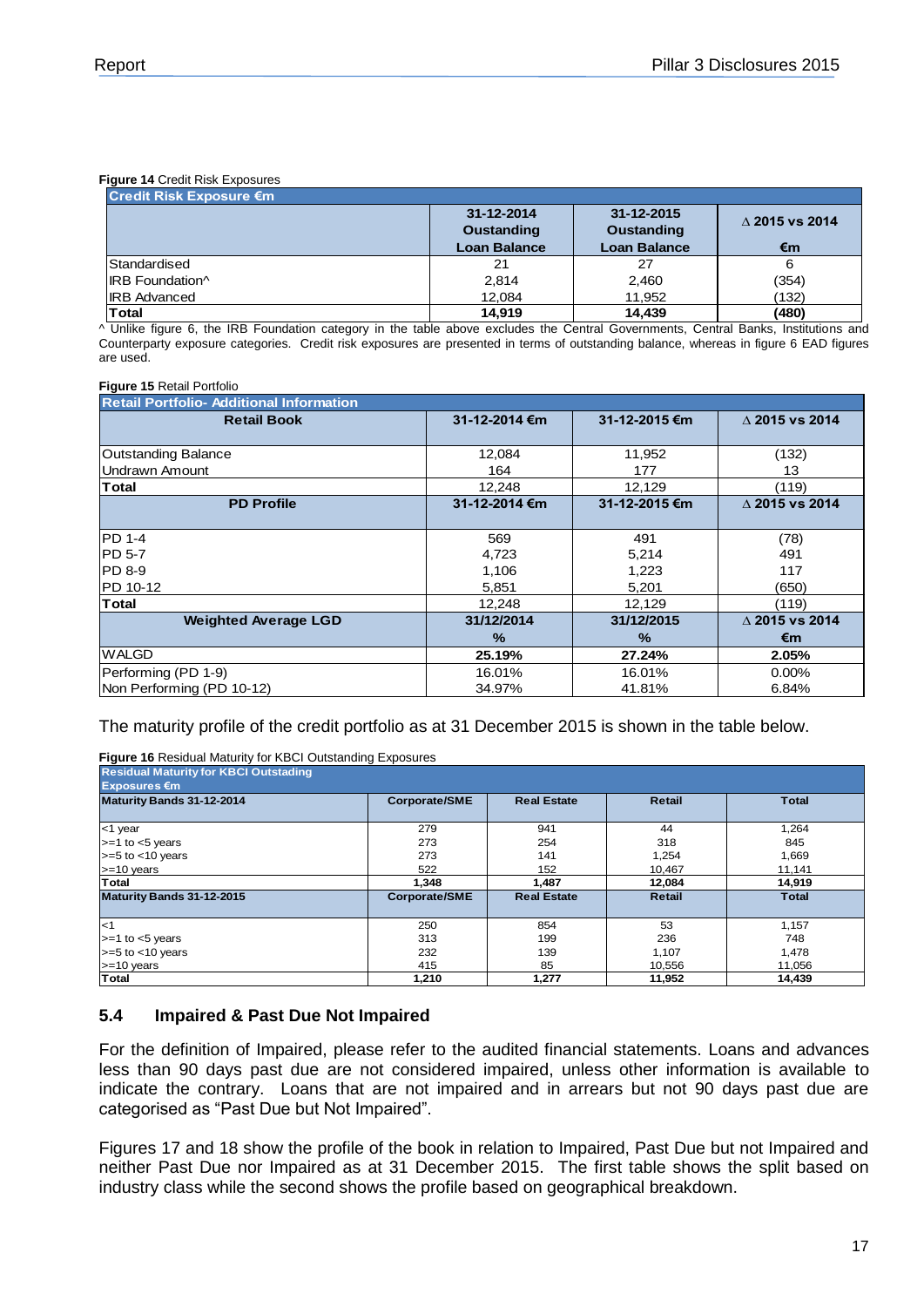#### **Figure 17** Past Due and Impaired Outstanding Exposures by Industry

| Past Due and Impaired Outstanding Exposures by Industry €m |                                                |                                     |                 |              |  |  |
|------------------------------------------------------------|------------------------------------------------|-------------------------------------|-----------------|--------------|--|--|
| Industry Class 31-12-2014                                  | <b>Neither Past due</b><br><b>Nor Impaired</b> | Past Due but Not<br><b>Impaired</b> | Impaired        | <b>Total</b> |  |  |
| Corporate                                                  | 714                                            |                                     | 2.114           | 2.835        |  |  |
| Retail                                                     | 6.166                                          | 68                                  | 5.851           | 12.084       |  |  |
| Total                                                      | 6.879                                          | 75                                  | 7,965           | 14,919       |  |  |
| Industry Class 31-12-2015                                  | <b>Neither Past due</b><br><b>Nor Impaired</b> | Past Due but Not<br><b>Impaired</b> | <b>Impaired</b> | <b>Total</b> |  |  |
| Corporate                                                  | 584                                            | 10                                  | 1.893           | 2.487        |  |  |
| Retail                                                     | 6.664                                          | 87                                  | 5.201           | 11.952       |  |  |
| Total                                                      | 7.248                                          | 97                                  | 7.094           | 14.439       |  |  |

#### **Figure 18** Past Due and Impaired Outstanding Exposures by Geography

| Past Due and Impaired Outstanding Exposures by Geography €m |                                                |                                            |                 |              |  |  |  |
|-------------------------------------------------------------|------------------------------------------------|--------------------------------------------|-----------------|--------------|--|--|--|
| Geographic Breakdown 31-12-2014                             | <b>Neither Past due</b><br><b>Nor Impaired</b> | Past Due but Not<br><b>Impaired</b>        | <b>Impaired</b> | <b>Total</b> |  |  |  |
| Ireland                                                     | 6.693                                          | 72                                         | 7,516           | 14,280       |  |  |  |
| UK                                                          | 179                                            |                                            | 338             | 521          |  |  |  |
| Other                                                       |                                                |                                            | 111             | 118          |  |  |  |
| Total                                                       | 6.879                                          | 75                                         | 7,965           | 14.919       |  |  |  |
| Geographic Breakdown 31-12-2015                             | <b>Neither Past due</b><br><b>Nor Impaired</b> | <b>Past Due but Not</b><br><b>Impaired</b> | Impaired        | <b>Total</b> |  |  |  |
| Ireland                                                     | 7.087                                          | 96                                         | 6.740           | 13.924       |  |  |  |
| <b>UK</b>                                                   | 160                                            |                                            | 305             | 467          |  |  |  |
| Other                                                       |                                                |                                            | 48              | 48           |  |  |  |
| Total                                                       | 7.248                                          | 97                                         | 7.094           | 14.439       |  |  |  |

\* Specific Provisions are Gross of Reserved Interest

For credit granted to clients in PD bands 10, 11 and 12 (Impaired loans), the Bank records specific impairments allowances based on an estimate of the net present value of the recoverable amount. For credit granted to clients in PD bands 1 to 9, an IBNR \ portfolio provision is taken using a formula that takes account of the expected loss on the portfolio, adjusted by an emergence period to reflect the incurred but not reported impairment loss.

The credit impairment allowances of KBCI at 31 December 2015 based on industry class and geographical segment are included in the two tables below. The provision amounts reported include Reserved Interest provisions.

**Figure 19** Specific and Portfolio Provisions for Impairment of KBCI loans

| Specific & Portfolio Provisions for Impairment of KBCI Loans €m |                 |             |                             |                             |                           |  |  |
|-----------------------------------------------------------------|-----------------|-------------|-----------------------------|-----------------------------|---------------------------|--|--|
|                                                                 | Outstanding     | Performing  | <b>Portfolio Provisions</b> | <b>Impaired Outstanding</b> | <b>Specific Provision</b> |  |  |
| Industry Class 31-12-2014                                       | <b>Exposure</b> | Outstanding |                             | <b>Exposrire</b>            | Balance*                  |  |  |
| Corporate                                                       | 2.835           | 720         | 15                          | 2.114                       | 1,334                     |  |  |
| Retail                                                          | 12.084          | 6.234       | 72                          | 5.851                       | 1.909                     |  |  |
| Total                                                           | 14.919          | 6.954       | 87                          | 7.965                       | 3.243                     |  |  |
|                                                                 | Outstanding     | Performing  | <b>Portfolio Provisions</b> | <b>Impaired Outstanding</b> | <b>Specific Provision</b> |  |  |
| Industry Class 31-12-2015                                       | <b>Exposure</b> | Outstanding |                             | <b>Exposrire</b>            | Balance*                  |  |  |
| Corporate                                                       | 2.487           | 594         | 10                          | 1.893                       | 1.257                     |  |  |
| Retail                                                          | 11.952          | 6.751       | 66                          | 5.201                       | 1,978                     |  |  |
| Total                                                           | 14.439          | 7.345       | 76                          | 7.094                       | 3,235                     |  |  |

\* Specific Provisions are Gross of Reserved Interest

**Figure 20** Specific and Portfolio Provisions for Impairment of KBCI loans

| Specific & Portfolio Provisions for Impairment of KBCI Loans €m |                 |             |                             |                             |                           |  |  |
|-----------------------------------------------------------------|-----------------|-------------|-----------------------------|-----------------------------|---------------------------|--|--|
|                                                                 | Outstanding     | Performing  | <b>Portfolio Provisions</b> | <b>Impaired Outstanding</b> | <b>Specific Provision</b> |  |  |
| Geographic Breakdown 31-12-2014                                 | <b>Exposure</b> | Outstanding |                             | <b>Exposrire</b>            | Balance*                  |  |  |
| Ireland                                                         | 14.280          | 6.765       | 81                          | 7.516                       | 3.072                     |  |  |
| <b>IUK</b>                                                      | 521             | 183         |                             | 338                         | 87                        |  |  |
| Other                                                           | 118             |             |                             | 111                         | 84                        |  |  |
| Total                                                           | 14.919          | 6.954       | 87                          | 7.965                       | 3.243                     |  |  |
|                                                                 | Outstanding     | Performing  | <b>Portfolio Provisions</b> | <b>Impaired Outstanding</b> | <b>Specific Provision</b> |  |  |
| Geographic Breakdown 31-12-2015                                 | <b>Exposure</b> | Outstanding |                             | <b>Exposrire</b>            | Balance*                  |  |  |
| Ireland                                                         | 13.924          | 7.183       | 72                          | 6.741                       | 3.093                     |  |  |
| UK                                                              | 467             | 162         |                             | 305                         | 103                       |  |  |
| Other                                                           | 48              |             |                             | 48                          | 39                        |  |  |
| Total                                                           | 14.439          | 7.345       | 76                          | 7.094                       | 3.235                     |  |  |

\* Specific Provisions are Gross of Reserved Interest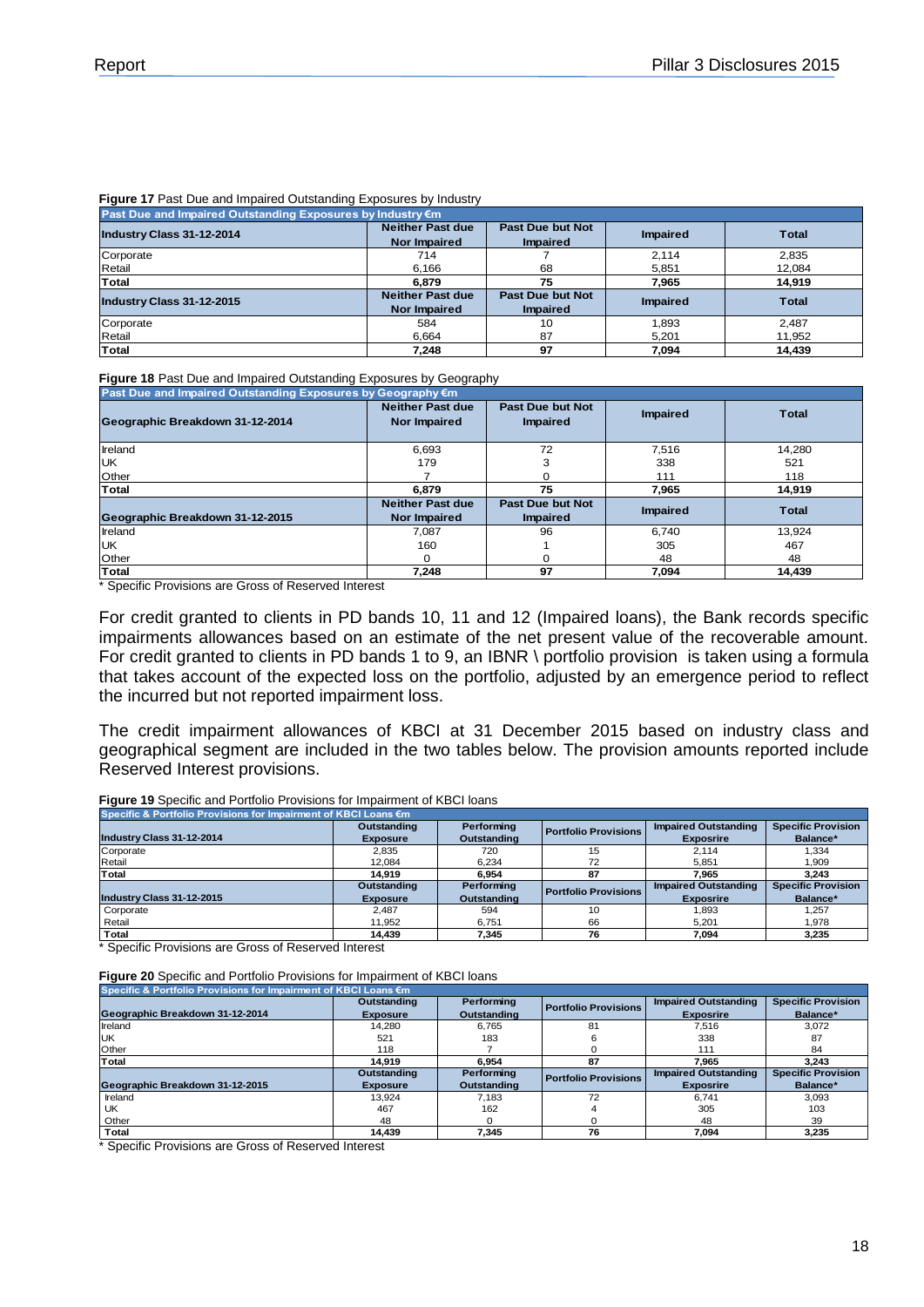The movement in impairment provisions for 2015 is outlined in the table below.

**Figure 21** Provisions Analysis

| Specific & Portfolio Provisions for Impairment of KBCI Loans €m |                        |        |                          |                                          |                        |  |  |
|-----------------------------------------------------------------|------------------------|--------|--------------------------|------------------------------------------|------------------------|--|--|
| <b>Provisions 31-12-2014</b>                                    | <b>Opening Balance</b> | Charge | <b>Interest Reserved</b> | <b>IFRS Unwind / Write</b><br>Offs       | <b>Closing Balance</b> |  |  |
| Specific                                                        | 2.857                  | 255    | 141                      |                                          | 3,243                  |  |  |
| Portfolio                                                       | 144                    | (57)   |                          |                                          | 87                     |  |  |
| Total                                                           | 3.001                  | 198    | 141                      | 10                                       | 3,330                  |  |  |
| <b>Provisions 31-12-2015</b>                                    | <b>Opening Balance</b> | Charge | <b>Interest Reserved</b> | <b>IFRS Unwind, Write Offs</b><br>and FX | <b>Closing Balance</b> |  |  |
| Specific                                                        | 3.243                  | 58     | 91                       | 157                                      | 3.235                  |  |  |
| Portfolio                                                       | 87                     | (10)   |                          |                                          | 77                     |  |  |
| Total                                                           | 3.330                  | 48     | 91                       | 157                                      | 3.312                  |  |  |

#### <span id="page-18-0"></span>**5.5 Approaches to Credit Risk**

The CRDIV provides two approaches for the calculation of minimum regulatory capital requirements for credit risk:

- 1. The Standardised Approach.
- 2. IRB Approach, which can be sub divided into
	- a. Foundation IRB; and
		- b. Advanced IRB Approach.

KBCI has been granted permission by the CBI to apply the Advanced IRB approach to its retail mortgage portfolio and the Foundation IRB approach to its Banking and Treasury portfolios. KBCI uses PDs, LGDs and EADs in the calculation of Pillar I capital requirement for these portfolios.

Under the Standardised Approach, risk weightings for rated counterparties are regulatory-determined standardised risk weightings.

Banks operating under the IRB Advanced Approach are allowed to use their own internal estimates of certain risk parameters to calculate regulatory capital requirements for credit risk across different asset classes. These risk parameters are:

- Probability of default:
- Loss given default; and
- Exposure at default.

For non-retail exposures, there are two IRB approaches. Under the Foundation IRB Approach, banks use their own estimate of PD, and regulatory estimates of LGD and EAD. Under the Advanced IRB Approach, banks use their own estimates of all three risk components. For retail exposures, there is no Foundation approach so all three risk measures are internally estimated.

The Pillar I credit risk models are challenged and back-tested on a regular basis to assess their performance on KBCI's portfolios. All models are subject to an annual review and quarterly monitoring reports. Annual reviews are then validated by the independent validation team. Annual reviews, validations of these reviews and monitoring reports are subject to challenge and approval by the ROC and KBCI's CRO.

KBCI calculates its Pillar II ECAP add on for Credit risk using the outputs of an Internal Credit Capital Model (ICCM). ICCM is developed in accordance with the KBC Group Model Management Framework and is subject to the standard KBC Group modelling and validation processes.

#### <span id="page-18-1"></span>**5.6 Credit Risk Mitigation Techniques**

KBCI's Credit Assessment is primarily based on an assessment of affordability and repayment capacity.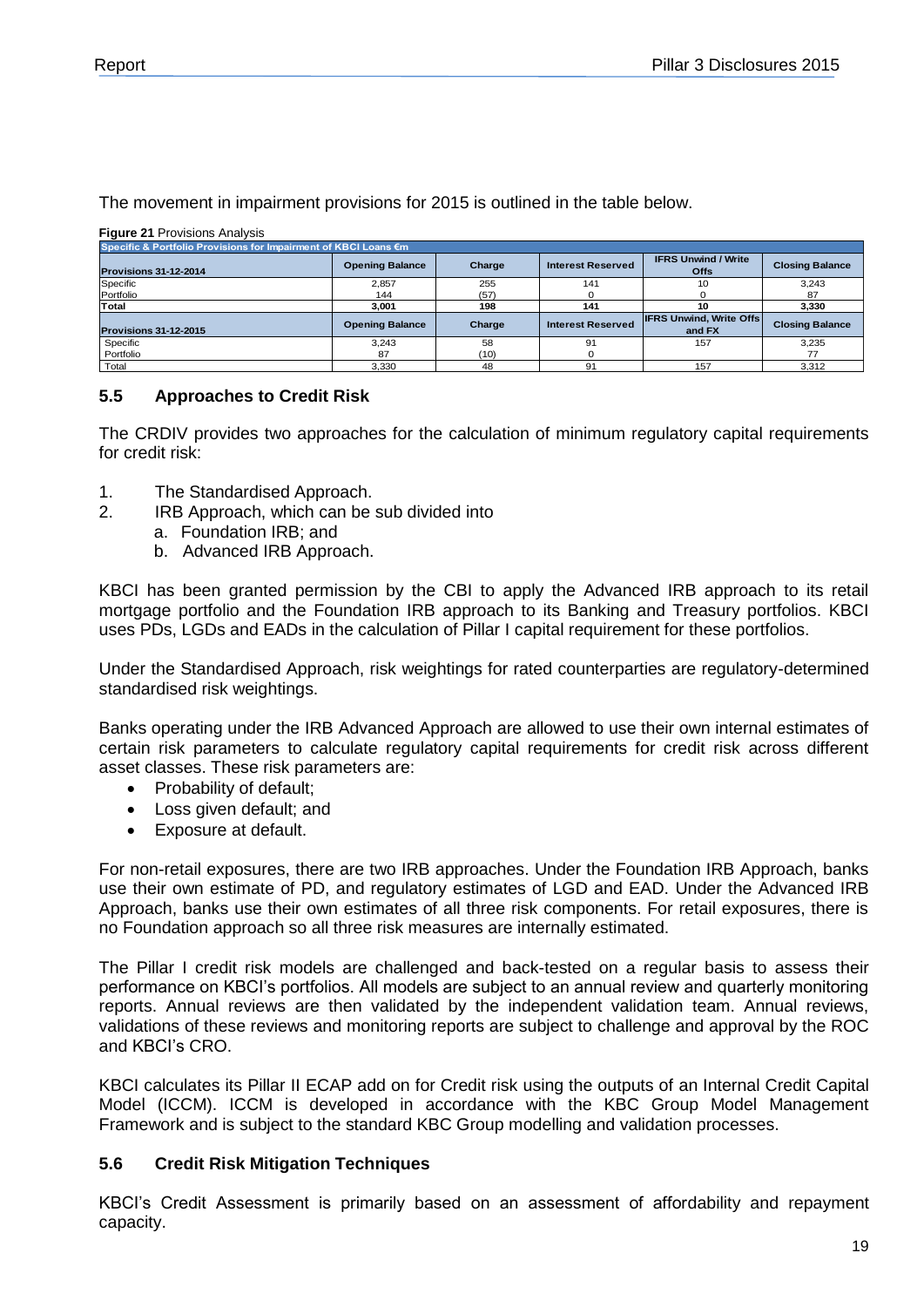KBCI views its risk governance structure, including the Board, Risk and Compliance Committee, ROC, LRC, and the responsibilities for credit risk management from Board level down to line Management, as a significant mitigant of credit risk.

In addition to these governance bodies, the KBCI Credit Decision Authorities monitor credit risk at a transaction level for new and existing transactions and the KBCI New and Active Products committee monitors the credit risk involved in new products and processes, or in changes to existing products and processes.

A Credit Policy is in place outlining policies in relation to securing collateral (e.g. Property mortgage and guarantees), establishing credit reserves and risk exposures.

#### <span id="page-19-0"></span>**5.7 Internal Modelling**

The credit risk models developed by KBCI include PD, LGD and EAD models, plus application and behavioural scorecards for specific portfolios (retail).

These models are used within the credit process for:

- Defining the delegation level for credit approval (e.g. PD models);
- Accepting credit transactions (e.g. application scorecards);
- Setting limits:
- Pricing credit transactions;
- Monitoring the risk of a (client) portfolio;
- Calculating the internal ECAP; and
- Calculating the regulatory capital.

#### **Probability of Default**

PD is the likelihood that an obligor/facility will default on its obligations within a one-year time horizon, with default being defined in accordance with Basel II rules. The PD is calculated for each client for non-retail exposures and for each facility for retail exposures. As KBCI operates under the IRB approach, KBCI uses its own internal estimates of PD for regulatory capital calculations.

Within KBCI, there are three types of PD models developed:

- Statistical default/non-default models based on objective inputs: Rankings are derived purely mechanically with no subjective input, using regression techniques. At KBCI, this method is only used in the retail segment where objective data is plentiful (e.g. behavioural information).
- Statistical default/non-default models based on objective and subjective input: These are very similar to the purely objective models, but also use subjective input entered by a credit adviser (for instance management quality, market position). At KBCI, this method is used to rank corporate customers.
- Statistical expert-based models: Rankings are based on quantitative and qualitative input, but due to the small number of observed default events, regression is applied to predict expert assessments of the creditworthiness of the clients, rather than their default/non-default behaviour. At KBCI, this method is used to rank financial institutions.

The PD score resulting from the rating model is then calibrated towards the Central Tendency (CT). The CT is the expected long term average annual default rate for the given portfolio over a full economic cycle. As such, all of KBCI's PD models are considered to be Through the Cycle models.

The output generated by these models is used to split the performing loan portfolio into internal rating classes ranging from 1 (lowest risk) to 9 (highest risk) for the PD according to the KBCI masterscale<sup>2</sup>.

 2 The KBCI masterscale is a mapping of PD % to specific bands in order to pool clients based on their risk profile. It consists of 9 bands running from low to high risk where each band is double the risk of the one before it.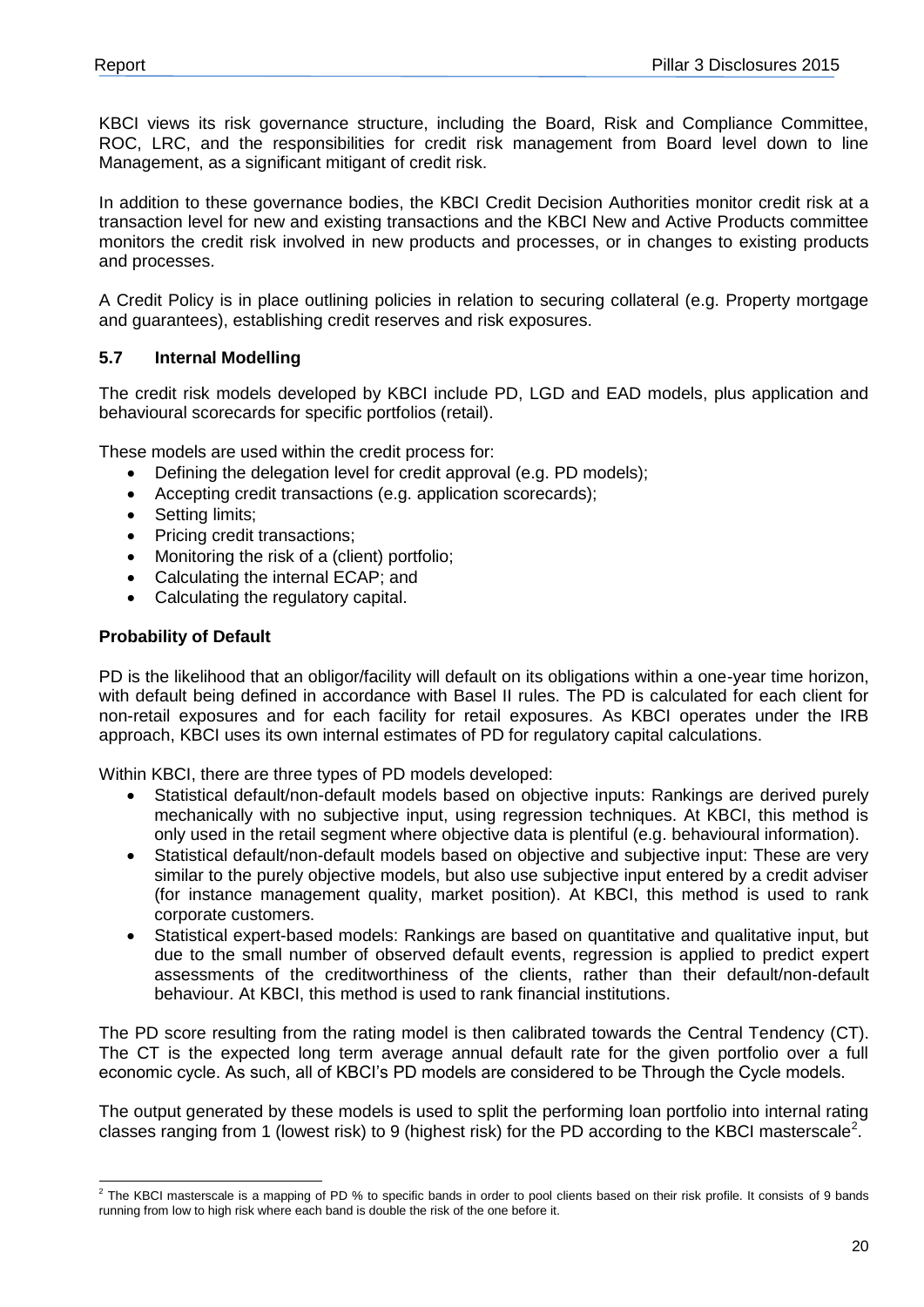#### **Loss Given Default Models**

LGD is a measure of the loss that a bank would suffer if an obligor defaults. It can be expressed as an amount or as a percentage of the expected amount outstanding at the time of default (EAD).

KBCI estimates LGD by determining the sum of cash flows resulting from the workout and/or collections process, discounted to the time of default and expressed as a percentage of the estimated EAD. Each of the models developed are methodologically based on historical recovery rates and cure rates (the percentage of defaulted clients returning to performing state) per collateral type or per pool (segmentation-based approach).

As proposed by Basel II, the LGD estimates used for regulatory capital calculations are downturn estimates of LGD.

#### **Exposure At Default Models**

KBC uses historical information that is available on exposures of defaulted counterparties to model EAD. The EAD model is used to estimate the amount that is expected to be outstanding when counterparty defaults.

In most cases, EAD equals the nominal amount of the facility, but for certain facilities (e.g. those with undrawn commitments) it includes an estimate of future drawings prior to default.

All of KBCIs regulatory models are continuously back tested to ensure their performance is satisfactory.

Each model is also independently validated by a separate validation unit where several quantitative and qualitative checks are performed. Before the approval of a new rating model, the findings of the validation report are presented to the approval committee.

#### **Internal Credit Capital Model**

ECAP for credit risk is calculated in KBCI using an Internal Credit Capital Model (ICCM). The ICCM models loan portfolio behaviour by simulating common default behaviour between counterparties. ICCM takes the idiosyncratic (i.e. individual) behaviour of larger loans and the systematic (i.e. common) behaviour of pools of smaller similar loans into account in simulating multiple default scenarios.

ICCM models the systematic behaviour of a counterparty using three risk factors – industry sector, geographical region and size. ICCM's sectoral approach uses CREDAC codes associated with each Banking loan. Size is computed based on information gathered from audited accounts. A significant majority of KBCI's borrowers are based in Ireland and so geography is a less important risk driver for the calculation of KBCI's ECAP on a standalone basis.

ICCM uses multiple random simulations of loss events to determine correlated behaviour across segments. In this way the concentration risk originating from a correlated movement of individual sectors is also captured by ICCM.

The KBCI specific configuration of ICCM includes the following:

- Inter- and intra-sector correlations based on UK and Ireland data, for use with the Banking portfolio.
- A retail index based on unemployment and short term interest rates, for use with the Home loans portfolio.

ICCM assesses concentration risk from the overall perspective of the KBCI portfolio, together with the portfolio structure (i.e. the combination of Retail mortgages, SME, Corporate and CRE lending) and diversification characteristics.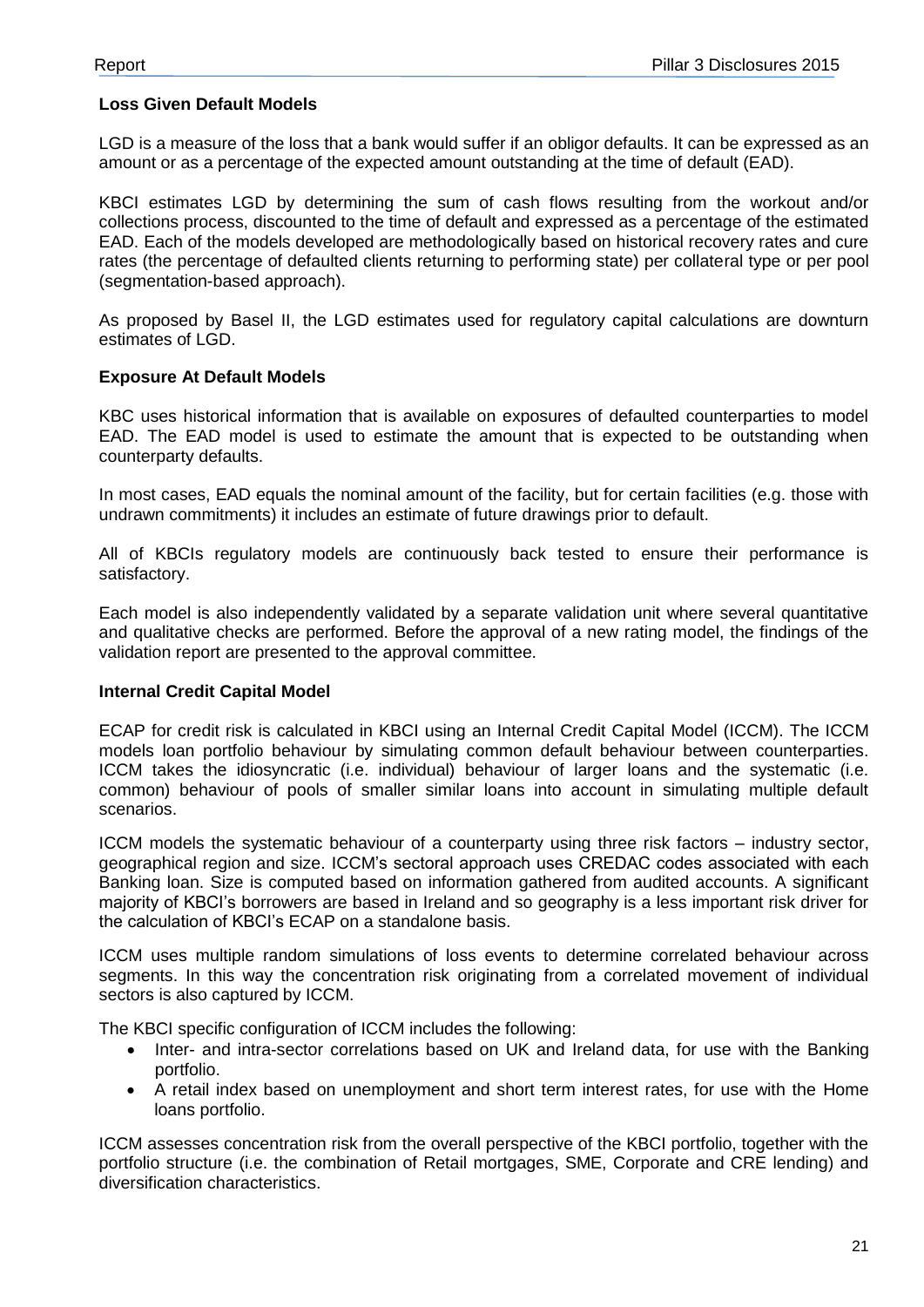#### <span id="page-21-0"></span>**5.8 Counterparty Credit Risk**

KBCI defines counterparty credit risk as the credit risk resulting from over the counter transactions, which are in the main interest related transactions (e.g. Interest Rate Swaps), currency related transactions (e.g. FX swaps) or equity related transactions. KBCI has two primary sources of counterparty credit risk:

arising from Treasury sales with corporate and other clients; and

hedging transactions as part of normal Asset and Liability Management (ALM) risk mitigation.

KBCI's current policy is to transact all hedging derivatives where possible with KBC Bank N.V. and thus the bulk of KBCI's Over The Counter derivatives are with its parent. There remains some legacy derivatives transacted with the external market.

Counterparty limits (settlement and replacement, bound by tenor) are set for each individual counterparty, taking into account the general rules and procedures set out in a group wide policy. Sub limits can be put in place for each product type. The risk is monitored by a real time limit control system which allows Treasury to check limit availability at any time. Positions against limits are monitored and reported by Risk Management on a daily basis.

The counterparty credit risk exposure at replacement risk (net of collateral) for derivatives is €71m at 31<sup>st</sup> December 2015.

The tables below reflect KBCI's counterparty credit exposures, including the impact of netting and collateral. Current credit exposures consist of the replacement cost of contracts together with potential future credit exposure.

| <b>Figure 22 Minimum capital requirements at 10.5%</b> |
|--------------------------------------------------------|
|--------------------------------------------------------|

|                                       |             | 2014             | 2015             |
|---------------------------------------|-------------|------------------|------------------|
|                                       |             | <b>Basel III</b> | <b>Basel III</b> |
| Minimum capital requirements at 10.5% |             | €m               | €m               |
|                                       | <b>Note</b> |                  |                  |
| Repo                                  |             |                  |                  |
| Gross positive fair value             |             | 3,867            | 2,964            |
| <b>Volatility Adjustments</b>         |             | 328              | 168              |
| Total current credit exposure         |             | 4.196            | 3,132            |
| <b>Netting benefits</b>               |             |                  |                  |
| Netted current credit exposure        |             | 4.196            | 3,132            |
| <b>Cash Collateral</b>                |             | (3, 865)         | (2,965)          |
| <b>Net credit exposure</b>            |             | 331              | 167              |
| <b>Derivatives</b>                    |             |                  |                  |
| Gross positive fair value             |             | 214              | 170              |
| Potential future credit exposure      |             | 105              | 111              |
| Total current credit exposure         |             | 319              | 281              |
| <b>Netting benefits</b>               |             | (145)            | (120)            |
| Netted current credit exposure        |             | 173              | 160              |
| <b>Cash Collateral</b>                |             | (32)             | (35)             |
| <b>Net credit exposure</b>            |             | 142              | 125              |
|                                       |             |                  |                  |

#### <span id="page-21-1"></span>**6. Liquidity Risk Management**

Liquidity risk is the risk that an organisation will be unable to meet its liabilities / obligations as they come due, or incurs unacceptable losses in doing so.

#### <span id="page-21-2"></span>**6.1 Strategy & Processes**

KBCI is committed to adopting prudent liquidity and funding management policies with the objective of maintaining a diversified and stable funding base and ensuring that reliance on short term wholesale sources of funds is within acceptable levels. The management of liquidity and funding risk within KBCI is undertaken within designated limits and other policy guidelines set by the ECB/CBI, KBC Group, KBCI Board of Directors, regulation (including CRD IV) and best practice.

Liquidity management for KBCI focuses on the overall balance sheet structure and the control of risk arising from the mismatch of maturities across the balance sheet. Apart from daily cashflow management, the primary metric employed by KBCI in the management of liquidity risk is the LCR, for which a regulatory minimum level is required. A number of other internal and external limits and metrics (e.g. stable funding, asset encumbrance) are utilised to manage and monitor both liquidity and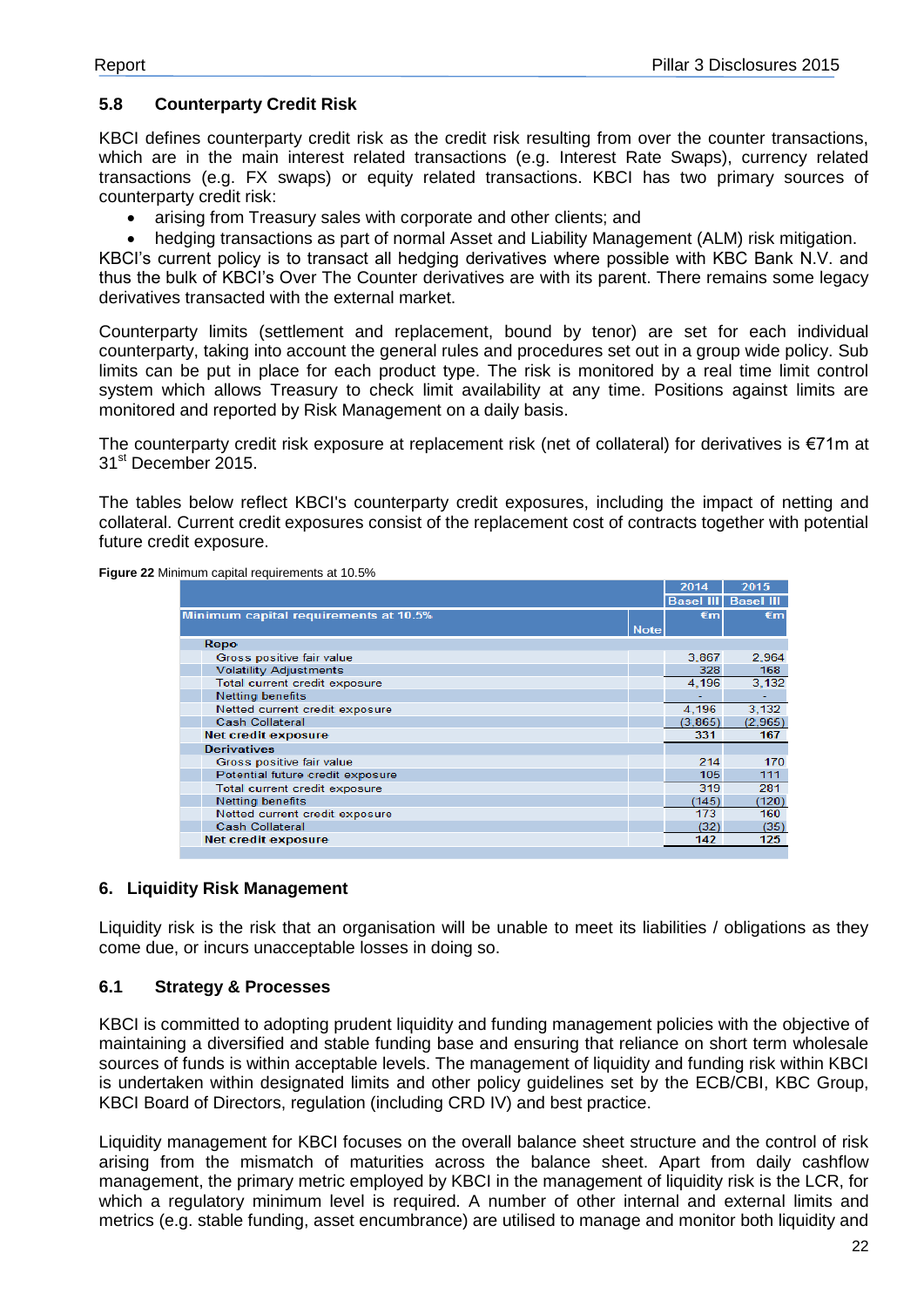funding risks. Liquidity risk monitoring is complemented by monthly stress testing by applying a variety of different scenarios.

It is KBCI's policy to ensure that resources are available at all times to meet the Bank's obligations arising from withdrawal of non-maturity customer deposits, maturing term deposits or deposits with optionality, maturing interbank liabilities, the drawdown of customer facilities, asset expansion and other contingent obligations.

KBCI's only source of encumbrance as at 31<sup>st</sup> December 2015 is secured funding received from KBC Bank NV through bilateral repurchase agreements. This funding is collateralized ultimately by residential mortgages which have been deemed eligible for ECB market operations through retained residential mortgage backed securities (RMBS).

#### <span id="page-22-0"></span>**6.2 Liquidity Risk Management**

The Treasury function is responsible for operational management of liquidity risk in KBCI. The liquidity strategy, control and limit framework is defined in the Bank's Liquidity Policy which covers liquidity and funding risk management, Liquidity Contingency Planning, monitoring and reporting for KBCI.

#### <span id="page-22-1"></span>**6.3 Funding Risk Management**

The operational responsibility for the management of Funding Risk resides with KBCI Treasury. KBCI's funding risk is primarily measured using ENSFR as defined in the KBC Group Funding Framework.

#### <span id="page-22-2"></span>**6.4 Oversight of Liquidity and Funding Risk**

Similar to ALM risk, from a governance perspective, liquidity and funding risk is monitored by the KBCI TRC (an advisory forum) and the ROC (the latter of which functions as the bank's Asset and Liability Committee (ALCO)).

The Board of KBCI sets the risk appetite in respect of liquidity and funding risk and the ROC is responsible for overseeing its implementation, including cascading into various management limits and controls. The management of liquidity and funding risk is governed by the Bank's Liquidity Policy and Risk Appetite, which combined, sets out the limits and responsibilities in respect of liquidity and funding risk.

The Treasury Risk Management function is responsible for independent second line monitoring and challenge with respect to liquidity risk.

#### <span id="page-22-3"></span>**7. Securitisations**

The objective of securitisations is to turn illiquid mortgage assets into securitised notes / collateral, against which funding can be raised. The credit institution is the loan originator for the mortgage assets. It then sells the assets to the securitisation vehicle in return for the securitised notes. It continues to act as servicer for the assets and as mortgage manager for the securitisation vehicles. It also acts as transaction swap counterparty for some of the securitisations and subordinated loan provider for all issues. KBCI has ownership of all floating rate notes issued by Phoenix Funding 2 Limited, Phoenix Funding 3 Limited, Phoenix Funding 4 Limited and Phoenix Funding 5 Limited<sup>3</sup>. In 2008, the Bank transferred mortgage loans into Phoenix Funding 2 Limited and Phoenix Funding 3 Limited, in 2009 into Phoenix Funding 4 Limited and in 2012 into Phoenix Funding 5 Limited. The share capital of the Phoenix Programme is held in trust by Capita Trust Nominees No. 1 Limited, a company not related to KBCI or any of its subsidiaries.

 <sup>3</sup> Phoenix Funding 2 Limited, Phoenix Funding 3 Limited, Phoenix Funding 4 Limited and Phoenix Funding 5 Limited referred to in this document as the Phoenix Programme.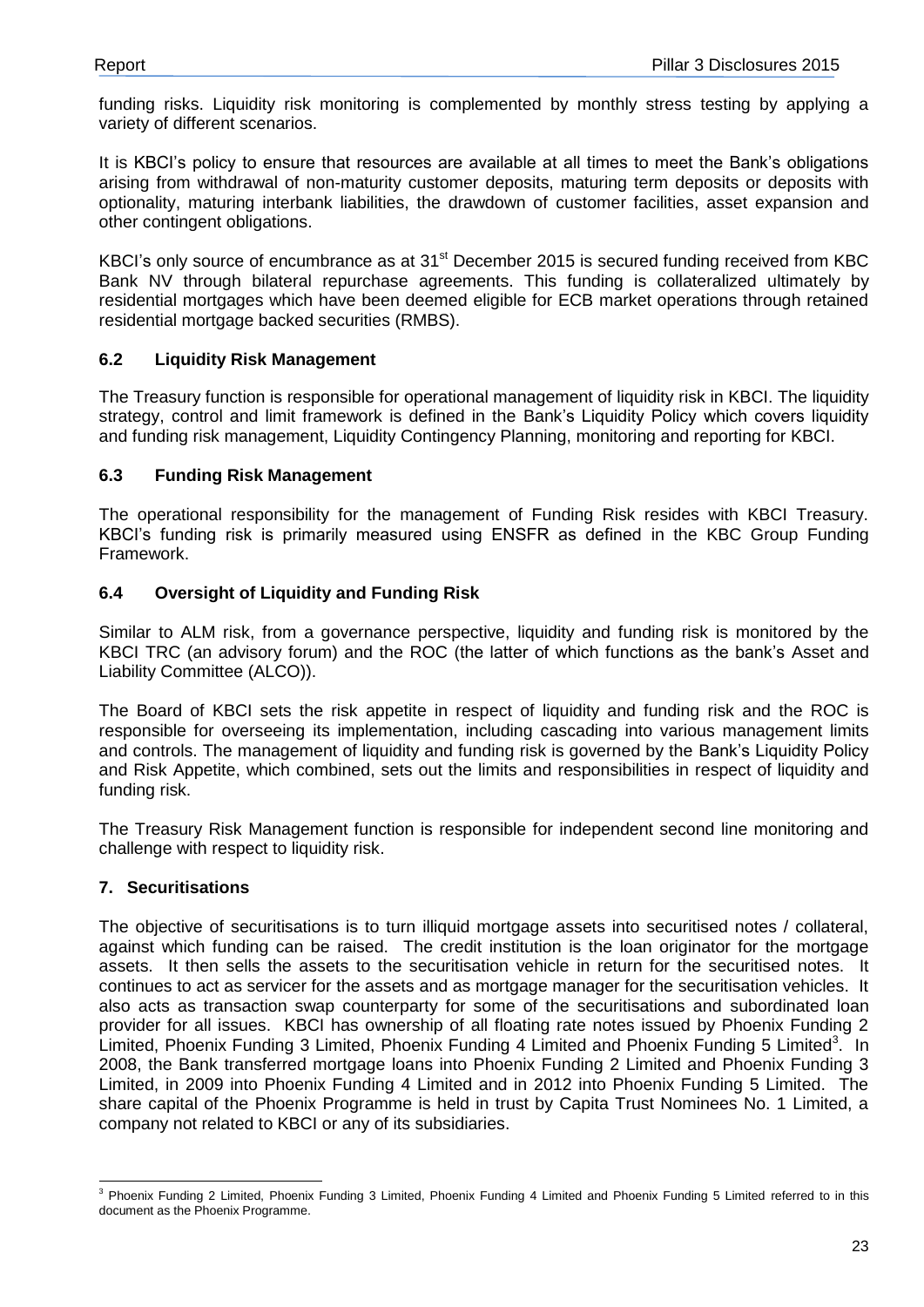The financial statements of the Phoenix Programme are consolidated into the financial statements of KBCI. Although the companies are not subsidiaries of KBCI, the Bank retains substantially all the risks and rewards of the ownership of the assets in the Phoenix Programme. The floating rate notes issued by the Phoenix Programme are listed on the Irish Stock Exchange.

At 31 December, 2015, the notes were rated by a range of external credit assessment institutions (ECAI's) as follows:

| <b>ECAI</b>          | <b>Moody's Investor</b><br><b>Services</b> | <b>Fitch Ratings</b> | <b>DBRS</b>   |
|----------------------|--------------------------------------------|----------------------|---------------|
| Phoenix 2 - Class A  | Aa1                                        | A+                   | A(H)          |
| Phoenix 2 - Class B  | Not Rated                                  | Not Rated            | Not Rated     |
| Phoenix 3 - Class A  | Aa1                                        | A+                   | Not Rated     |
| Phoenix 3 - Class B  | Not Rated                                  | Not Rated            | Not Rated     |
| Phoenix 4 - Class A  | Aa1                                        | A+                   | Not Rated     |
| Phoenix 4 - Class B  | Not Rated                                  | Not Rated            | Not Rated     |
| Phoenix 5 - Class A1 | Not Rated                                  | Redeemed 2015        | Redeemed 2015 |
| Phoenix 5 - Class A2 | Not Rated                                  | A+                   | AA            |
| Phoenix 5 - Class A3 | Not Rated                                  | A+                   | AA            |

**Figure 23** External Credit Assessment Institutions

#### <span id="page-23-0"></span>**7.1 Total Outstanding Securitised Exposures**

The gross carrying amount of mortgages in the securitised companies recognised in the statement of financial position at 31 December 2015 is:

| <b>KBCI Securitisations - €m</b> |                                       |                                |                                   |  |  |  |
|----------------------------------|---------------------------------------|--------------------------------|-----------------------------------|--|--|--|
| <b>Securitised Book</b>          | <b>Outstanding</b><br>Exposure 2015 * | Outstanding<br>Exposure 2014 * | <b>Movement Since</b><br>30.12.14 |  |  |  |
| Phoenix 2                        | 5,336                                 | 5,798                          | (462)                             |  |  |  |
| Phoenix 3                        | 2,191                                 | 2,388                          | (197)                             |  |  |  |
| Phoenix 4                        | 579                                   | 628                            | (49)                              |  |  |  |
| Phoenix 5                        | 713                                   | 786                            | (73)                              |  |  |  |
| Total                            | 8,819                                 | 9,600                          | (781)                             |  |  |  |

**Figure 24** Outstanding Securitised Exposures

\* Outstanding Exposure excludes all un-secured Top Ups in addition to secured loans which do not meet the criteria for inclusion in the respective pools

"A" notes are eligible as collateral for the ECB and thus provide an added liquidity buffer for KBC Bank. The Basel II securitisation framework does not apply to KBCI as an insufficient amount of the risk incurred has been transferred.

The securitisations are internal and consolidated into the financial statements of KBCI. The accounting policies of the securitization companies are in line with the policies adopted by the Bank and are set out in the Bank's consolidated financial statements.

#### <span id="page-23-1"></span>**8. ALM Risk**

The process of managing KBCI's structural exposure to market risk is also known as ALM. ALM risk is defined by KBCI as the potential negative deviation from the expected net asset value of KBCI's banking book and sovereign bond portfolio due to changes in the level or volatility of market prices. The three main types of ALM risk which KBCI is subject to are general interest rate risk, basis risk and foreign exchange risk. The Treasury function is responsible for operational management of ALM risk in KBCI.

It is the Bank's policy not to take on market risk arising from trading positions.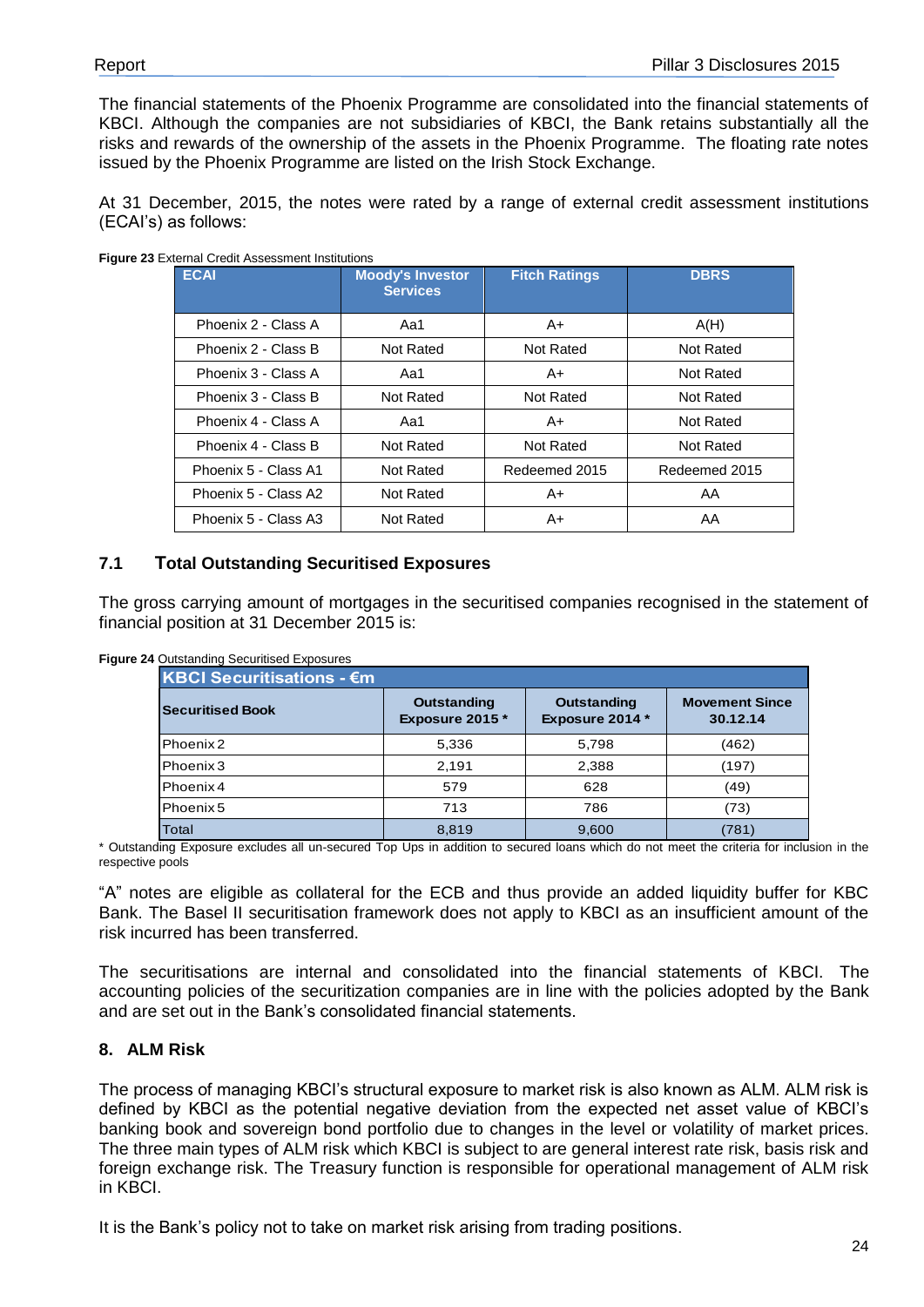#### <span id="page-24-0"></span>**8.1 Sources of ALM Risk**

The primary sources of KBCI ALM risk are:

- The strategic interest rate risk position (sovereign bond portfolio) arising from investment of equity;
- Basis risk arising from the Bank's legacy ECB base rate-linked mortgage portfolio; and
- The residual interest rate risk arising from funding, lending, sales and hedging activities in the banking book.

#### <span id="page-24-1"></span>**8.2 Measurement Methodology for ALM Risk**

KBCI uses the Basis Point Value (BPV) methodology to measure its exposure to general interest rate movements. KBCI quantifies the gain or loss on interest rate positions for a 0.1% (10 basis points) parallel shift upwards in the yield curve. BPV is used to measure interest rate risk associated with loans, funding, swaps, bonds, and other interest rate derivatives to capture all interest rate risk arising from KBCI activities.

Separate limits are in place for the Bank's strategic interest rate portfolio (arising from the investment of equity) and the general ALM/hedging activity. KBCI uses foreign exchange exposure nominal limits (at both an aggregate Bank and individual currency level) to measure and manage foreign exchange risk. Each of these is monitored and reported daily.

Basis risk in KBCI arises primarily from the Bank's ECB base rate-linked (tracker) mortgage portfolio which is funded via Euribor or administered rate-linked products. KBCI has ceased lending tracker mortgages in 2008 and therefore this risk relates to a legacy portfolio in run-off. Basis risk and Net Interest income (NII) impact is monitored closely using a number of metrics / Early Warning Indicators.

#### <span id="page-24-2"></span>**8.3 Oversight of ALM Risk**

From a governance perspective, ALM risk is monitored by the KBCI TRC and the ROC (the latter of which functions as the Bank's ALCO).

The Board of KBCI sets the risk appetite in respect of ALM risk and the ROC is responsible for overseeing its implementation, including cascading into various management limits and controls. The management of ALM risk is governed by the Bank's Treasury Policy and Interest Rate Risk Policy, combined with the Risk Appetite clearly sets out the responsibilities and limits in respect of ALM risk for the ALM/hedging portfolio and strategic interest rate portfolio.

The Treasury Risk Management function is responsible for independent second line monitoring and challenge with respect to ALM risk.

#### <span id="page-24-3"></span>**8.4 Mitigation of ALM Risk**

In addition to limits and the general risk management framework, capital is considered a mitigant for ALM interest rate risk as the crystallisation of such risk involves actual NII losses which impact on the capital base.

#### <span id="page-24-4"></span>**9. Operational Risk Management**

Operational Risk is defined by KBCI as the risk of loss resulting from inadequate or failed internal processes, people, and systems or from external events. Operational risks include *inter alia* fraud risk, legal risk, tax risks and compliance & regulatory risks (including conduct risk and political risk).

The impact of incidents on KBCI's and KBC Group's reputation is taken into consideration when establishing vulnerability to operational risk incidents.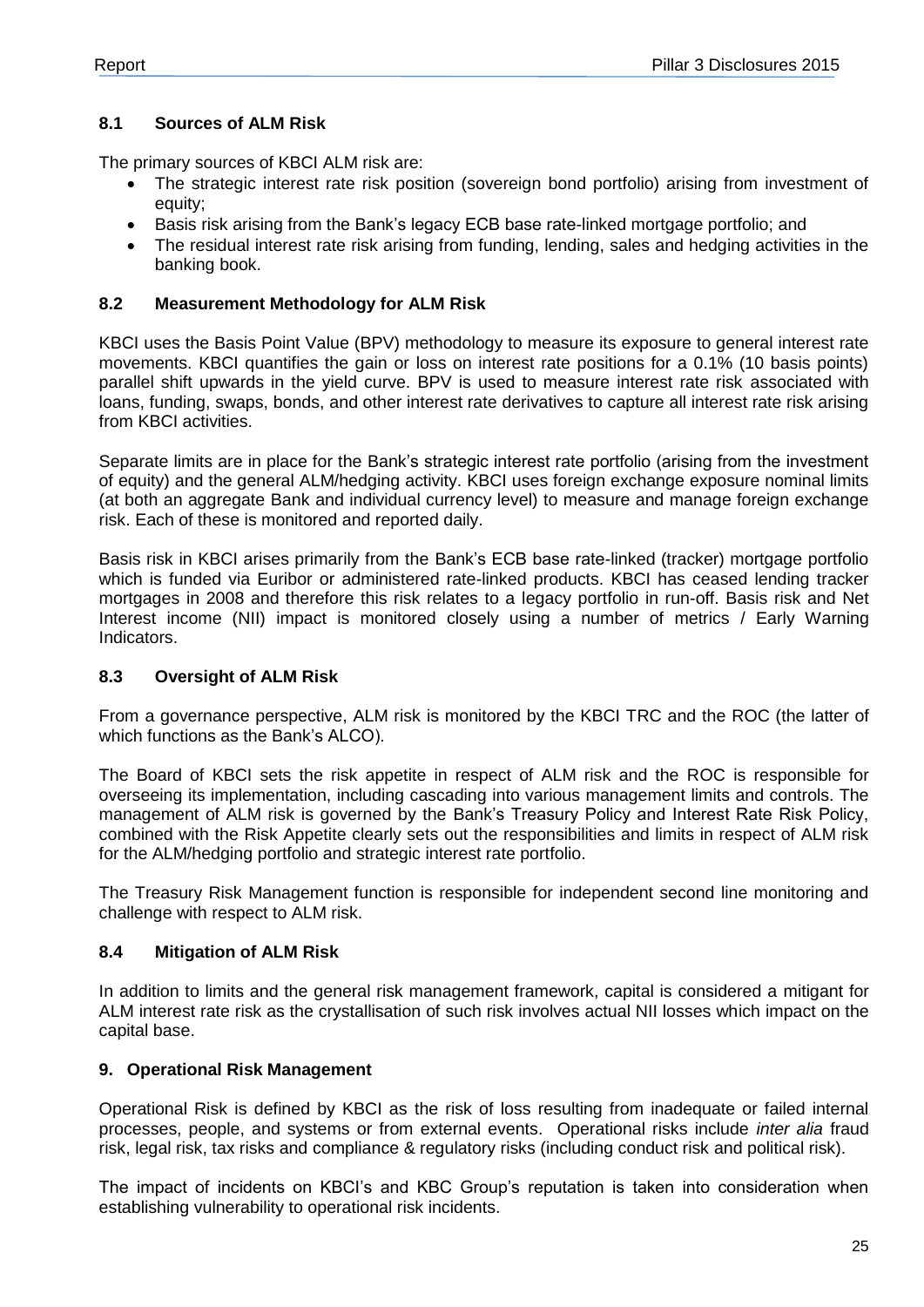KBCI is committed to adopting prudent operational risk management policies with the objective of managing the operational risks faced by KBCI within the KBCI Risk Appetite.

KBCI uses the Standardised Approach to calculate the regulatory capital for operational risk.

The capital requirement is calculated annually and is the sum of the previous three years' average gross income of each business line adjusted by a beta. The average gross income is used to prevent major fluctuations in the operational risk capital charge.

Whilst the CRD sets out eight business lines allowable under the Standardised Approach, only three are applicable to KBCI:

- Commercial Banking;
- Retail Banking; and
- Trading and Sales.

#### <span id="page-25-0"></span>**9.1 Strategy & Processes**

KBC Group has a single, global framework for managing operational risk across the entire group. This framework is embedded in KBCI and consists of a uniform operational risk language in group wide key controls, one methodology and centralised and decentralised reporting.

#### <span id="page-25-1"></span>**9.2 Scope of Operational Risk Management**

The scope of operational risk management within KBCI incorporates risks associated with internal processes, people, systems and external events.

This scope extends to include all subsidiaries and branches of KBCI.

#### <span id="page-25-2"></span>**9.3 Operational Risk Governance**

A number of ICCs, representing various areas of the business and chaired by senior managers from the area, manage operational risk matters on a day to day basis. The ICCs report periodically to the ROC and assist the ROC in relation to operational risk matters by reviewing, recommending and/or requesting approvals as required.

Operational risk metrics and analysis is presented to the Risk and Compliance Committee on an ongoing basis.

KBCI line Management remains responsible and accountable for the management of the operational risks incurred by the business areas for which they are responsible.

#### <span id="page-25-3"></span>**10. Business and Strategy Risk**

Business / strategy risk is defined by KBCI as the risk of the potential negative deviation from the expected economic value of the organisation due to changes in the volumes and operational margins resulting from changes in the environment of the organisation and maladjusted or inadequately implemented strategies. Examples of such are due to changes in external factors (macro-economic environment, client behaviour, socio-demographic environment and competitor actions) and due to taking, not taking or taking a strategic decision not to intended effect.

Business strategic risk changes in relation to movements and volatility in interest rates, exchange rates etc. as these are captured within ALM (interest rate) risk.

#### <span id="page-25-4"></span>**10.1 Sources of Business/Strategy Risk**

The primary source of business/strategy risk is a change in the KBCI's market environment that results in a negative deviation from KBCI's expected economic value.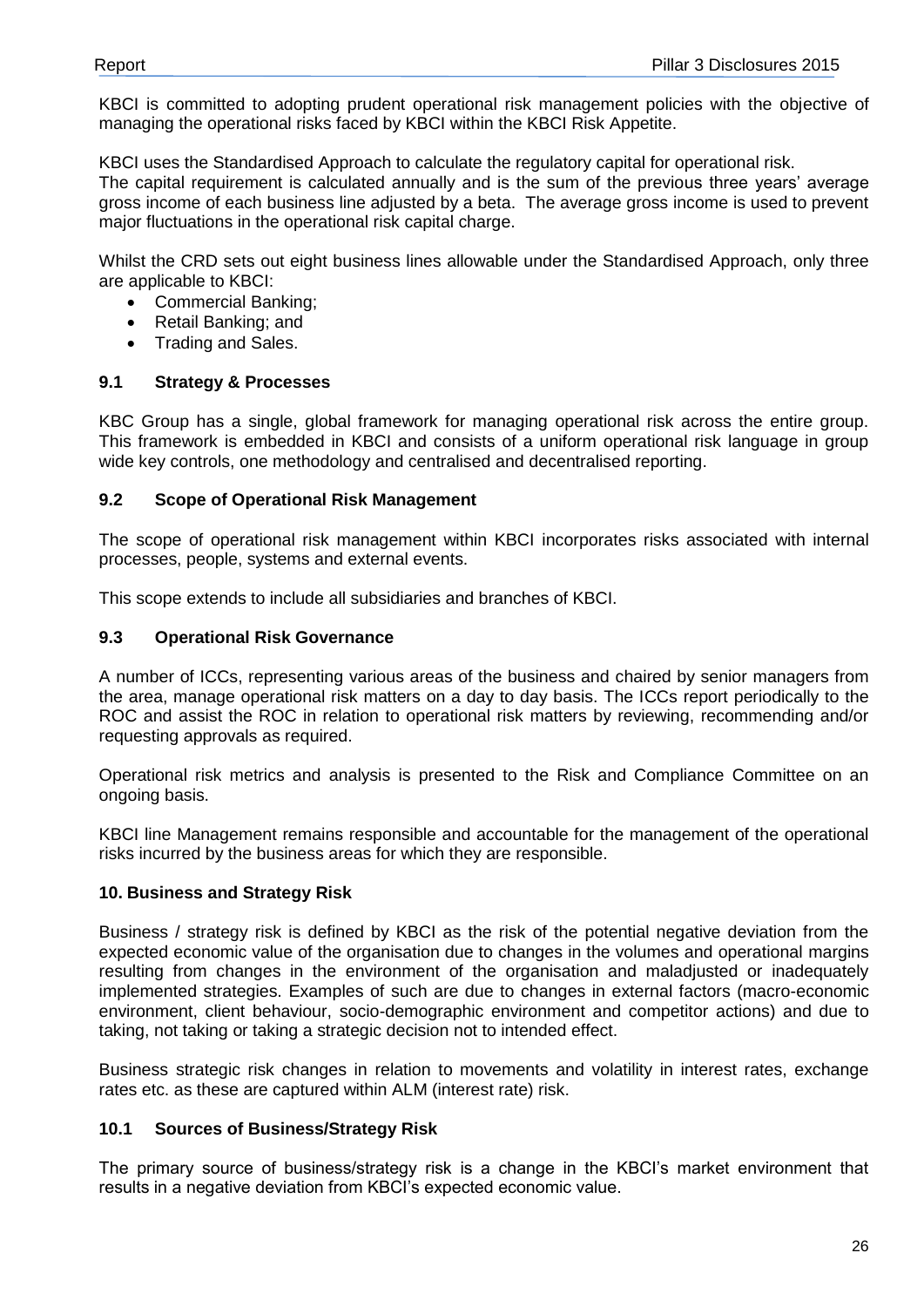The secondary source of business/strategy risk is a maladjusted or inadequately implemented strategy that results in a negative deviation from KBCI's expected economic value.

KBCI also manages the business concentration risk associated with, for example, its distribution channels.

#### <span id="page-26-0"></span>**10.2 Measurement Methodology for Business/Strategy Risk**

Business / Strategy Risk represents the volatility of revenues and costs due to the impact of changes in the market environment and/or strategic decisions. KBCI does not have a risk model to measure business/strategic risk, but in order to create awareness for this risk it is included in the ICAAP ECAP calculations.

#### <span id="page-26-1"></span>**10.3 Management and Monitoring of Business/Strategy Risk**

The ExCo manage KBCI's business/strategy risk by ensuring that the business model continues to be appropriate for the current and foreseeable market circumstances:

- Strategic management:
- Monitoring developments in key markets; and
- Revenue and cost management.

The monitoring and control of KBCI's business risk is carried out by the ExCo and the Board in reviewing the stability of earnings and in considering the impact on these earnings of changes in the market environment and any strategic decisions taken by the Board.

The Board also reviews and approves annually KBCI's Alignment of Planning Cycles (APC) strategic document.

#### <span id="page-26-2"></span>**10.4 Mitigation of Business/Strategy Risk**

Capital is considered a mitigant for business risk as the crystallisation of such risk involves a reduction in capital generation through lower profits or realisation of losses which impact on the capital base without proportionate decrease in risk assets.

#### <span id="page-26-3"></span>**11. Reputational Risk**

Reputational risk is defined by KBCI as the risk arising from the negative perception on the part of stakeholders such as customers, counterparties, shareholders, investors, debt-holders, market analysts, other relevant parties or regulators that can adversely affect a Bank's ability to maintain existing, or establish new, business relationships and continued access to sources of funding (e.g. through the interbank or securitisation markets) KBCI recognises the impact that other risk types, e.g. compliance and regulatory risk, may have on reputation risk.

#### <span id="page-26-4"></span>**11.1 Sources of Reputational Risk**

The primary sources of reputational risk are those activities or actions that can result in a negative perception of KBCI.

KBCI manages the potential impact of reputational risk on its business activities.

#### <span id="page-26-5"></span>**11.2 Measurement Methodology for Reputational Risk**

The scale of the risk is assessed by the Board on the basis of the profile of KBCI in the Irish market, which reflects the nature and scale of the business activities, the size of the customer base and the market appetite of KBCI, and the conditions of the Irish market which is affected by the actions of all participants, e.g. financial services providers, customers, intermediaries, regulatory authorities, commentators, analysts etc.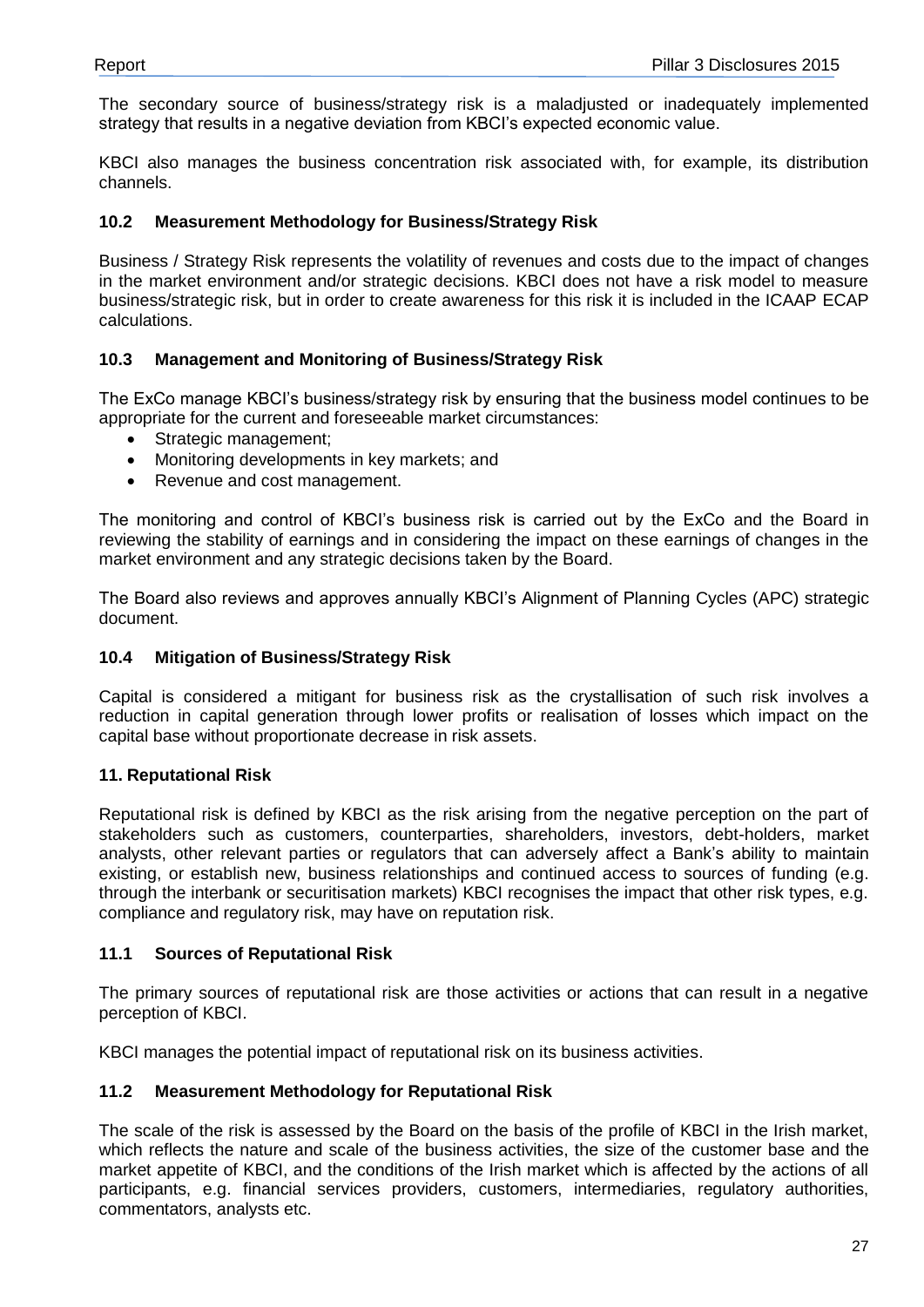#### <span id="page-27-0"></span>**11.3 Management and Monitoring of Reputational Risk**

The ExCo (with the assistance of the ROC) manages reputational risk through controlled business processes, the Risk Framework, appropriate policies and procedures, the Staff Code of Conduct, market information, New and Active Products Process and operational risk monitoring.

The monitoring and control of KBCI's reputation risk is carried out by the ExCo and the Board in considering the reputational impact of the strategy and business activities of KBCI. The Executive Director responsible for Reputation, together with the Marketing Communications function and External PR advisors, monitor and review potential reputational risk issues and activities.

The reports to the ExCo, Audit Committee, Risk and Compliance Committee and Board from the Internal Audit and Compliance functions include areas that are susceptible to reputation risk.

#### <span id="page-27-1"></span>**11.4 Mitigation of Reputational Risk**

Capital is not considered a mitigant for reputation risk. KBCI's Sustainability programme (CSR) and Community Involvement programme is an example of a pro-active mitigant in relation to reputational risk. KBCI's outreach into the community recognises that its good name and reputation is earned, managed and optimised based on its behaviour towards all stakeholders.

The procedure for dealing with events that could harm KBCI's reputation, such as the dissemination of inaccurate or misleading market commentary or media coverage, which includes the rapid, clear communication to relevant parties, is considered by KBCI to be the most effective mitigation for reputation risk.

#### <span id="page-27-2"></span>**12. Pension Risk**

KBCI's Pension risk is defined by KBCI as the risk that a deficit could occur on KBCI's Defined Benefit (DB) pension fund which would impact on KBCI's capital base, as based on Minimum Funding Standard (MFS) Requirement and International Accounting Standard (IAS) 19 accounting requirements.

The source of pension risk is KBCI's staff DB pension scheme. From the 31st August 2012, the DB scheme closed to future accrual of pensionable service and implemented a new Defined Contribution (DC) pension scheme on the 1st September 2012. KBCI's pension risk relates to the DB pension scheme and no material pension risk arises in relation to the new DC pension scheme. (The Bank is limited to the amount it has agreed to contribute to the DC scheme and therefore has placed the mortality and investment risk on the employee.) Whilst the direct risk to KBCI is reduced through the provision of a DC scheme, there remain embedded risks in the offering of the scheme, such as ensuring it is appropriately administered, the funds (especially the Default Fund) are not materially out of line with the market in terms of performance and cost structures and the staff are provided with appropriate 'decision support' to ensure their decisions in relation to the DC scheme are appropriately advised and evidence appropriate levels of decision rather than 'default' behaviour.

#### <span id="page-27-3"></span>**12.1 Management and Monitoring of Pension Risk**

The ROC monitors pension risk in conjunction with the pension trustees by assessing the pension funding against the MFS requirement and report as required to the Board. IAS 19 requirements are also monitored on an ongoing basis and adjustments are made to Tier 1 capital requirements as required.

A dedicated Pension Committee takes responsibility for reviewing and approving proposals for changes to the existing DB scheme and DC scheme.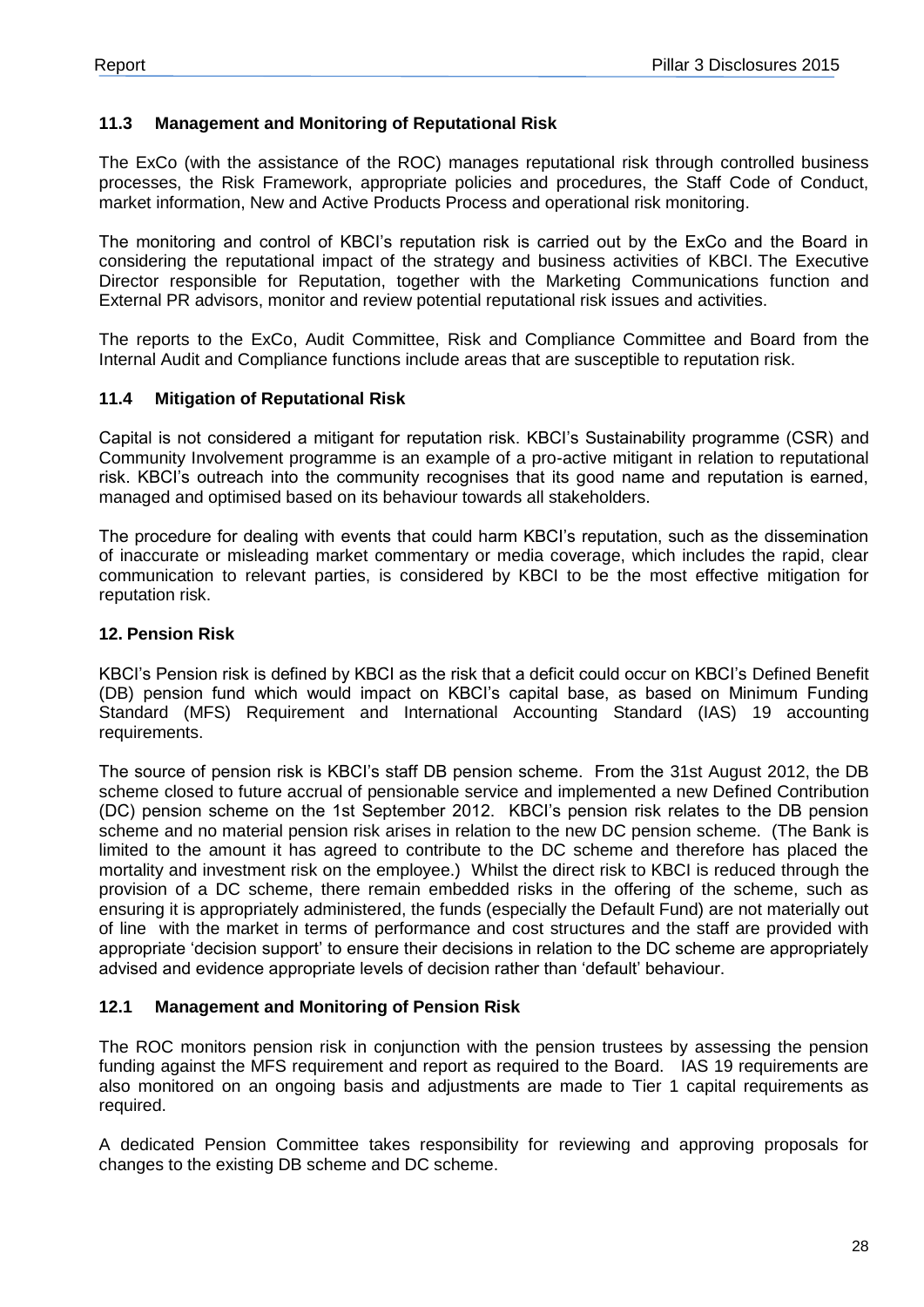#### <span id="page-28-0"></span>**12.2 Mitigation of Pension Risk**

Risk is mitigated by holding a sufficient pool of diversified assets in the pension scheme.

Capital is also considered a mitigant for pension risk. Capital would be assigned for any gap in pension funding as identified by the MFS requirement. As at 31 December 2015 the scheme met its MFS requirement.

#### <span id="page-28-1"></span>**13. Stress Testing**

Stress testing is an important constituent of KBCI's Risk Framework and KBCI uses stress testing to assess capital adequacy in relation to its material risks, including credit risk, ALM (interest rate) risk, operational risk, concentration risk and liquidity risk. Stress testing is a means for considering how KBCI's risk profile and capital requirements can be impacted through adverse scenarios. Stress tests inform KBCI on the impact of changing hypothetical internal and external conditions on risk, liquidity and capital needs, any 'buffer' required to regulatory capital and the overall credit-worthiness of the KBCI portfolios.

All material risks, identified in the ICAAP, are subject to stress testing at a minimum annually and stress testing results are reported to the ROC and the Risk and Compliance Committee.

#### <span id="page-28-2"></span>**13.1 Scenario Stress Tests**

Scenario stress tests combine stresses on different risk types, to examine the evolution over time of aspects of financial measures like P&L, capital required and available liquidity, through a scenario which can be defined under normal (base case) or under stressed (adverse case) conditions, with the aim of triggering management decisions.

KBCI conducts a range of scenario stress testing with appropriate degrees of severity to inform Management of possible KBCI specific vulnerabilities. The exact combinations of mild/severe scenarios are determined by the stress testing requirements of the CRO and challenged by the ROC.

#### <span id="page-28-3"></span>**13.2 Sensitivity Stress Tests**

Sensitivity stress tests are forward looking stress tests performed on all or a part of KBCI's portfolio, focusing on a single type of risk or a single risk measure and seeking to identify KBCI specific vulnerabilities.

A range of sensitivity stress testing may be conducted with different degrees of severity to inform Management of possible outcomes. The time horizon over which the sensitivity is analysed varies to a greater degree than scenario stress tests, being dependant on the specific risk measure.

#### <span id="page-28-4"></span>**13.3 Reverse Stress Tests**

Reverse Stress Testing is a risk management technique to complement the other tools in KBCI's Risk Framework. It is used to determine what event or combination of events could give rise to a situation that threatens KBCI's solvency or ability to continue in business. Its objective is not to determine a level of capital that would be required as a mitigant of risk; instead the purpose of a reverse stress test is to provide a qualitative description of that event or confluence of events that would transpire and outline potential mitigating actions that could be considered as the event unfolded.

A further objective of reverse stress testing is to provide a sounding board for the other elements of KBCI's stress testing program, in particular the firm-wide scenario type stress tests. The top-down nature of reverse stress testing should be able to identify potential business vulnerabilities, which may not be apparent from sensitivity analysis.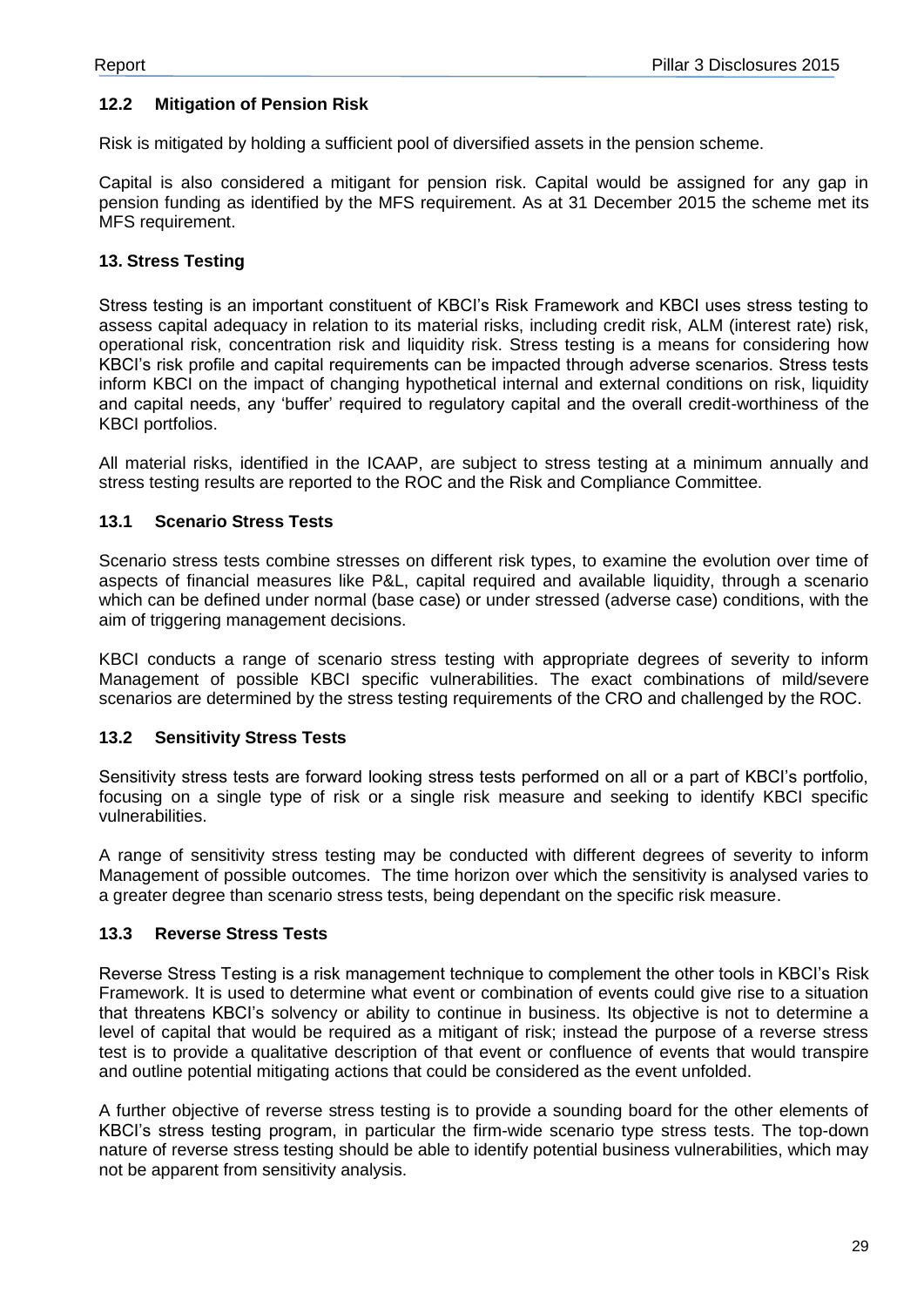Reverse stress testing is a firm-wide test. In common with other types of stress testing, the principle of first round and feedback effects are factored into any macro-economic shocks to KBCI's solvency.

#### <span id="page-29-0"></span>**13.4 Risk Specific Stress Tests**

#### **Credit Risk Stress Testing**

KBCI performs credit stress testing based on a number of hypothetical economic scenarios.

Credit stress testing is performed at a portfolio or sub-portfolio level and consists of modifications of the baseline credit risk parameters, i.e. Default Rate, Loss Rate, PD, LGD and EAD, to simulate credit quality migration based on the changing economic situation and measurement of the consequent impact on the regulatory capital requirements in line with the requirements of Basel II/III. A credit risk stress scenario may also stress collateral values as changes to collateral values may have a material impact on credit losses. PD and LGD movements may be stressed individually or jointly, depending on the nature of the scenario.

#### **ALM (Interest Rate) Risk Stress Testing**

KBCI carries out market risk stress tests on interest rate movements. Scenario analysis is used on a regular basis to analyse possible future events and to capture losses under stress situations as well as normal market conditions. Different scenarios are used to anticipate the impact of different curve.

#### **Operational Risk Stress Testing**

KBCI performs stress tests on its operational risk to assess the adequacy of its operational risk capital holding. These tests are informed by past losses and loss data. Additionally, KBCI views the Business Continuity Test as a critical form of stress test for key operational risks, such as staff, technology and processes.

#### **Liquidity Risk Stress Testing**

KBCI carries out Liquidity Risk Stress Testing on a monthly basis. The liquidity stress testing covers all products in KBCI, in accordance with Regulatory requirements. Scenarios are conducted on point in time data, with positions being stressed using a number of different scenarios. Time horizons generally range out to 1 month with other stable funding scenarios using a 1yr horizon. The results of the stress tests are used to inform decision making regarding limit and risk appetite setting.

#### **Concentration Risk Stress Testing**

KBCI stresses its concentration risk by assessing the sensitivity of its pillar 2 credit risk model to changes in correlations used to quantify the inter and intra segment correlations between obligors and sectors, and the sensitivity of its name risk concentration to downgrades of its largest counterparties.

#### <span id="page-29-1"></span>**13.5 ICAAP Stress Testing**

On an annual basis KBCI conducts the APC strategic forecasting process as part of its ICAAP. Projections are produced in parallel for both a base and a stressed adverse economic scenario.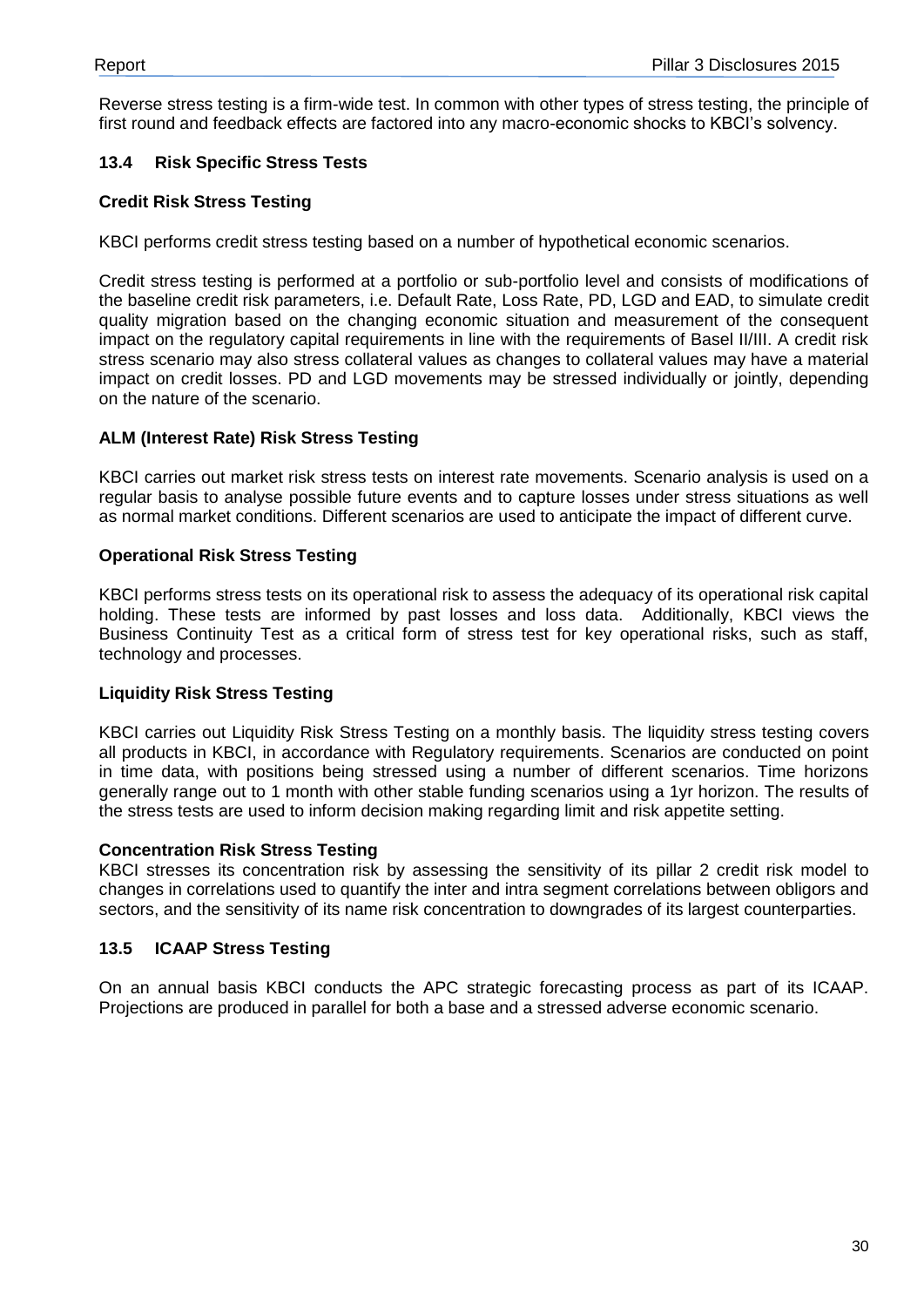# <span id="page-30-0"></span>**Appendix 1 - Transitional own funds disclosure template**

| <b>Common</b><br><b>Equity Tier</b><br>1 capital:<br><b>instruments</b><br>and<br>reserves (1) |                                                                                                                                                                                                                                                                         | 2014           | (C)<br><b>AMOUNTS</b><br><b>SUBJECT TO</b><br>PRE-<br><b>REGULATION</b><br>(EU) No<br>575/2013<br><b>TREATMENT</b><br><b>OR</b><br><b>PRESCRIBED</b><br><b>RESIDUAL</b><br><b>AMOUNT OF</b><br><b>REGULATION</b><br>(EU) 575/2013 |
|------------------------------------------------------------------------------------------------|-------------------------------------------------------------------------------------------------------------------------------------------------------------------------------------------------------------------------------------------------------------------------|----------------|-----------------------------------------------------------------------------------------------------------------------------------------------------------------------------------------------------------------------------------|
| $\mathbf{1}$                                                                                   | Capital instruments and the related share premium accounts                                                                                                                                                                                                              | 2,151          |                                                                                                                                                                                                                                   |
|                                                                                                | of which: Instrument type 1                                                                                                                                                                                                                                             | N/A            |                                                                                                                                                                                                                                   |
|                                                                                                | of which: Instrument type 2                                                                                                                                                                                                                                             | N/A            |                                                                                                                                                                                                                                   |
|                                                                                                | of which: Instrument type 3                                                                                                                                                                                                                                             | N/A            |                                                                                                                                                                                                                                   |
| $\overline{2}$                                                                                 | Retained earnings                                                                                                                                                                                                                                                       | (1, 447)       |                                                                                                                                                                                                                                   |
| 3                                                                                              | Accumulated other comprehensive income (and any other reserves)                                                                                                                                                                                                         | (91)           |                                                                                                                                                                                                                                   |
| 3a                                                                                             | Funds for general Banking risk                                                                                                                                                                                                                                          | N/A            |                                                                                                                                                                                                                                   |
|                                                                                                | Amount of qualifying items referred to in Article 484 (3) and the                                                                                                                                                                                                       |                |                                                                                                                                                                                                                                   |
| 4                                                                                              | related share premium accounts subject to phase out from CET1                                                                                                                                                                                                           | N/A            |                                                                                                                                                                                                                                   |
|                                                                                                | Public sector capital injections grandfathered until 1 January 2018                                                                                                                                                                                                     | N/A            |                                                                                                                                                                                                                                   |
| 5                                                                                              | Minority interests (amount allowed in consolidated CET1)                                                                                                                                                                                                                | N/A            | N/A                                                                                                                                                                                                                               |
| 5a                                                                                             | Independently reviewed interim profits net of any foreseeable charge<br>or dividend                                                                                                                                                                                     | N/A            |                                                                                                                                                                                                                                   |
| 6                                                                                              | Common Equity Tier 1 (CET1) capital before regulatory<br>adjustments                                                                                                                                                                                                    | 613            |                                                                                                                                                                                                                                   |
|                                                                                                | Common Equity Tier 1 (CET1) capital: regulatory adjustments                                                                                                                                                                                                             |                |                                                                                                                                                                                                                                   |
| 7                                                                                              | Additional value adjustments (negative amount)                                                                                                                                                                                                                          | N/A            | N/A                                                                                                                                                                                                                               |
| 8                                                                                              | Intangible assets (net of related tax liability) (negative amount)                                                                                                                                                                                                      | (32)           | N/A                                                                                                                                                                                                                               |
| 9                                                                                              | Empty set in the EU                                                                                                                                                                                                                                                     | $\mathbf{0}$   | N/A                                                                                                                                                                                                                               |
| 10                                                                                             | Deferred tax assets that rely on future profitability excluding those<br>arising from temporary difference (net of related tax liability where<br>the conditions in Article 38 (3) are met) (negative amount)                                                           | $\overline{0}$ | (76)                                                                                                                                                                                                                              |
| 11                                                                                             | Fair value reserves related to gains or losses on cash flow hedges                                                                                                                                                                                                      | 19             | N/A                                                                                                                                                                                                                               |
| 12                                                                                             | Negative amounts resulting from the calculation of expected loss<br>amounts                                                                                                                                                                                             | $\mathbf{0}$   | N/A                                                                                                                                                                                                                               |
| 13                                                                                             | Any increase in equity that results from securitised assets (negative<br>amount)                                                                                                                                                                                        | N/A            | N/A                                                                                                                                                                                                                               |
| 14                                                                                             | Gains or losses on liabilities valued at fair value resulting from<br>changes in own credit standing                                                                                                                                                                    | N/A            | N/A                                                                                                                                                                                                                               |
| 15                                                                                             | Defined-benefit pension fund assets (negative amount)                                                                                                                                                                                                                   | N/A            | N/A                                                                                                                                                                                                                               |
| 16                                                                                             | Direct and indirect holdings by an institution of own CET1<br>instruments (negative amount)                                                                                                                                                                             | N/A            | N/A                                                                                                                                                                                                                               |
| 17                                                                                             | Direct, indirect and synthetic holdings of the CET1 instruments of<br>financial sector entities where those entities have reciprocal cross<br>holdings with the institution designed to inflate artificially the own<br>funds of the institution (negative amount)      | N/A            | N/A                                                                                                                                                                                                                               |
| 18                                                                                             | Direct, indirect and synthetic holdings of the CET1 instruments of<br>financial sector entities where the institution does not have a<br>significant investment in those entities (amount above 10% threshold<br>and net of eligible short positions) (negative amount) | N/A            | N/A                                                                                                                                                                                                                               |
| 19                                                                                             | Direct, indirect and synthetic holdings of the CET1 instruments of<br>financial sector entities where the institution has a significant<br>investment in those entities (amount above 10% threshold and net of<br>eligible short positions) (negative amount)           | N/A            | N/A                                                                                                                                                                                                                               |

Disclosure according to Article 5 in Commission implementing regulation (EU) No 1423/2013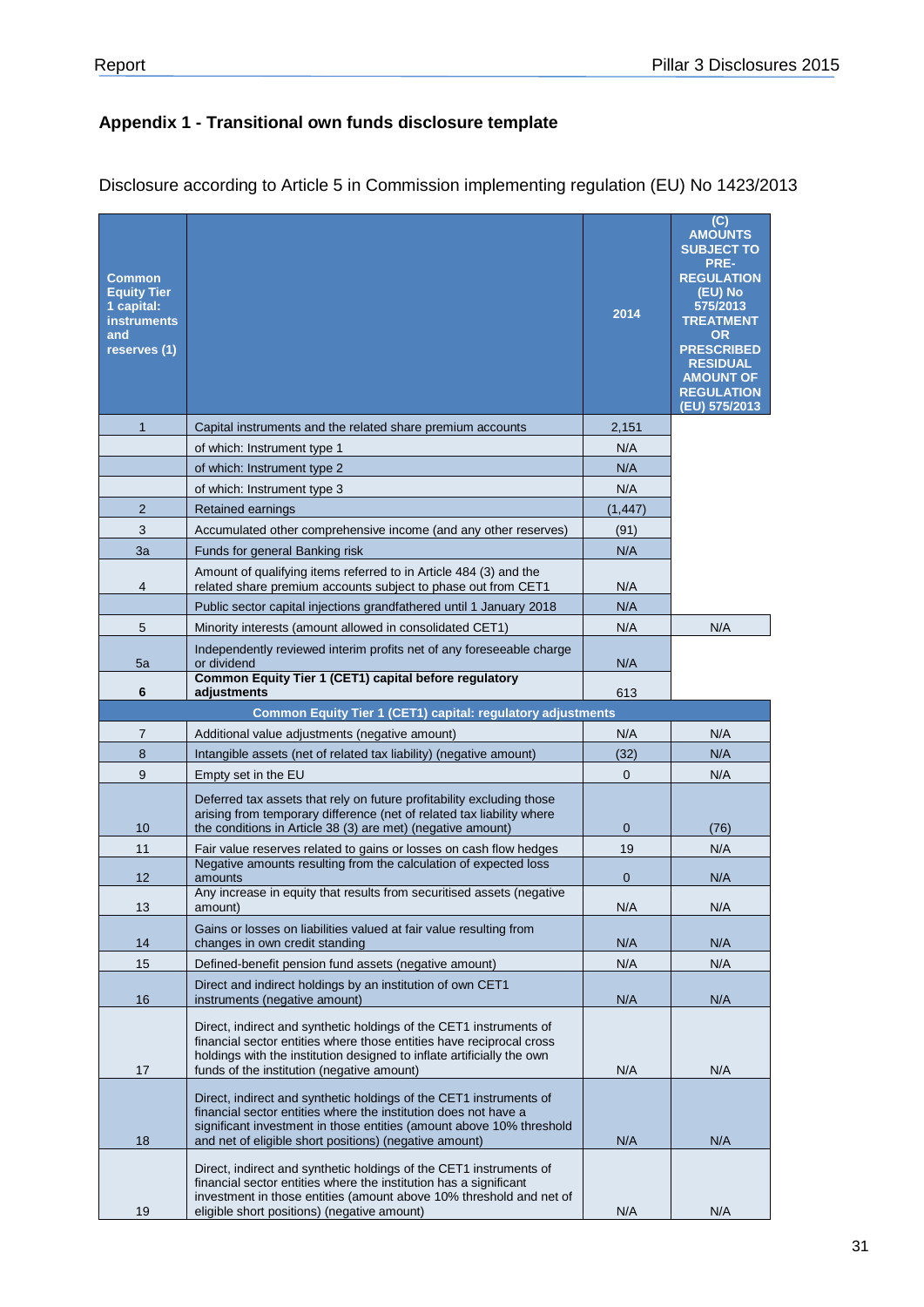| 20              | Empty set in the EU                                                                                                                                                                                                                                                    | $\overline{0}$ |     |
|-----------------|------------------------------------------------------------------------------------------------------------------------------------------------------------------------------------------------------------------------------------------------------------------------|----------------|-----|
| 20a             | Exposure amount of the following items which qualify for a RW of<br>1250%, where the institution opts for the deduction alternative                                                                                                                                    | N/A            | N/A |
| 20b             | of which: qualifying holdings outside the financial sector (negative<br>amount)                                                                                                                                                                                        | N/A            | N/A |
| 20c             | of which: securitisation positions (negative amount)                                                                                                                                                                                                                   | N/A            | N/A |
| 20d             | of which: free deliveries (negative amount)                                                                                                                                                                                                                            | N/A            | N/A |
| 21              | Deferred tax assets arising from temporary difference (amount above<br>10 % threshold, net of related tax liability where the conditions in<br>Article 38 (3) are met) (negative amount)                                                                               | N/A            | N/A |
| 22              | Amount exceeding the 15% threshold (negative amount)                                                                                                                                                                                                                   | N/A            | N/A |
| 23              | of which: direct and indirect holdings by the institution of the CET1<br>instruments of financial sector entities where the institution has a<br>significant investment in those entities                                                                              | N/A            | N/A |
| 24              | Empty set in the EU                                                                                                                                                                                                                                                    | $\overline{0}$ | N/A |
| 25              | of which: deferred tax assets arising from temporary difference                                                                                                                                                                                                        | N/A            | N/A |
| 25a             | Losses for the current financial year (negative amount)                                                                                                                                                                                                                | N/A            | N/A |
| 25 <sub>b</sub> | Foreseeable tax charges relating to CET1 items (negative amount)                                                                                                                                                                                                       | N/A            | N/A |
| 26              | Regulatory adjustments applied to Common Equity Tier 1 in respect<br>of amounts subject to pre-CRR treatment                                                                                                                                                           | N/A            |     |
| 26a             | Regulatory adjustments relating to unrealised gains and losses<br>pursuant to Articles 467 and 468                                                                                                                                                                     | (20)           |     |
|                 | Of which: Unrealised gains on exposures to central governments<br>classified in the "Available for sale" category of EU-endorsed IAS39                                                                                                                                 | (20)           |     |
| 26b             | Amount to be deducted from or added to Common Equity Tier 1<br>capital with regard to additional filters and deductions required pre<br><b>CRR</b>                                                                                                                     | 43             |     |
|                 | Of which: Additional filters - Defined Benefit Pension Liability net of<br>tax                                                                                                                                                                                         | 43             |     |
| 27              | Qualifying AT1 deductions that exceeds the AT1 capital of the<br>institution (negative amount)                                                                                                                                                                         | N/A            |     |
| 28              | Total regulatory adjustments to Common Equity Tier 1 (CET1)                                                                                                                                                                                                            | 9              |     |
| 29              | <b>Common Equity Tier 1 (CET1) capital</b>                                                                                                                                                                                                                             | 622            |     |
|                 | <b>Additional Tier 1 (AT1) capital: instruments</b>                                                                                                                                                                                                                    |                |     |
| 30              | Capital instruments and the related share premium accounts                                                                                                                                                                                                             | 280            |     |
| 31              | of which: classified as equity under applicable accounting standards                                                                                                                                                                                                   | 280            |     |
| 32              | of which: classified as liabilities under applicable accounting<br>standards                                                                                                                                                                                           | N/A            |     |
| 33              | Amount of qualifying items referred to in Article 484 (4) and the<br>related share premium accounts subject to phase out from AT1                                                                                                                                      | N/A            |     |
|                 | Public sector capital injections grandfathered until 1 January 2018<br>Qualifying Tier 1 capital included in consolidated AT1 capital                                                                                                                                  | N/A            |     |
|                 | (including minority interest not included in row 5) issued by                                                                                                                                                                                                          |                |     |
| 34              | subsidiaries and held by third parties                                                                                                                                                                                                                                 | N/A            | N/A |
| 35              | of which: instruments issued by subsidiaries subject to phase-out                                                                                                                                                                                                      | N/A            |     |
| 36              | Additional Tier 1 (AT1) capital before regulatory adjustments                                                                                                                                                                                                          | 280            |     |
|                 | Additional Tier 1 (AT1) capital: regulatory adjustments                                                                                                                                                                                                                |                |     |
| 37              | Direct and indirect holdings by an institution of own AT1 instruments<br>(negative amount)                                                                                                                                                                             | N/A            | N/A |
| 38              | Holdings of the AT1 instruments of financial sector entities where<br>those entities have reciprocal cross holdings with the institution<br>designed to inflate artificially the own funds of the institution<br>(negative amount)                                     | N/A            | N/A |
|                 |                                                                                                                                                                                                                                                                        |                |     |
| 39              | Direct, indirect and synthetic holdings of the AT1 instruments of<br>financial sector entities where the institution does not have a<br>significant investment in those entities (amount above 10% threshold<br>and net of eligible short positions) (negative amount) | N/A            | N/A |
| 40              | Direct, indirect and synthetic holdings of the AT1 instruments of<br>financial sector entities where the institution has a significant<br>investment in those entities (amount above 10% threshold and net of<br>eligible short positions) (negative amount)           | N/A            | N/A |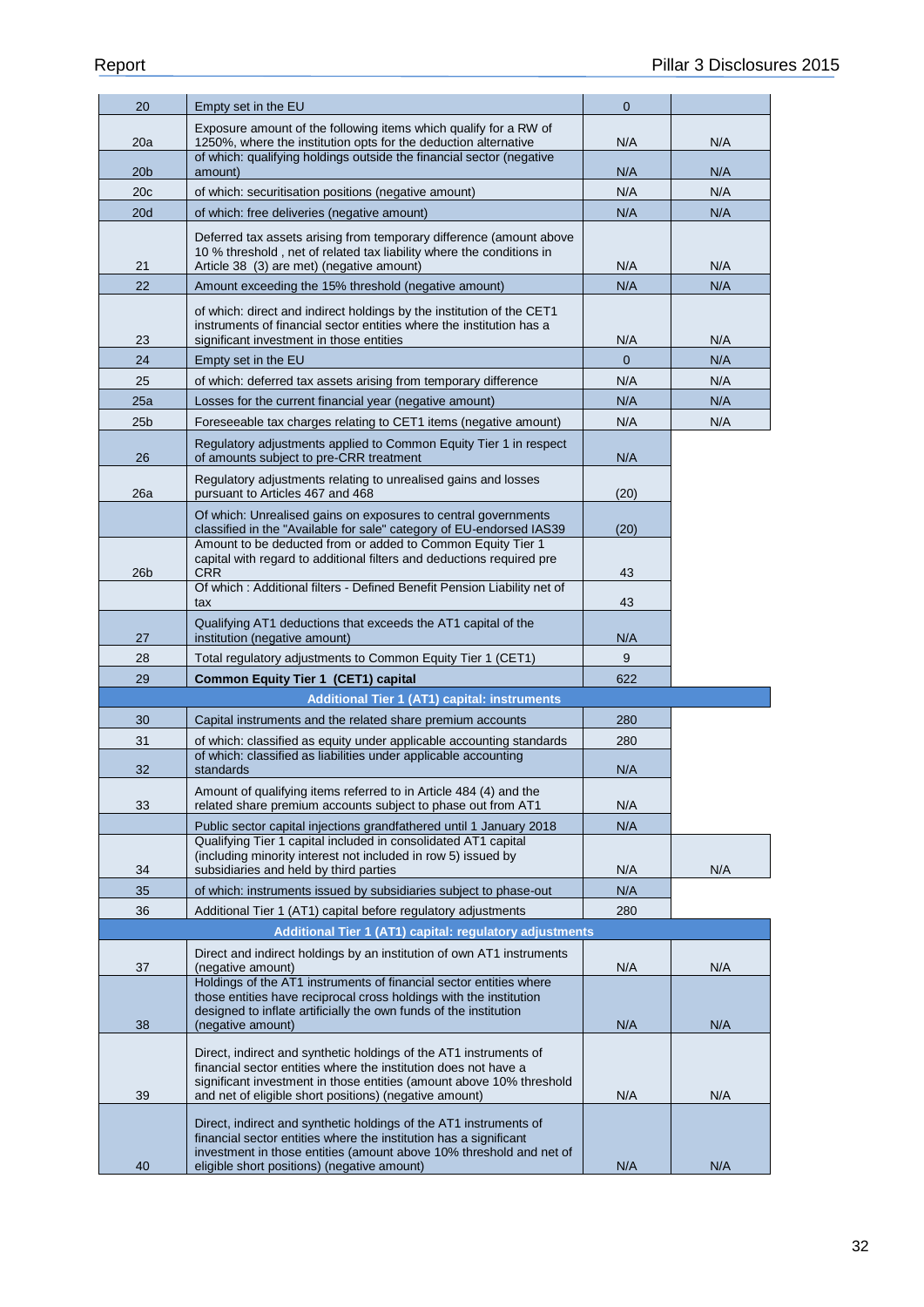|                 | Regulatory adjustments applied to Additional Tier 1 capital in respect<br>of amounts subject to pre-CRR treatment and transitional treatments<br>subject to phase-out as prescribed in Regulation (EU) No 585/2013                                                                               |     |     |
|-----------------|--------------------------------------------------------------------------------------------------------------------------------------------------------------------------------------------------------------------------------------------------------------------------------------------------|-----|-----|
| 41              | (i.e. CRR residual amounts)                                                                                                                                                                                                                                                                      | N/A |     |
| 41a             | Residual amounts deducted from Additional Tier 1 capital with regard<br>to deduction from Common Equity Tier 1 capital during the<br>transitional period pursuant to article 472 of Regulation (EU) No<br>575/2013                                                                               | N/A |     |
|                 | Residual amounts deducted from Additional Tier 1 capital with regard<br>to deduction from Tier 2 capital during the transitional period                                                                                                                                                          |     |     |
| 41 <sub>b</sub> | pursuant to article 475 of Regulation (EU) No 575/2013<br>Amounts to be deducted from added to Additional Tier 1 capital with                                                                                                                                                                    | N/A |     |
| 41c             | regard to additional filters and deductions required pre- CRR                                                                                                                                                                                                                                    | N/A |     |
| 42              | Qualifying T2 deductions that exceed the T2 capital of the institution<br>(negative amount)                                                                                                                                                                                                      | N/A |     |
| 43              | Total regulatory adjustments to Additional Tier 1 (AT1) capital                                                                                                                                                                                                                                  | N/A |     |
| 44              | Additional Tier 1 (AT1) capital                                                                                                                                                                                                                                                                  | 280 |     |
| 45              | Tier 1 capital (T1 = CET1 + AT1)                                                                                                                                                                                                                                                                 | 902 |     |
|                 | Tier 2 (T2) capital: instruments and provisions                                                                                                                                                                                                                                                  |     |     |
| 46              | Capital instruments and the related share premium accounts                                                                                                                                                                                                                                       | N/A |     |
| 47              | Amount of qualifying items referred to in Article 484 (5) and the<br>related share premium accounts subject to phase out from T2                                                                                                                                                                 | N/A |     |
|                 | Public sector capital injections grandfathered until 1 January 2018                                                                                                                                                                                                                              | N/A |     |
| 48              | Qualifying own funds instruments included in consolidated T2 capital<br>(including minority interest and AT1 instruments not included in rows<br>5 or 34) issued by subsidiaries and held by third party                                                                                         | N/A | N/A |
| 49              | of which: instruments issued by subsidiaries subject to phase-out                                                                                                                                                                                                                                | N/A |     |
| 50              | Credit risk adjustments                                                                                                                                                                                                                                                                          | 37  |     |
| 51              | Tier 2 (T2) capital before regulatory adjustment                                                                                                                                                                                                                                                 | 37  |     |
|                 | Tier 2 (T2) capital: regulatory adjustments                                                                                                                                                                                                                                                      |     |     |
| 52              | Direct and indirect holdings by an institution of own T2 instruments<br>and subordinated loans (negative amount)                                                                                                                                                                                 | N/A | N/A |
| 53              | Holdings of the T2 instruments and subordinated loans of financial<br>sector entities where those entities have reciprocal cross holdings<br>with the institutions designed to inflate artificially the own funds of the<br>institution (negative amount)                                        | N/A | N/A |
| 54              | Direct, indirect and synthetic holdings of the T2 instruments and<br>subordinated loans of financial sector entities where the institution<br>does not have a significant investment in those entities (amount<br>above 10 % threshold and net of eligible short positions) (negative<br>amount) | N/A | N/A |
| 54a             | Of which new holdings not subject to transitional arrangements                                                                                                                                                                                                                                   | N/A | N/A |
| 54b             | Of which holdings existing before 1 January 2013 and subject to<br>transitional arrangements                                                                                                                                                                                                     | N/A | N/A |
| 55              | Direct, indirect and synthetic holdings of the T2 instruments and<br>subordinated loans of financial sector entities where the institution<br>has a significant investment in those entities (net of eligible short<br>positions) (negative amounts)                                             | N/A | N/A |
| 56              | Regulatory adjustments applied to tier 2 in respect of amounts<br>subject to pre-CRR treatment and transitional treatments subject to<br>phase out as prescribed in Regulation (EU) No 575/2013 (i.e. CRR<br>residual amounts)                                                                   | N/A |     |
| 56a             | Residual amounts deducted from Tier 2 capital with regard to<br>deduction from Common Equity Tier 1 capital during the transitional<br>period pursuant to article 472 of Regulation (EU) No 575/2013                                                                                             | N/A |     |
| 56 <sub>b</sub> | Residual amounts deducted from Tier 2 capital with regard to                                                                                                                                                                                                                                     |     |     |
|                 | deduction from Additional Tier 1 capital during the transitional period<br>pursuant to article 475 of Regulation (EU) No 575/2013                                                                                                                                                                | N/A |     |
| 56 <sub>c</sub> | Amounts to be deducted from or added to Tier 2 capital with regard<br>to additional filters and deductions required pre- CRR                                                                                                                                                                     | N/A |     |
| 57              | Total regulatory adjustments to Tier 2 (T2) capital                                                                                                                                                                                                                                              | N/A |     |
| 58              | Tier 2 (T2) capital                                                                                                                                                                                                                                                                              | 37  |     |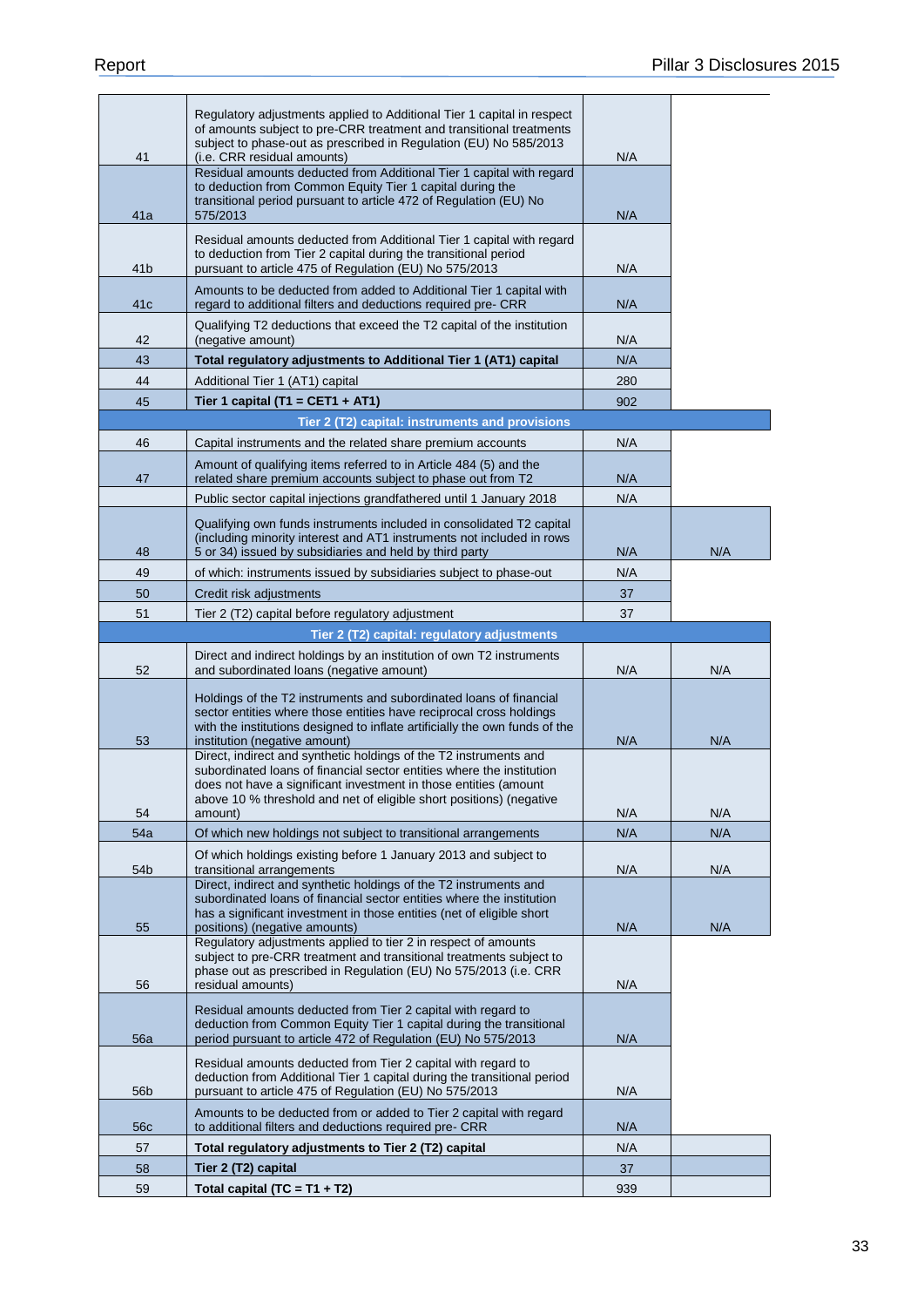| Risk weighted assets in respect of amounts subject to pre-CRR<br>treatment and transitional treatments subject to phase out as                                                                                                                                                                                                                                                            |                        |
|-------------------------------------------------------------------------------------------------------------------------------------------------------------------------------------------------------------------------------------------------------------------------------------------------------------------------------------------------------------------------------------------|------------------------|
| prescribed in Regulation (EU) No 575/2013 (i.e. CRR residual                                                                                                                                                                                                                                                                                                                              |                        |
| 59a<br>amount)                                                                                                                                                                                                                                                                                                                                                                            | N/A                    |
| Of which: items not deducted from CET1 (Regulation (EU) No<br>575/2013 residual amounts) (items to be detailed line by line, e.g.<br>Deferred tax assets that rely on future profitability net of related tax                                                                                                                                                                             |                        |
| liability, indirect holdings of own CET1, etc.)                                                                                                                                                                                                                                                                                                                                           | N/A                    |
| Of which:items not deducted from AT1 items (Regulation (EU) No<br>575/2013 residual amounts) (items to be detailed line by line, e.g.<br>Reciprocal cross holdings in T2 instruments, direct holdings of non-<br>significant investments in the capital of other financial sector entities,<br>$etc.$ )                                                                                   | N/A                    |
| Items not deducted from T2 items (Regulation (EU) No 575/2013<br>residual amounts) (items to be detailed line by line, e.g. Indirect<br>holdings of own T2 instruments, indirect holdings of non-significant<br>investments in the capital of other financial sector entities, indirect<br>holdings of significant investments in the capital of other financial<br>sector entities etc.) | N/A                    |
| 60<br><b>Total risk-weighted assets</b>                                                                                                                                                                                                                                                                                                                                                   | 7,092                  |
| <b>Capital ratios and buffers</b>                                                                                                                                                                                                                                                                                                                                                         |                        |
| Common Equity Tier 1 (as a percentage of total risk exposure                                                                                                                                                                                                                                                                                                                              |                        |
| 61<br>amount                                                                                                                                                                                                                                                                                                                                                                              | 8.8%                   |
| 62<br>Tier 1 (as a percentage of total risk exposure amount                                                                                                                                                                                                                                                                                                                               | 12.7%                  |
| 63<br>Total capital (as a percentage of total risk exposure amount<br>Institution specific buffer requirement (CET1 requirement in<br>accordance with article 92 (1) (a) plus capital conservation and                                                                                                                                                                                    | 13.2%                  |
| countercyclical buffer requirements plus a systemic risk buffer, plus<br>systemically important institution buffer expressed as a percentage<br>of total risk exposure amount)<br>64                                                                                                                                                                                                      | not yet<br>implemented |
| 65<br>of which: capital conservation buffer requirement                                                                                                                                                                                                                                                                                                                                   | not yet<br>implemented |
| 66                                                                                                                                                                                                                                                                                                                                                                                        | not yet<br>implemented |
| of which: countercyclical buffer requirement                                                                                                                                                                                                                                                                                                                                              | not yet<br>implemented |
| 67<br>of which: systemic risk buffer requirement<br>of which: Global Systemically Important Institution (G-SII) or Other<br>Systemically Important Institution (O-SII) buffer<br>67a                                                                                                                                                                                                      | not yet<br>implemented |
| Common Equity Tier 1 available to meet buffers (as a percentage of<br>risk exposure amount)<br>68                                                                                                                                                                                                                                                                                         | not yet<br>implemented |
| 69<br>[non-relevant in EU regulation]                                                                                                                                                                                                                                                                                                                                                     | N/A                    |
| 70<br>[non-relevant in EU regulation]                                                                                                                                                                                                                                                                                                                                                     | N/A                    |
| 71<br>[non-relevant in EU regulation]                                                                                                                                                                                                                                                                                                                                                     | N/A                    |
| Amounts below the thresholds for deduction (before risk-weighting)                                                                                                                                                                                                                                                                                                                        |                        |
| Direct and indirect holdings of the capital of financial sector entities<br>where the institution does not have a significant investment in those<br>entities (amount below 10% threshold and net of eligible short<br>72<br>positions                                                                                                                                                    | N/A                    |
| Direct and indirect holdings of the CET1 instruments of financial<br>sector entities where the institution has a significant investment in<br>those entities (amount below 10% threshold and net of eligible short<br>positions<br>73                                                                                                                                                     | N/A                    |
| 74<br>Empty set in the EU                                                                                                                                                                                                                                                                                                                                                                 | N/A                    |
| Deferred tax assets arising from temporary difference (amount below<br>10 % threshold, net of related tax liability where the conditions in<br>75                                                                                                                                                                                                                                         |                        |
| Article 38 (3) are met)                                                                                                                                                                                                                                                                                                                                                                   | 8                      |
| Applicable caps on the inclusion of provisions in Tier 2                                                                                                                                                                                                                                                                                                                                  |                        |
| Credit risk adjustments included in T2 in respect of exposures<br>subject to standardised approach (prior to the application of the cap)<br>76<br>Cap on inclusion of credit risk adjustments in T2 under standardised                                                                                                                                                                    | N/A                    |
| 77<br>approach                                                                                                                                                                                                                                                                                                                                                                            | N/A                    |
| Credit risk adjustments included in T2 in respect of exposures<br>subject to internal rating-based approach (prior to the application of<br>the cap)<br>78                                                                                                                                                                                                                                | 6,182                  |
| Cap for inclusion of credit risk adjustments in T2 under internal<br>79<br>ratings-based approach                                                                                                                                                                                                                                                                                         | 37                     |
| Capital instruments subject to phase-out arrangements (only applicable between 1 Jan 2014 and 1 Jan 2022)                                                                                                                                                                                                                                                                                 |                        |
| - Current cap on CET1 instruments subject to phase-out<br>80<br>arrangements                                                                                                                                                                                                                                                                                                              | N/A                    |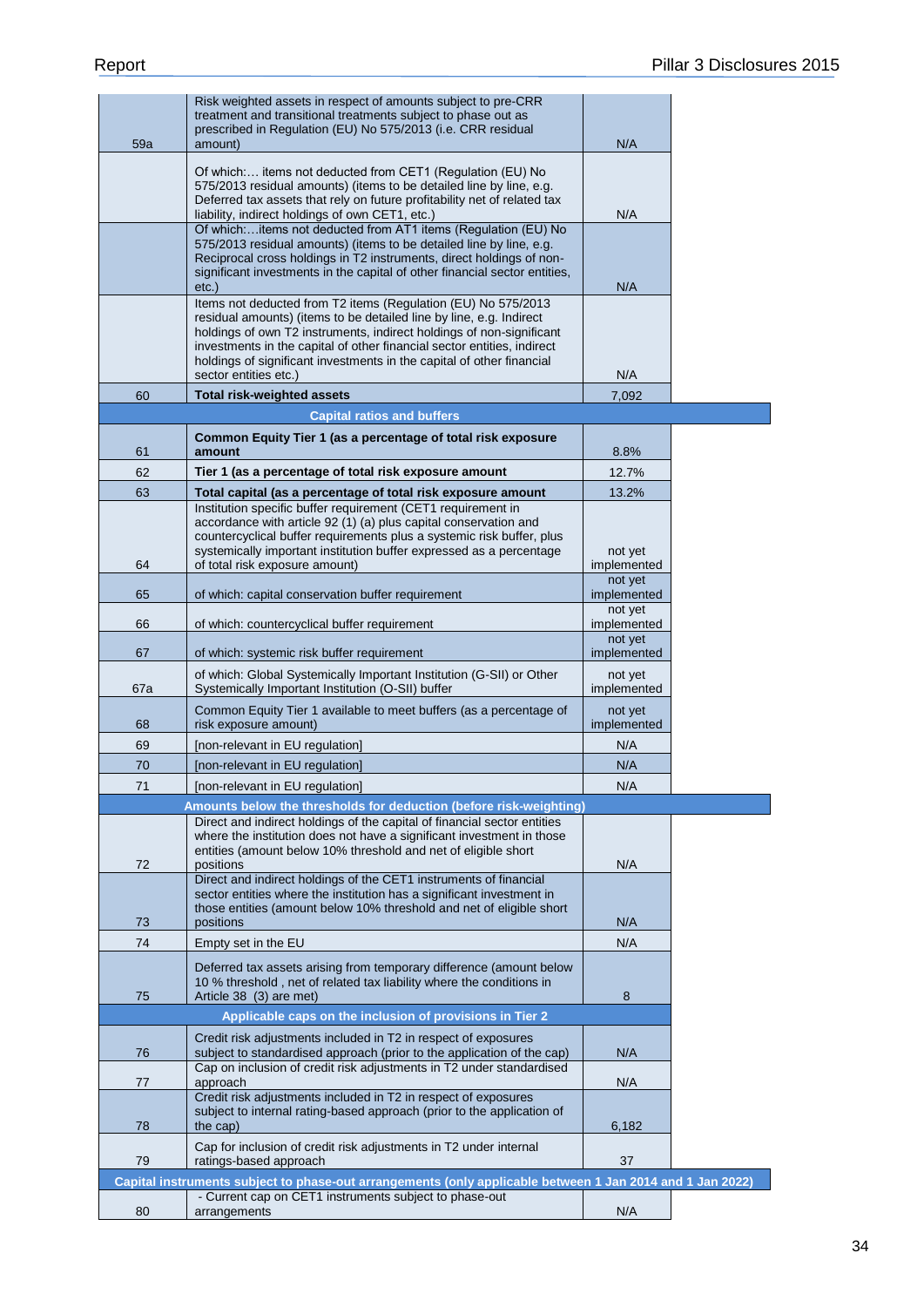| 81                                                   | - Amount excluded from CET1 due to cap (excess over cap after<br>redemptions and maturities) | N/A |
|------------------------------------------------------|----------------------------------------------------------------------------------------------|-----|
| 82                                                   | - Current cap on AT1 instruments subject to phase-out<br>arrangements                        | N/A |
| 83                                                   | - Amount excluded from AT1 due to cap (excess over cap after<br>redemptions and maturities)  | N/A |
| 84                                                   | - Current cap on T2 instruments subject to phase-out arrangements                            | N/A |
| 85                                                   | - Amount excluded from T2 due to cap (excess over cap after<br>redemptions and maturities)   | N/A |
| (1) 'N/A' inserted if the question is not applicable |                                                                                              |     |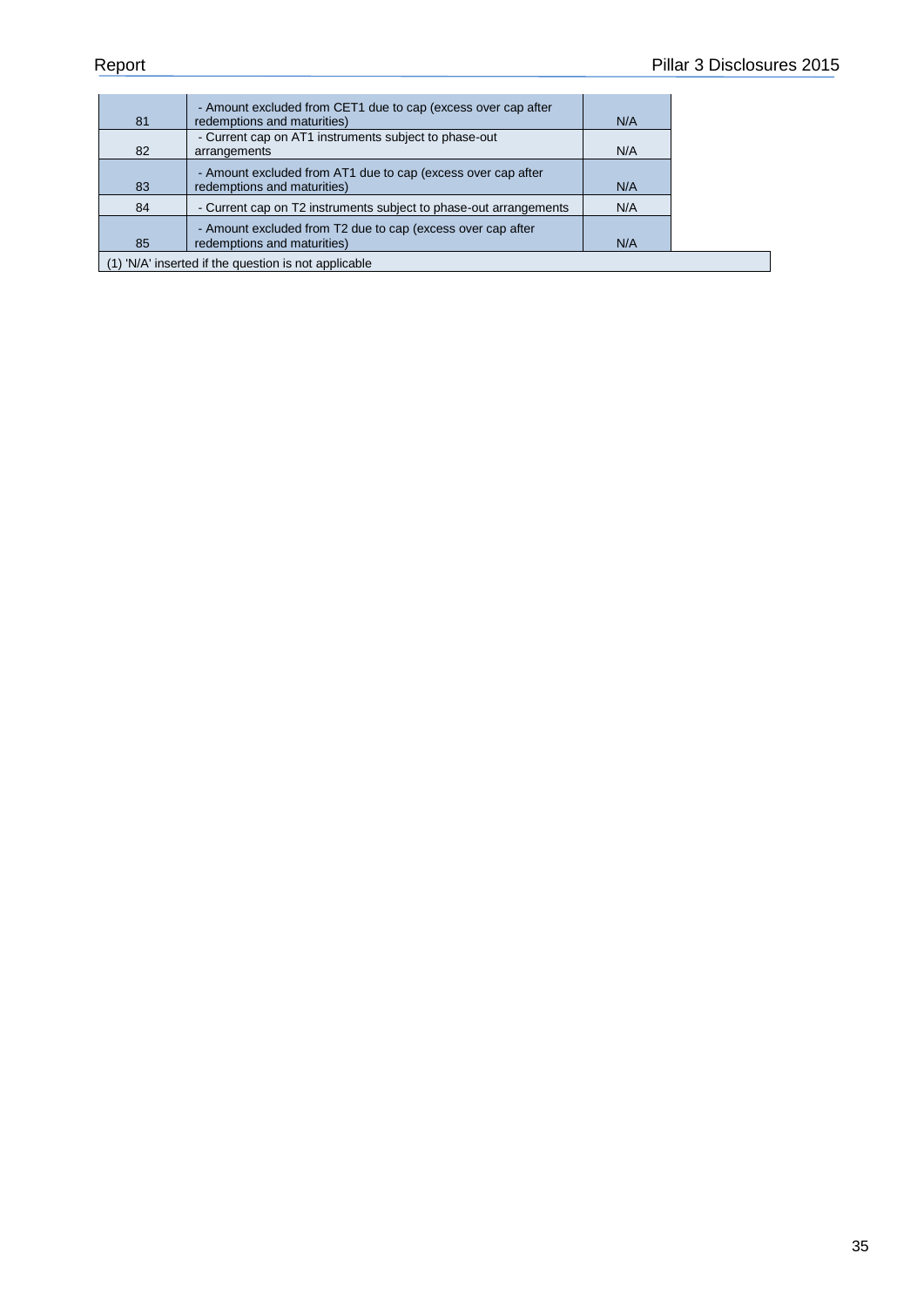# <span id="page-35-0"></span>**Appendix 2 - Balance Sheet Reconciliation Methodology**

| Reconciliation of Equity in Financial Statements to Regulatory own funds                                                            |                             |            |
|-------------------------------------------------------------------------------------------------------------------------------------|-----------------------------|------------|
| Reconciliation of Equity in Financial Statements to Regulatory own funds                                                            |                             |            |
|                                                                                                                                     |                             |            |
|                                                                                                                                     | <b>Financial Statements</b> | Regulatory |
| Share Capital                                                                                                                       | 2,284                       | 2,284      |
| Share premium                                                                                                                       | 27                          | 27         |
| Retained earnings                                                                                                                   | (1,372)                     | (1, 372)   |
| Other reserves                                                                                                                      | (63)                        | (63)       |
| <b>Regulatory adjustment and filters</b>                                                                                            |                             |            |
| Adjustments due to prudential filters - Cash flow hedge reserve                                                                     |                             | 19         |
| Intangible assets                                                                                                                   |                             | (44)       |
| Deferred tax assets that rely on future profitability and do not arise from temporary differences net of associated tax liabilities |                             | (76)       |
| Other transitional adjustments to CET1                                                                                              |                             | 61         |
| <b>Total Common Equity Tier 1</b>                                                                                                   | 875                         | 836        |
| Other additonal Tier 1 instruments                                                                                                  | 280                         | 280        |
| <b>Total Tier 1</b>                                                                                                                 | 1,155                       | 1,116      |
| Tier 2 - IRB provision excess                                                                                                       |                             | 45         |
| <b>Total Own funds</b>                                                                                                              | 1,155                       | 1,160      |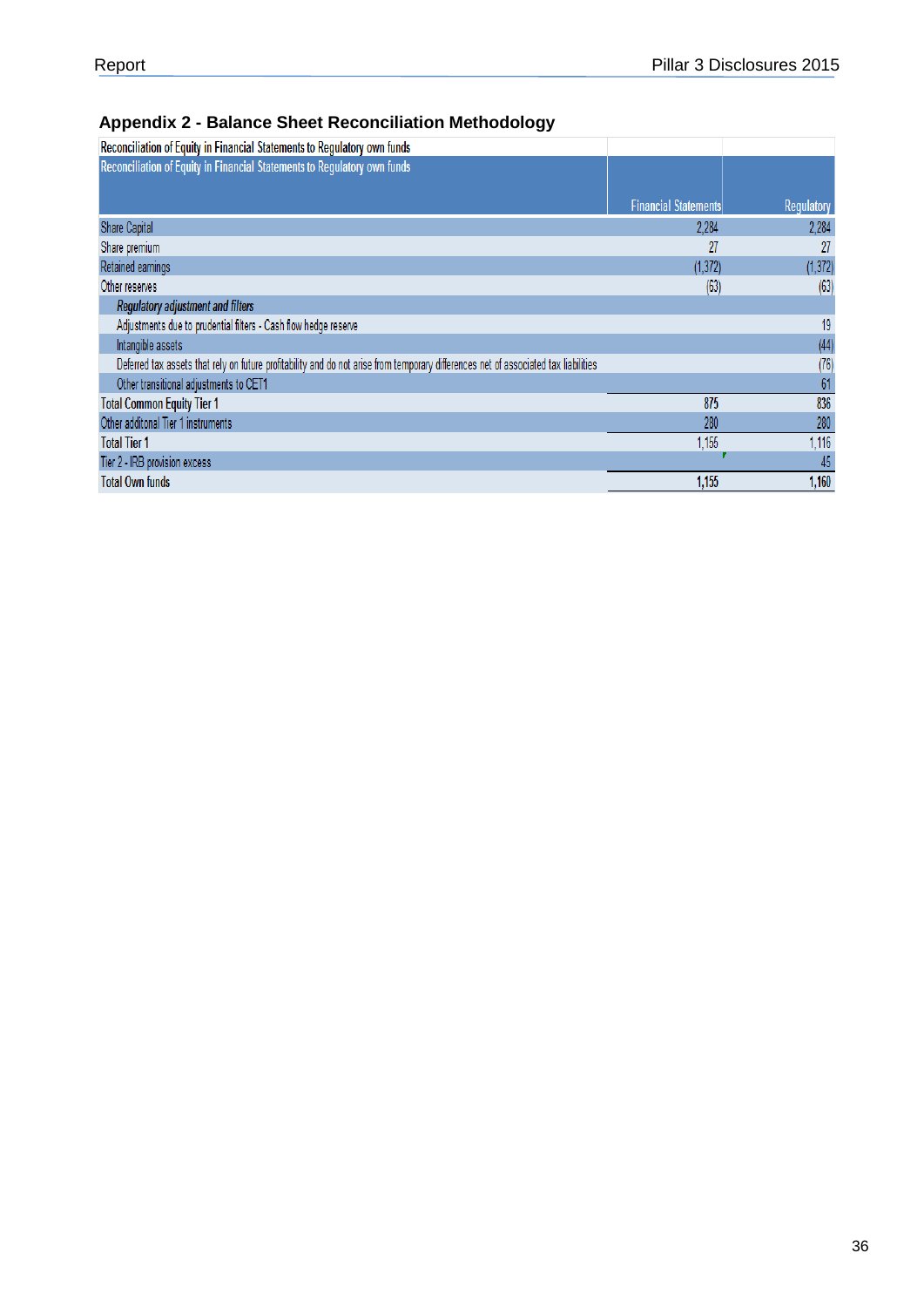## <span id="page-36-0"></span>**Appendix 3 - Capital instruments' main features template**

Disclosure according to Article 3 in Commission implementing regulation (EU) No 1423/2013

| Capital instruments' main features template (1)                                                                 |                                                      |                                                      |                                                      |
|-----------------------------------------------------------------------------------------------------------------|------------------------------------------------------|------------------------------------------------------|------------------------------------------------------|
| Ilssuer                                                                                                         | <b>KBC Bank Ireland PLC</b>                          | <b>KBC Bank Ireland PLC</b>                          | <b>KBC Bank Ireland PLC</b>                          |
| 2 Unique identifier (eg CUSIP, ISIN or Bloomberg identifier for private placement                               | <b>N/A</b>                                           | N/A                                                  | N/A                                                  |
| 3 Governing law(s) of the instrument                                                                            | Ireland                                              | Ireland                                              | Ireland                                              |
| Regulatory treatment                                                                                            |                                                      |                                                      |                                                      |
| <b>Transitional CRR rules</b>                                                                                   | <b>Additional Tier 1</b>                             | <b>Additional Tier 1</b>                             | <b>Additional Tier 1</b>                             |
| 5 Post-transitional CRR rules                                                                                   | <b>Additional Tier 1</b>                             | <b>Additional Tier 1</b>                             | <b>Additional Tier 1</b>                             |
| 6 Eligible at solo/(sub-)consolidated/solo & (sub-)consolidated                                                 | Solo & Consolidated                                  | Solo & Consolidated                                  | Solo & Consolidated                                  |
|                                                                                                                 | Additional Tier 1 as published in                    | Additional Tier 1 as published in                    | Additional Tier 1 as published in                    |
|                                                                                                                 | Regulation                                           | Regulation                                           | Regulation                                           |
| Instrument type (types to be specified by each jurisdiction)                                                    | (EU) No 575/2013 article 61                          | (EU) No 575/2013 article 61                          | (EU) No 575/2013 article 61                          |
| 8 Amount recognised in regulatory capital (currency in million, as of most recent reporting date)               | 75                                                   | 50                                                   | 155                                                  |
| 9 Nominal amount of instrument                                                                                  | 75                                                   | 50                                                   | 155                                                  |
| 9a Issue price                                                                                                  | 100 per cent                                         | 100 per cent                                         | 100 per cent                                         |
| 9b Redemption price                                                                                             | 100 per cent                                         | 100 per cent                                         | 100 per cent                                         |
| 10 Accounting classification                                                                                    | Equity - other equity instrument                     | Equity - other equity instrument                     | Equity - other equity instrument                     |
| 11 Original date of issuance                                                                                    | 28/03/2012                                           | 27/06/2012                                           | 21/12/2012                                           |
| 12 Perpeptual or dated                                                                                          | Perpetual                                            | Perpetual                                            | Perpetual                                            |
| 13 Original maturity date                                                                                       | N/A - perpetual                                      | N/A - perpetual                                      | N/A - perpetual                                      |
| 14 Issuer call subjet to prior supervisory approval                                                             | Yes                                                  | Yes                                                  | Yes                                                  |
| 15 Optional call date, contingent call dates, and redemption amount                                             | N/A                                                  | N/A                                                  | N/A                                                  |
| 16 Subsequent call dates, if applicable                                                                         | N/A                                                  | N/A                                                  | N/A                                                  |
| Coupons / dividends                                                                                             |                                                      |                                                      |                                                      |
| 17 Fixed or floating dividend/coupon                                                                            | Fixed                                                | Fixed                                                | Fixed                                                |
| 18 Coupon rate and any related index                                                                            | 15.50%                                               | 16.70%                                               | 12%                                                  |
| 19 Existence of a dividend stopper                                                                              | Yes                                                  | Yes                                                  | Yes                                                  |
|                                                                                                                 | Timing of payments (if payable)                      | Timing of payments (if payable)                      | Timing of payments (if payable)                      |
| 20a Fully discretionary, partially discretionary or mandatory (in terms of timing                               | is mandatory                                         | is mandatory                                         | is mandatory                                         |
|                                                                                                                 | Full discretion to cancel any                        | Full discretion to cancel any                        | Full discretion to cancel any                        |
| 20b Fully discretionary, partially discretionary or mandatory (in terms of amount)                              | interest payment                                     | interest payment                                     | interest payment                                     |
| 21 Existence of step up or other incentive to redeem                                                            | No                                                   | No                                                   | No                                                   |
| 22 Noncumulative or cumulative                                                                                  | Non cumulative                                       | Non cumulative                                       | Non cumulative                                       |
| 23 Convertible or non-convertible                                                                               | Convertible                                          | Convertible                                          | Convertible                                          |
|                                                                                                                 | On occurrence of a Capital                           | On occurrence of a Capital                           | On occurrence of a Capital                           |
|                                                                                                                 | Deficiency Event or a Viability                      | Deficiency Event or a Viability                      | Deficiency Event or a Viability                      |
| 24 If convertible, conversion trigger (s)                                                                       | Event                                                | Event                                                | Event                                                |
| 25 If convertible, fully or partially                                                                           | Fully                                                | Fully                                                | Fully                                                |
|                                                                                                                 |                                                      |                                                      |                                                      |
|                                                                                                                 | Covertible to ordinary shares at                     | Covertible to ordinary shares at                     | Covertible to ordinary shares at                     |
| 26 If convertible, conversion rate                                                                              | nominal value of ordinary shares                     | nominal value of ordinary shares                     | nominal value of ordinary shares                     |
|                                                                                                                 | Mandatory conversion on a<br><b>Conversion Event</b> | Mandatory conversion on a<br><b>Conversion Event</b> | Mandatory conversion on a<br><b>Conversion Event</b> |
| 27 If convertible, mandatory or optional conversion                                                             |                                                      |                                                      |                                                      |
| 28 If convertible, specify instrument type convertible into                                                     | Ordinary shares<br><b>KBC Bank Ireland PLC</b>       | Ordinary shares                                      | Ordinary shares<br><b>KBC Bank Ireland PLC</b>       |
| 29 If convertible, specify issuer of instrument it converts into                                                |                                                      | <b>KBC Bank Ireland PLC</b>                          |                                                      |
| 30 Write-down features                                                                                          | N/A                                                  | N/A                                                  | N/A                                                  |
| 31 If write-down, write-down trigger (s)                                                                        | N/A                                                  | N/A                                                  | N/A                                                  |
| 32 If write-down, full or partial                                                                               | N/A                                                  | N/A                                                  | N/A                                                  |
| 33 If write-down, permanent or temporary                                                                        | N/A                                                  | N/A                                                  | N/A                                                  |
| 34 If temporary write-down, description of write-up mechanism                                                   | N/A                                                  | N/A                                                  | N/A                                                  |
| 35 Position in subordination hierachy in liquidation (specify instrument type immediately senior to instrument) | <b>Tier 2 Capital</b>                                | Tier 2 Capital                                       | Tier 2 Capital                                       |
| 36 Non-compliant transitioned features                                                                          | No<br>N/A                                            | No<br>N/A                                            | No<br>N/A                                            |
| 37 If yes, specifiy non-compliant features<br>(1) 'N/A' inserted if the question is not applicable              |                                                      |                                                      |                                                      |
|                                                                                                                 |                                                      |                                                      |                                                      |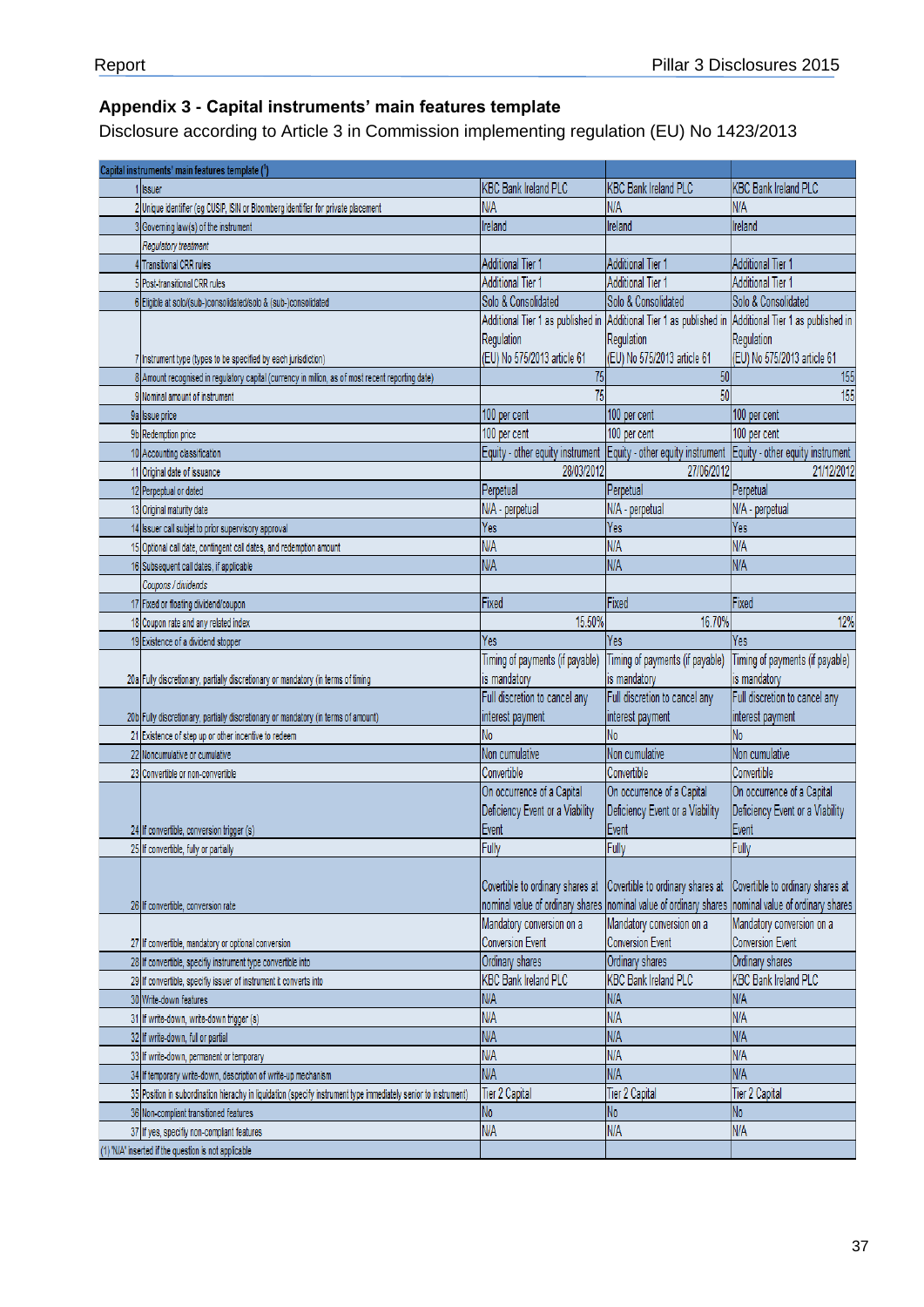#### <span id="page-37-0"></span>**Appendix 4 - Disclosure on asset encumbrance**

#### Assets

|     |                                     | <b>Carrying amount</b><br>of encumbered<br>assets<br>€m | Fair value of<br>encumbered<br>assets<br>€m | <b>Carrying amount</b><br>of unencumbered<br>assets<br>€m | Fair value of<br>unencumbered<br>assets<br>€m |
|-----|-------------------------------------|---------------------------------------------------------|---------------------------------------------|-----------------------------------------------------------|-----------------------------------------------|
|     |                                     | 010                                                     | 040                                         | 060                                                       | 090                                           |
| 010 | Assets of the reporting institution | 4,592                                                   |                                             | 8,971                                                     |                                               |
| 030 | Equity instruments                  |                                                         |                                             |                                                           |                                               |
| 040 | Debt securities                     |                                                         |                                             | 1,200                                                     | 1,277                                         |
| 120 | Other assets                        | 2                                                       |                                             | 817                                                       |                                               |

#### Collateral received

|     |                                                                 | Fair value of<br>encumbered<br>collateral received<br>or own debt<br>securities issued | <b>Fair value of</b><br>collateral received<br>or own debt<br>securities issued<br>available for<br>encumbrance |
|-----|-----------------------------------------------------------------|----------------------------------------------------------------------------------------|-----------------------------------------------------------------------------------------------------------------|
|     |                                                                 | 010                                                                                    | 040                                                                                                             |
| 130 | Collateral received by the reporting institution                |                                                                                        |                                                                                                                 |
| 150 | Equity instruments                                              |                                                                                        |                                                                                                                 |
| 160 | Debt securities                                                 |                                                                                        |                                                                                                                 |
| 230 | Other collateral received                                       |                                                                                        |                                                                                                                 |
| 240 | Own debt securities issued other than own covered bonds or ABSs |                                                                                        |                                                                                                                 |

#### Encumbered assets/collateral received and associated liabilities

|     |                                                          | <b>Matching</b><br>liabilities,<br>contingent<br>liabilities or<br>securities lent | Assets, collateral<br>received and own<br>debt securities<br>issued other than<br>covered bonds<br>and ABSs<br>encumbered |
|-----|----------------------------------------------------------|------------------------------------------------------------------------------------|---------------------------------------------------------------------------------------------------------------------------|
|     |                                                          | 010                                                                                | 030                                                                                                                       |
| 010 | <b>Carrying amount of selected financial liabilities</b> | 2,966                                                                              | 4,592                                                                                                                     |

#### **Information on importance of encumbrance**

KBCI only source of encumbrance as at 31st December 2015 is as a result of funding received from KBC Bank NV through bi-lateral repurchase agreements. This funding is collateralized by residential mortgages which have been deemed eligible for ECB market operations through a retained RMBS.

Only a very small portion of the items in column 060 "carrying amount of unencumbered assets" row 120 "other assets" would be considered available for encumbrance during the normal course of business. This would relate to credit support (cash transfer) provided for derivative transactions with third parties where a Credit Support Annex agreement in in place. At 31st December 2015 this amount was only €2m.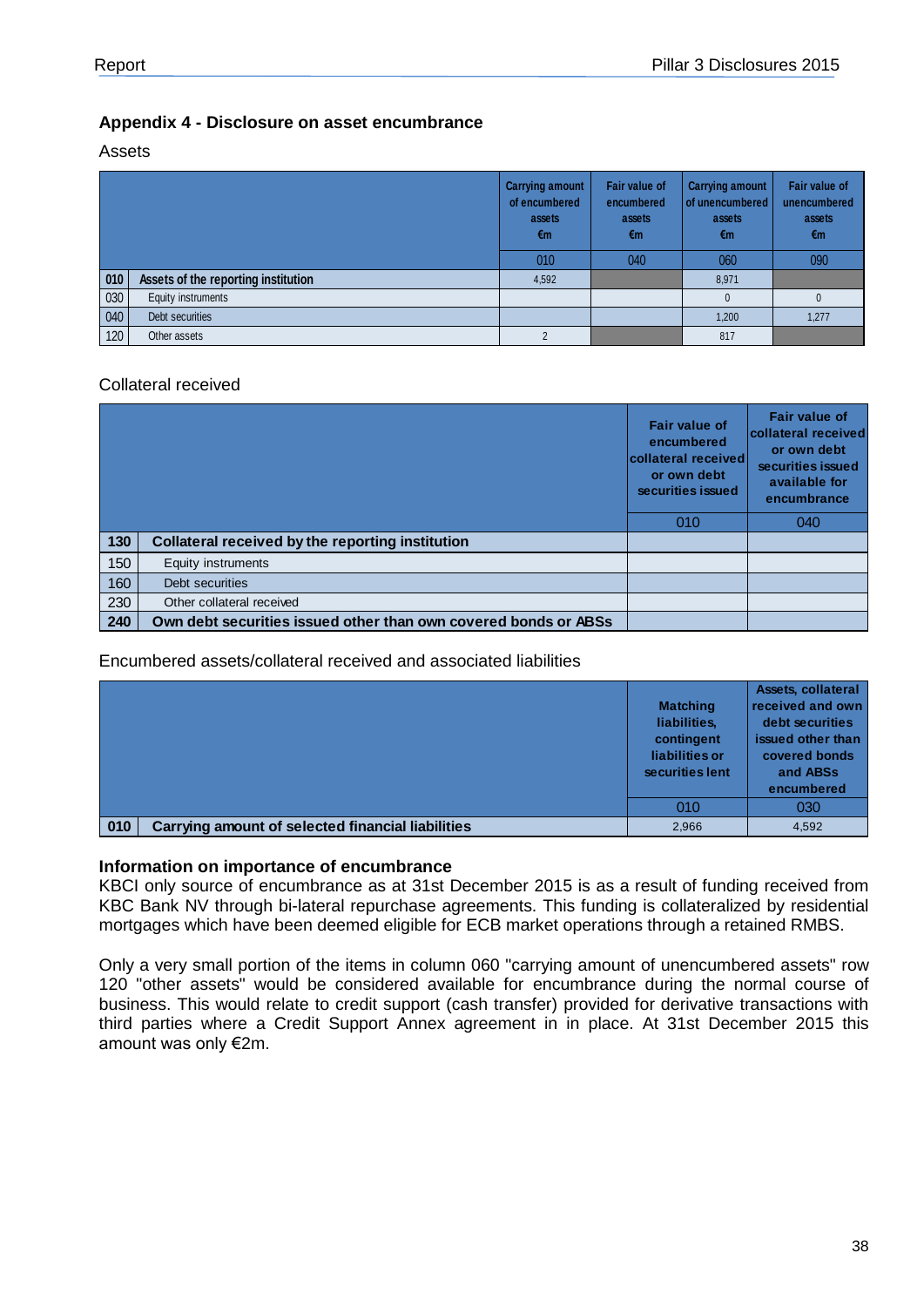# <span id="page-38-0"></span>**Appendix 5 – Glossary (Key Terms & Abbreviations)** Term Definition ALCO **Asset and Liability Committee** ALM **Asset and Liability Management** APC | Alignment of Planning Cycle BPV Basis Point Value CAD Capital Adequacy ratio CBI Central Bank of Ireland CCF Credit Conversion Factor CPM Credit Portfolio Model CRD Capital Requirements Directive CRR Capital Requirements Regulations CRO Chief Risk Officer CT Central Tendency DB Defined Benefit DC Defined Contribution EAD Exposure at Default ECAI External Credit Assessment Institutions ECAP Economic Capital ECB European Central Bank ExCo Executive Committee **Financial Statement** The KBC Ireland plc. and subsidiaries Consolidated Financial Statements for the year ended 31<sup>st</sup> December 2015. IBNR | Incurred But Not Reported IAS International Accounting Standard ICAAP Internal Capital Adequacy Assessment Process **ICC** Internal Control Councils **ICCM** Internal Credit Capital Model **IFRS** International Financial Reporting Standards **IRB** Internal Ratings Based KBCI / Bank KBC Bank Ireland plc KBCI Board / Board KBCI Board of Directors and sub-committees where relevant KBC Group / Group | KBC Bank NV LCR Liquidity Coverage Ratio LGD Loss Given Default LRC **Lending Risk Council** MARS Mortgage Arrears Resolution Strategy MFS Minimum Funding Standard (incorporating the Funding Standard and Funding Standard Reserves) NII Net Interest Income NSFR Net Stable Funding Ratio PD **Probability of Default** PVAR Parametric Value At Risk RAF Risk Appetite Framework